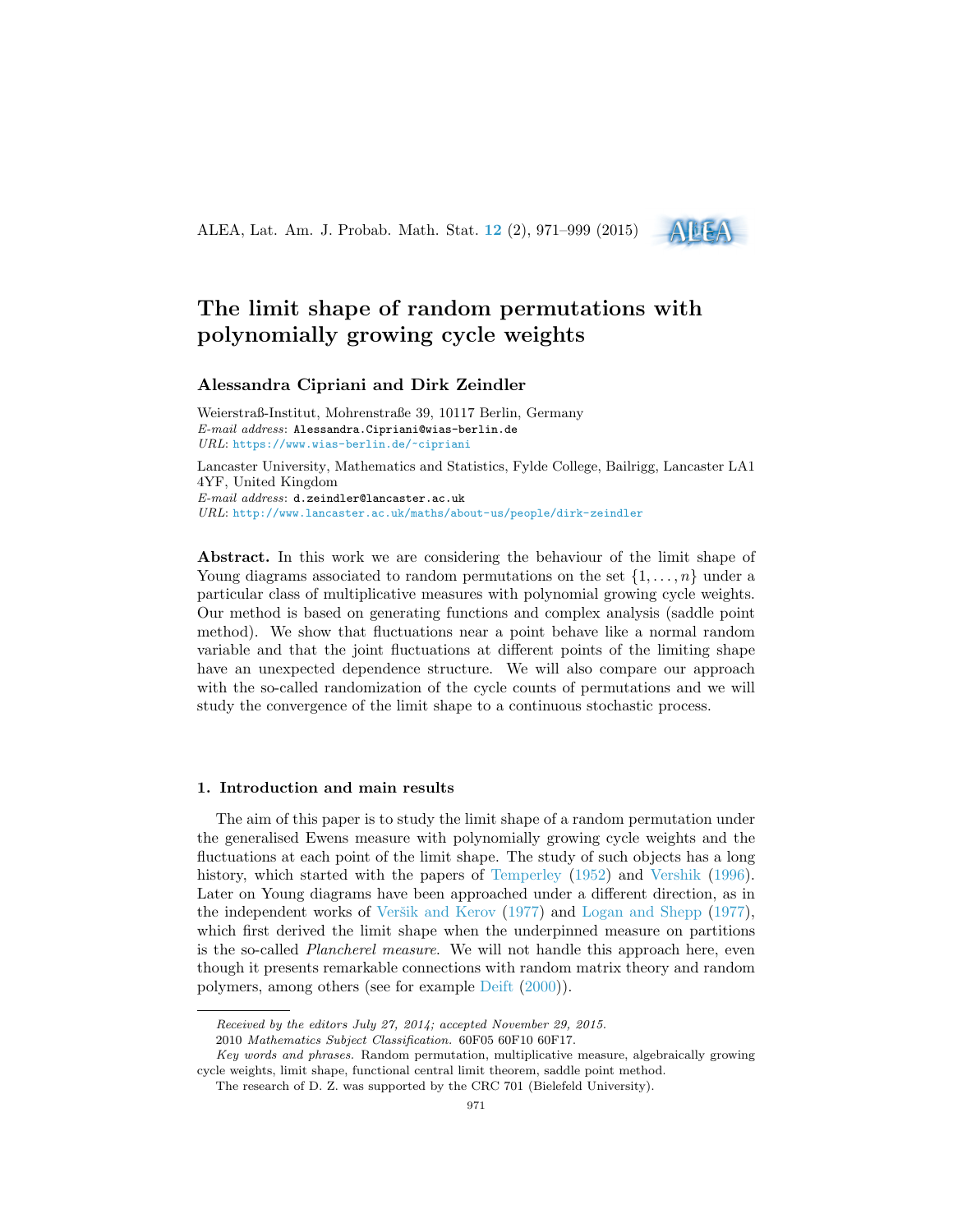We first specify what we define as the limit shape of a permutation. We denote by  $\mathfrak{S}_n$  the set of permutations on *n* elements and write each permutation  $\sigma \in \mathfrak{S}_n$ as  $\sigma = \sigma_1 \cdots \sigma_\ell$  with  $\sigma_j$  disjoint cycles of length  $\lambda_j$ . Disjoint cycles commute and we thus can assume  $\lambda_1 \geq \lambda_2 \geq \cdots \geq \lambda_\ell$ . This assigns to each permutation  $\sigma \in \mathfrak{S}_n$ in a unique way a partition of *n* and this partition  $\lambda = (\lambda_1, \lambda_2, \dots, \lambda_\ell)$  is called the *cycle type* of  $\sigma$ . We will indicate that  $\lambda$  is such a partition with the notation  $\lambda \vdash n$ . We define the size  $|\lambda| := \sum_i \lambda_i$  (so obviously if  $\lambda \vdash n$  then  $|\lambda| = n$ ).  $\lambda$ features a nice geometric visualisation by its Young diagram  $\Upsilon_{\lambda}$ . This is a left- and bottom-justified diagram of  $\ell$  rows with the *j*−th row consisting of  $\lambda_j$  squares, see Figure [1.1\(a\)](#page-1-0). It is clear that the area of  $\Upsilon_{\lambda}$  is *n* if  $\lambda \vdash n$ . After introducing a

<span id="page-1-0"></span>

Figure 1.1. Illustration of the Young diagram and the shape of  $\sigma = (3578)(129)(4)(6) \in \mathfrak{S}_9$ 

coordinate system as in Figure  $1.1(b)$ , we see that the upper boundary of a Young diagram  $\Upsilon_{\lambda}$  is a piecewise constant and right continuous function  $w_n : \mathbb{R}^+ \to \mathbb{N}$ with

<span id="page-1-3"></span><span id="page-1-2"></span><span id="page-1-1"></span>
$$
w_n(x) := \sum_{j=1}^n 1\!\!1_{\{\lambda_j \ge x\}}\tag{1.1}
$$

The cycle type of a permutation becomes a random partition if we endow the space  $\mathfrak{S}_n$  with a probability measure  $\mathbb{P}_n$ . What we are then interested in studying is the now random shape  $w_n(\cdot)$  as  $n \to +\infty$ , and more specifically to determine its limit shape. The limit shape with respect to a sequence of probability measures  $\mathbb{P}_n$ on  $\mathfrak{S}_n$  (and sequences of positive real numbers  $A_n$  and  $B_n$  with  $A_n \cdot B_n = n$ ) is understood as a function  $w_{\infty} : \mathbb{R}^+ \to \mathbb{R}^+$  such that for each  $\epsilon, \delta > 0$ 

$$
\lim_{n \to +\infty} \mathbb{P}_n \left[ \left\{ \sigma \in \mathfrak{S}_n : \sup_{x \ge \delta} |A_n^{-1} w_n(B_n x) - w_\infty(x)| \le \epsilon \right\} \right] = 1. \tag{1.2}
$$

The assumption  $A_n \cdot B_n = n$  ensures that the area under the rescaled Young diagram is 1. One of the most frequent choices is  $A_n = B_n = n^{1/2}$ , but we will see that it's usefulto adjust the choice of  $A_n$  and  $B_n$  to the measures  $\mathbb{P}_n$ . Equation ([1.2\)](#page-1-2) can be viewed as a law of large numbers for the process  $w_n(\cdot)$ . The next natural question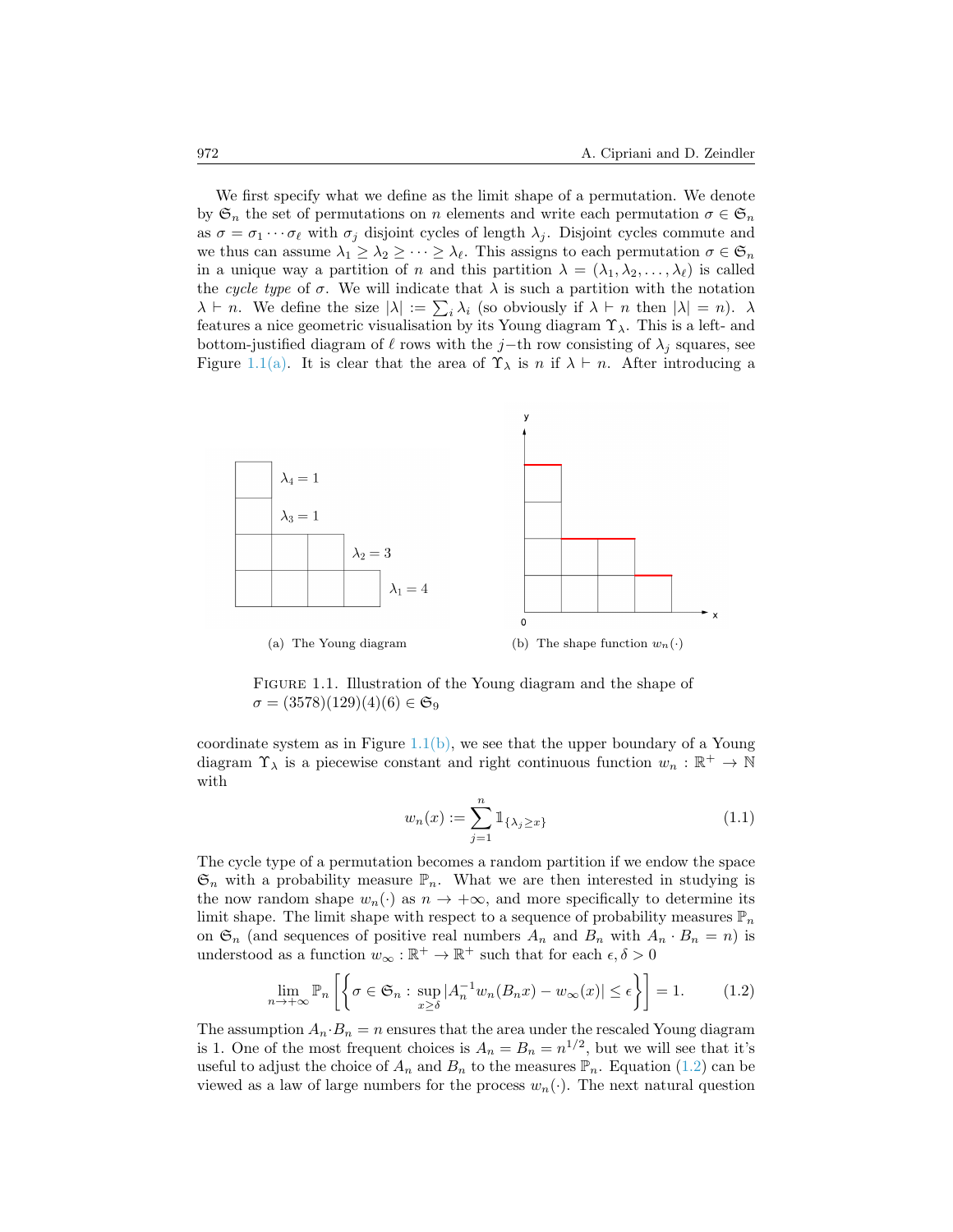is then whether fluctuations satisfy a central limit theorem, namely whether

$$
A_n w_n(B_n x) - w_\infty(x)
$$

converges (after centering and normalization) in distribution to a Gaussian process on the space of c`adl`ag functions, for example. Of course the role of the probability distribution with which we equip the set of partitions will be crucial to this end.

In this paper, we work with the following measure on  $\mathfrak{S}_n$ :

<span id="page-2-0"></span>
$$
\mathbb{P}_n\left[\sigma\right] = \frac{1}{h_n n!} \prod_{j=1}^{\ell} \vartheta_{\lambda_j}.
$$
\n(1.3)

where  $(\lambda_1, \ldots, \lambda_\ell)$  is the cycle type of  $\sigma$ ,  $(\vartheta_m)_{m \geq 1}$  is a sequence of non-negative weights and  $h_n$  is a normalization constant  $(h_0$  is defined to be 1). From time to time we will also use  $\vartheta_0 := 0$  introduced as convention.

This measure has recently appeared in mathematical physics for a model of the quantum gas in statistical mechanics and has a possible connection with the Bose-Einstein condensation (see e.g. [Betz et al.](#page-27-1) ([2011\)](#page-27-1) and [Ercolani and Ueltschi](#page-27-2) ([2011\)](#page-27-2)). Classical cases of this measure are the uniform measure ( $\vartheta_m \equiv 1$ ) and the Ewens measure ( $\vartheta_m \equiv \vartheta$ ). The uniform measure is well studied and has a long history (see e.g. the first chapter of [Arratia et al.](#page-27-3) ([2003](#page-27-3)) for a detailed account with references). The Ewens measure originally appeared in population genetics, see [Ewens](#page-27-4) ([1972\)](#page-27-4), but has also various applications through its connection with Kingman's coalescent process, see [Hoppe](#page-27-5) $(1987)$  $(1987)$ . The measure in  $(1.3)$  $(1.3)$  $(1.3)$  also has some similarities to multiplicative measure for partitions, see for instance [Bogachev](#page-27-6) [\(2015](#page-27-6)). It is clear that we have to make some assumptions on the sequence  $(\vartheta_m)_{m\geq 1}$  to be able to study the behaviour as  $n \to +\infty$ . We use in this paper the weights  $\vartheta_m$ 

<span id="page-2-1"></span>
$$
\vartheta_m = (\log m)^j \frac{m^{\alpha}}{\Gamma(\alpha + 1)} + O\left(m^{\beta}\right), \quad j \in \mathbb{N}
$$
\n(1.4)

with some  $\alpha > 0$  and  $0 \le \beta < \alpha/2$ . We would like to point out that the requirement  $0 \leq \beta < \alpha/2$  and the normalisation constant  $\Gamma(\alpha + 1)$  are not essential and it only simplifies the notation and the computations. In fact we can study without further mathematical problems the case  $\vartheta_m \sim \text{const.}(\log m)^j m^{\alpha}$ , see Remark [4.12.](#page-20-0) We get

<span id="page-2-2"></span>**Theorem 1.1.** *We define*

$$
n^* := (1 + \alpha)^{-j} \left(\frac{n}{(\log n)^j}\right)^{\frac{1}{\alpha + 1}} \quad \text{and} \quad \overline{n} = \frac{n}{n^*} = (1 + \alpha)^j n \left(\frac{n}{(\log n)^j}\right)^{-\frac{1}{\alpha + 1}}.
$$
\n(1.5)

*We then have*

(1) *The limit shape exists for the process*  $w_n(x)$  *as*  $n \to \infty$  *with respect to*  $\mathbb{P}_n$ *and the weights in* ([1.4\)](#page-2-1) *with the scaling*  $A_n = \overline{n}$  *and*  $B_n = n^*$ *. The limit shape is given by*

<span id="page-2-3"></span>
$$
w^{\mathbf{s}}_{\infty}(x) := \frac{\Gamma(\alpha, x)}{\Gamma(\alpha + 1)},
$$

*where*  $\Gamma(\alpha, x)$  *denotes the upper incomplete Gamma function.*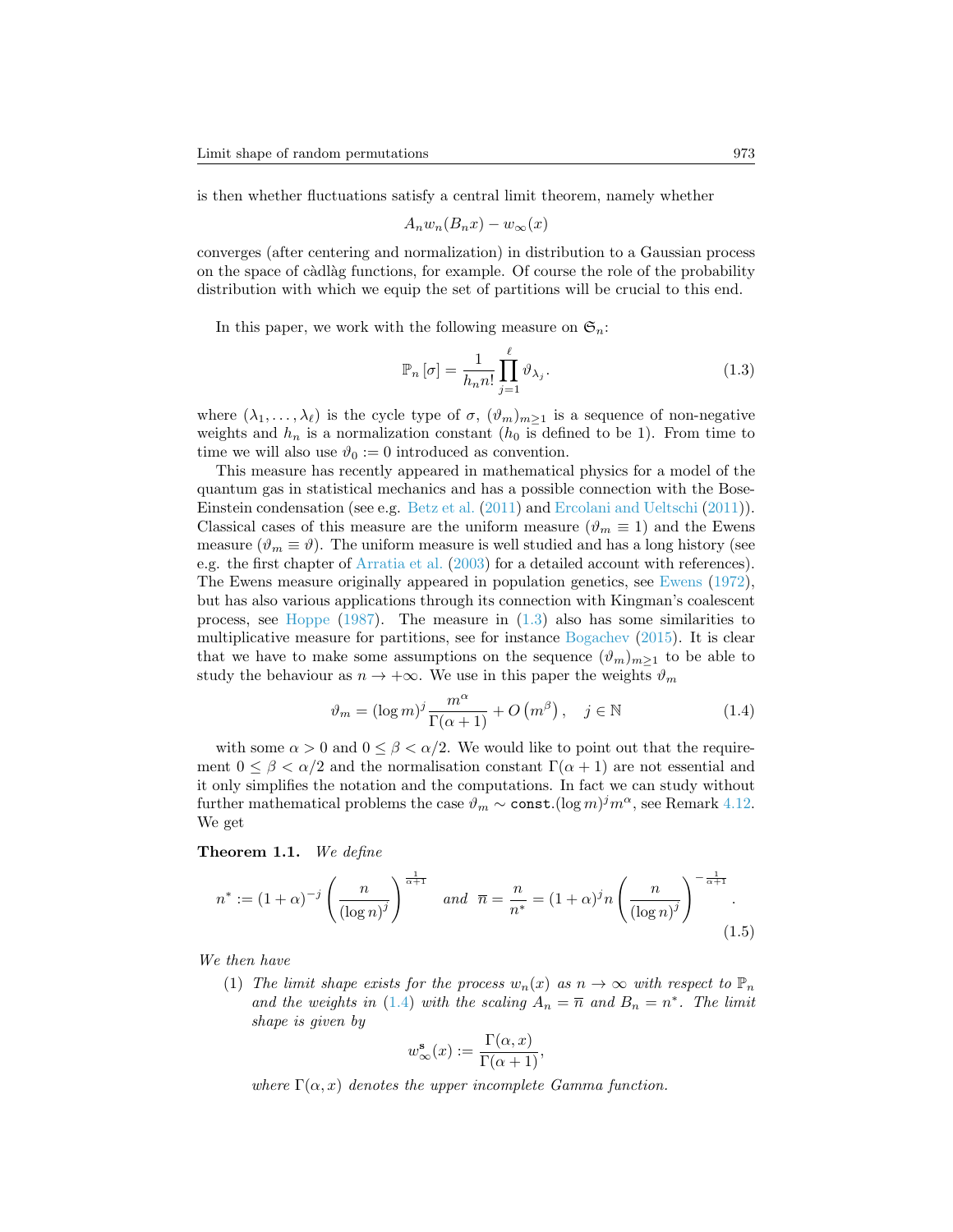(2) *The fluctuations at a point x of the limit shape behave like*

$$
\widetilde{w}^{\mathbf{s}}_n(x):=\frac{w_n(xn^*)-\overline{n}\left(w^{\mathbf{s}}_{\infty}(x)+z^{\mathbf{s}}_n(x)\right)}{(\overline{n})^{1/2}}\stackrel{\mathcal{L}}{\longrightarrow}\mathcal{N}\left(0,\sigma_{\infty}^2(x)\right)
$$

*with*

$$
\sigma_{\infty}^{2}(x) := \frac{\Gamma(\alpha, x)}{\Gamma(\alpha + 1)} - \frac{\Gamma(\alpha + 1, x)^{2}}{2\Gamma(\alpha + 1)\Gamma(\alpha + 2)}
$$

*and*  $z_n^{\mathbf{s}}(x) = o(1)$ *.* 

<span id="page-3-1"></span>*Remark* 1.2. The expectation of  $w^s_{\infty}$  can be expanded asymptotically also to terms of lower order with the same argument, in particular we will see it is possible to give a more explicit expression for  $z_n^s$ . This will actually be important in the proof of Thm. [3.7](#page-11-0). We will see that our computation gives  $z_n^s = O(1/\log n)$  for  $j \geq 1$ (and thus  $z_n^s$  can not be dropped from the statement of the Theorem). As we do not need  $z_n^s$  explicitly for our argumentation and the expression for  $z_n^s$  is rather complicated, we decided to omit it.

Theorem [1.1](#page-2-2) was already obtained in the special case  $j = 0$ , i.e.  $\vartheta_m \sim m^{\alpha}$ , by [Erlihson and Granovsky](#page-27-7) ([2008\)](#page-27-7) in the context of Gibbs distributions on integer partitions and as we were writing the present paper, we were made aware of their work. To be precise, one can push forward the measure  $\mathbb{P}_n$  to a measure  $\mathbb{P}_n$  on the set of partitions of *n* with

$$
\widetilde{\mathbb{P}}_n[\lambda] = \frac{1}{\widetilde{h}_n n!} \prod_{k=1}^n \frac{1}{C_k!} \left(\frac{\vartheta_k}{k}\right)^{C_k},\tag{1.6}
$$

where  $\lambda$  is a partition of *n* and  $C_k$  is the number of parts of length *k* (see Section [2.1\)](#page-4-0). These Gibbs distributions have been treated extensively in the literature([Betz et al.](#page-27-1) ([2011](#page-27-1)), [Ercolani and Ueltschi](#page-27-2) [\(2011](#page-27-2)) for example). One thus can work with  $\mathbb{P}_n$  or with  $\mathbb{P}_n$ . We prefer here to use  $\mathbb{P}_n$ .

The argumentation of [Erlihson and Granovsky](#page-27-7) [\(2008\)](#page-27-7) is stochastic and is based on randomisation: this technique has been successfully introduced by [Fristedt](#page-27-8) ([1993](#page-27-8)) and used also in particular by [Bogachev](#page-27-6) ([2015\)](#page-27-6) as a tool to investigate combinatorial structures, and later applied in many contexts. However, the approach in this paper is slightly different and based on complex analysis and uses the saddle-point method as described in Section [4.](#page-12-0) This method was used in [Er](#page-27-2)[colani and Ueltschi](#page-27-2) ([2011\)](#page-27-2) and [Maples et al.](#page-28-4) ([2012\)](#page-28-4) and an introduction can be found for instance in [Flajolet and Sedgewick](#page-27-9) [\(2009](#page-27-9), Section VIII). Therefore two limit shapes will appear in this paper, denoted by the superscript **r** and **s** respectively for randomization and saddle point method, to indicate by means of which method they were obtained. We will see in the end that they coincide. Our Ansatz enables us to reprove Theorem [1.1](#page-2-2), but with two big advantages. First, our computations are much simpler than the one in [Erlihson and Granovsky](#page-27-7) [\(2008](#page-27-7)). Second, we get almost for free large deviations estimates. More precisely

<span id="page-3-0"></span>**Proposition 1.3.** *We have for all*  $a = O(\overline{n})$  *and*  $\delta = O((\overline{n})^{-1/2})$ 

$$
\mathbb{P}\left[\left|\widetilde{w}_n^{\mathbf{s}}(x)-a\right|<\epsilon\right] = \left(1-\epsilon^{-2}(1+\delta)\right)\exp\left(-a^2/2+O\left(\delta+\epsilon a\right)\right).
$$

*The error terms are absolute.*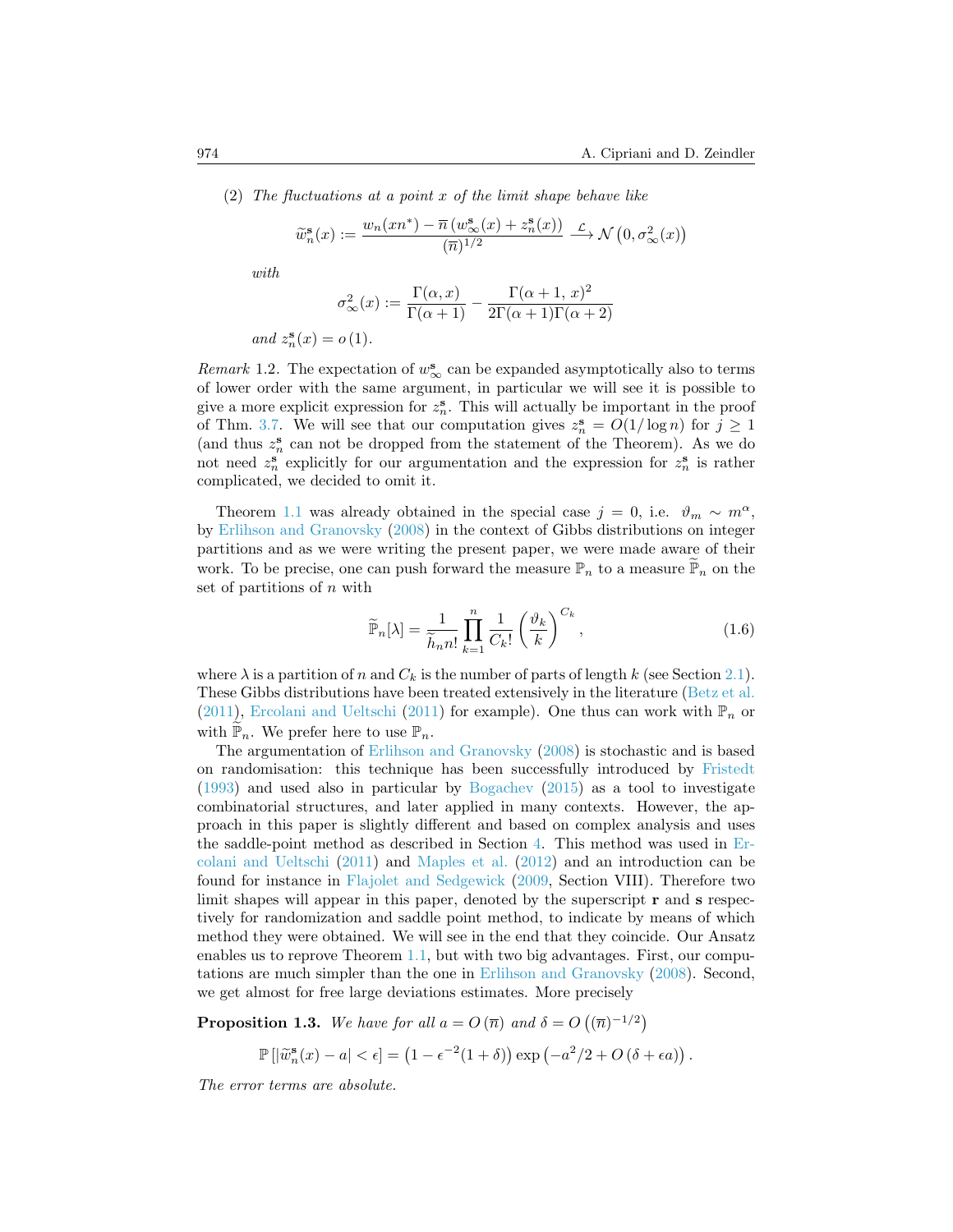We prove this by studying the cumulant generating function

$$
\widetilde{\Lambda}(s) := \log \mathbb{E}_n \left[ \exp(s \widetilde{w}_n^{\mathbf{s}}(x)) \right]. \tag{1.7}
$$

This is an important difference to [Erlihson and Granovsky](#page-27-7) [\(2008\)](#page-27-7). Erlihson and Granovsky directly consider the distribution of  $\widetilde{w}_n^s(x)$  and studying  $\widetilde{\Lambda}(s)$  with their method is computationally harder. In fact, we can compute the behaviour of all method is computationally harder. In fact, we can compute the behaviour of all cumulants.

<span id="page-4-1"></span>**Theorem 1.4.** *Let*  $s^* = s(\overline{n})^{-\frac{1}{2}}$  *and* 

<span id="page-4-2"></span>
$$
\Lambda(s) := \mathbb{E}_n \left[ \exp\left(-s^* w_n(xn^*)\right) \right] = \sum_{m \ge 1} q_m \frac{s^m}{m!}.\tag{1.8}
$$

*We then have for*  $m \geq 2$ 

$$
q_m = \kappa_m (1 + o(1)) \tag{1.9}
$$

*with*

$$
\kappa_m = (\overline{n})^{1-\frac{m}{2}} [s^m] \left[ \left( 1 - s \frac{\Gamma(\alpha+1, x)}{\Gamma(\alpha+2)} \right)^{-\alpha} + (e^{-s} - 1) \sum_{k=0}^{\infty} \frac{s^k}{k!} \frac{\Gamma(\alpha+k, x)}{\Gamma(\alpha+1)} \left( -\frac{\Gamma(\alpha+1, x)}{\Gamma(\alpha+2)} \right)^k \right].
$$
 (1.10)

We give the proofs of Theorem [1.1,](#page-2-2) Theorem [1.4](#page-4-1) and Proposition [1.3](#page-3-0) in Section [4.2](#page-15-0). Furthermore, we introduce in Section [3](#page-7-0) the so called grand canonical *.* ensemble  $(\Omega_t, \mathbb{P}_t)$  with  $\Omega_t = \cup_{n \geq 1} \mathfrak{S}_n$  and  $\mathbb{P}_t$  a measure such that  $\mathbb{P}_t[\cdot | \mathfrak{S}_n] = \mathbb{P}_n[\cdot]$ (see [\(3.2](#page-8-0))). One might expect that the behaviour on grand canonical ensembles agrees with the behaviour on the canonical ensembles, but we will see here that this is only the case for macroscopic properties. More precisely, we will see in The-orem [3.8](#page-10-0) that  $w_n(x)$  has a limit shape for the grand canonical ensemble  $\Omega_t$  and this agrees with the one for the canonical ensemble in Theorem [1.1.](#page-2-2) However, we will see also in Theorem [3.8](#page-10-0) that the fluctuations at the points of the limit shape follow a different central limit theorem than in Theorem [1.1](#page-2-2). Notice that we will not deduce Theorem [1.1](#page-2-2) (nor any other of our results) from the grand canonical ensemble  $(\Omega_t, \mathbb{P}_t)$ .

## **2. Preliminaries**

We introduce in this section the notation for the cycle counts and the notation for generating functions.

<span id="page-4-0"></span>2.1. *Cycle counts.* The notation  $\lambda = (\lambda_1, \lambda_2, \dots, \lambda_\ell)$  is very useful for the illustration of  $\lambda$  via its Young diagram, but in the computations it is better to work with the *cycle counts*  $C_k$ . These are defined as

$$
C_k(\sigma) = C_k := \# \{ j \ge 1; \lambda_j = k \}
$$
\n(2.1)

for  $k \geq 1$  and  $\lambda = (\lambda_1, \lambda_2, \dots, \lambda_\ell)$  the cycle type of  $\sigma \in \mathfrak{S}_n$ . Conventionally  $C_0 := 0$ . We obviously have for  $k \geq 1$ 

$$
C_k \ge 0 \quad \text{and} \quad \sum_{k=1}^n k C_k = n. \tag{2.2}
$$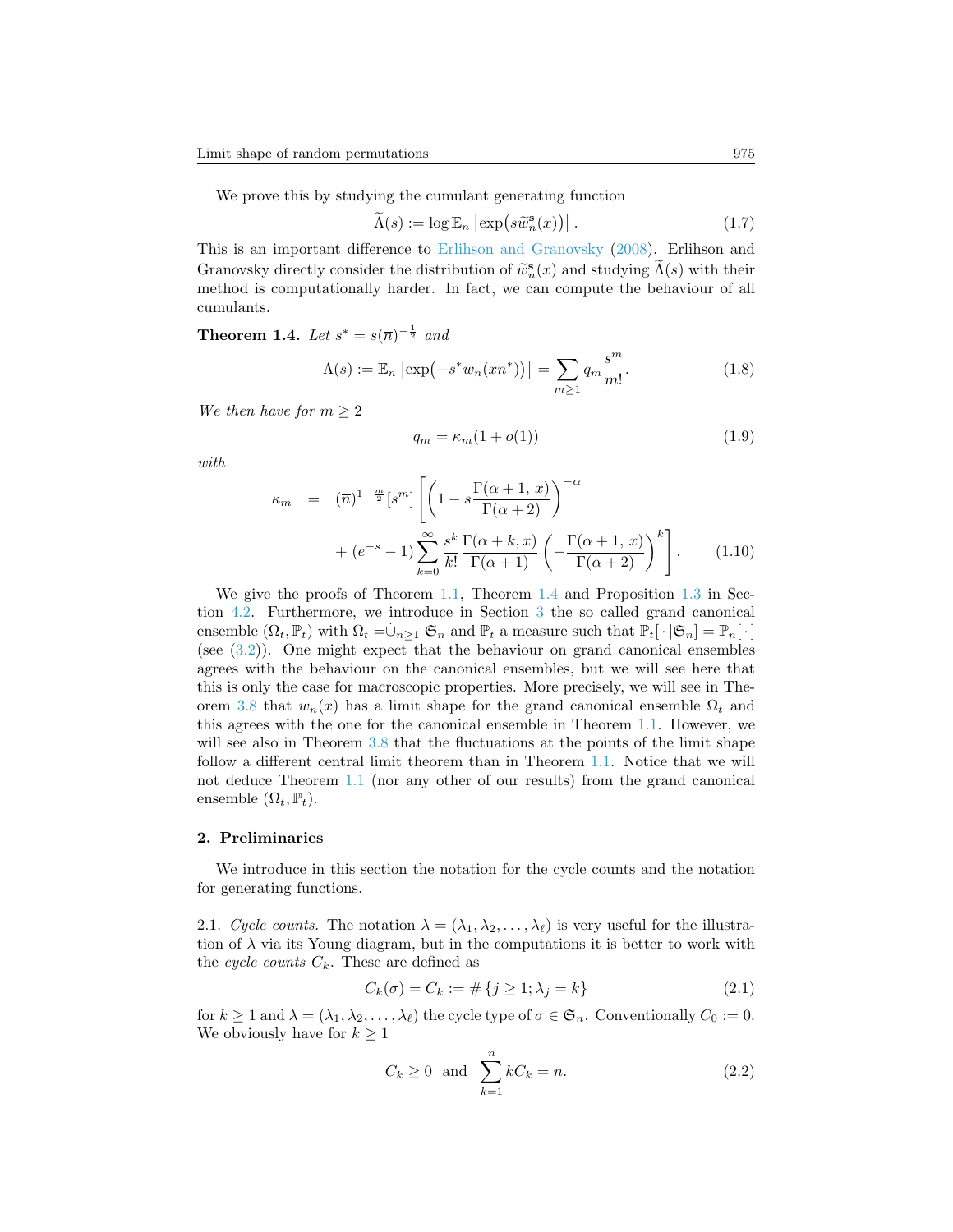It is also clear that the cycle type of permutation (or a partition) is uniquely determined by the vector  $(C_1, C_2, \ldots)$ . The function  $w_n(x)$  and the measure  $\mathbb{P}_n[\cdot]$ in  $(1.1)$  and  $(1.3)$  can now be written as

<span id="page-5-2"></span>
$$
w_n(x) = \sum_{k \ge x} C_k \quad \text{and} \quad \mathbb{P}_n\left[\sigma\right] = \frac{1}{h_n n!} \prod_{k=1}^n \vartheta_k^{C_k}.
$$
 (2.3)

Our aim is to study the behaviour of  $w_n(x)$  as  $n \to \infty$ . It is thus natural to consider the asymptotic behaviour of  $C_k$  with respect to the measure  $\mathbb{P}_n[\cdot]$ .

<span id="page-5-3"></span>**Lemma 2.1** ([Ercolani and Ueltschi](#page-27-2) [\(2011](#page-27-2)), Corollary 2.3)**.** *Under the condition h*<sub>*n*−1</sub>/*h*<sub>*n*</sub>  $\rightarrow$  1 *the random variables*  $C_k$  *converge for each*  $k \in \mathbb{N}$  *in distribution to a Poisson distributed random variable*  $Y_k$  *with*  $\mathbb{E}[Y_k] = \frac{\vartheta_k}{k}$ . More generally for all  $b \in \mathbb{N}$  *the following limit in distribution holds:* 

$$
\lim_{n \to +\infty} (C_1, C_2 \dots, C_b) = (Y_1, Y_2 \dots, Y_b)
$$

*with*  $Y_k$  *independent Poisson random variables with mean*  $\mathbb{E}[Y_k] = \frac{\vartheta_k}{k}$ .

One might expect at this point that  $w_n(x)$  is close to  $\sum_{k=x}^{n} Y_k$ . Unfortunately we will see in Section [4](#page-12-0) that the asymptotic behaviour of  $w_n(x)$  is more complicated.

2.2. *Generating functions.* The (ordinary) generating function of a sequence  $(q_k)_{k>0}$ of complex numbers is defined as the formal power series

<span id="page-5-0"></span>
$$
g(z) := \sum_{j=0}^{\infty} g_k z^k.
$$
 (2.4)

As usual, we define the *extraction symbol*  $[z^k] g(z) := g_k$ , that is, as the coefficient of $z^k$  in the power series expansion ([2.4\)](#page-5-0) of  $g(z)$ .

A generating function that plays an important role in this paper is

<span id="page-5-1"></span>
$$
g_{\Theta}(t) := \sum_{m \ge 1} \frac{\vartheta_m}{m} t^m.
$$
\n(2.5)

As mentioned in the introduction, we will use  $\vartheta_m = \frac{m^{\alpha}(\log m)^j}{\Gamma(\alpha+1)} + O(m^{\beta}), j \in \mathbb{N}.$ We stress that generating functions of the type  $(1-t)^{-\alpha}$  fall also in this category, and for them we will recover the limiting shape as previously done in [Erlihson and](#page-27-7) [Granovsky](#page-27-7) ([2008](#page-27-7)). We will see in particular this case in Section [4](#page-12-0).

The reason why generating functions are useful is that it is often possible to write down a generating function without knowing *g<sup>n</sup>* explicitly. In this case one can try to use tools from analysis to extract information about  $g_n$ , for large  $n$ , from the generating function. It should be noted that there are several variants in the definition of generating functions. However, we will use only the ordinary generating function and thus call it 'just' generating function without risk of confusion.

The following well-known identity is a special case of the general  $P\'{o}lya's Enu$ *meration Theorem* P<sup> $\delta$ </sup>lya [\(1937](#page-28-5), p. 17) and is the main tool in this paper to obtain generating functions.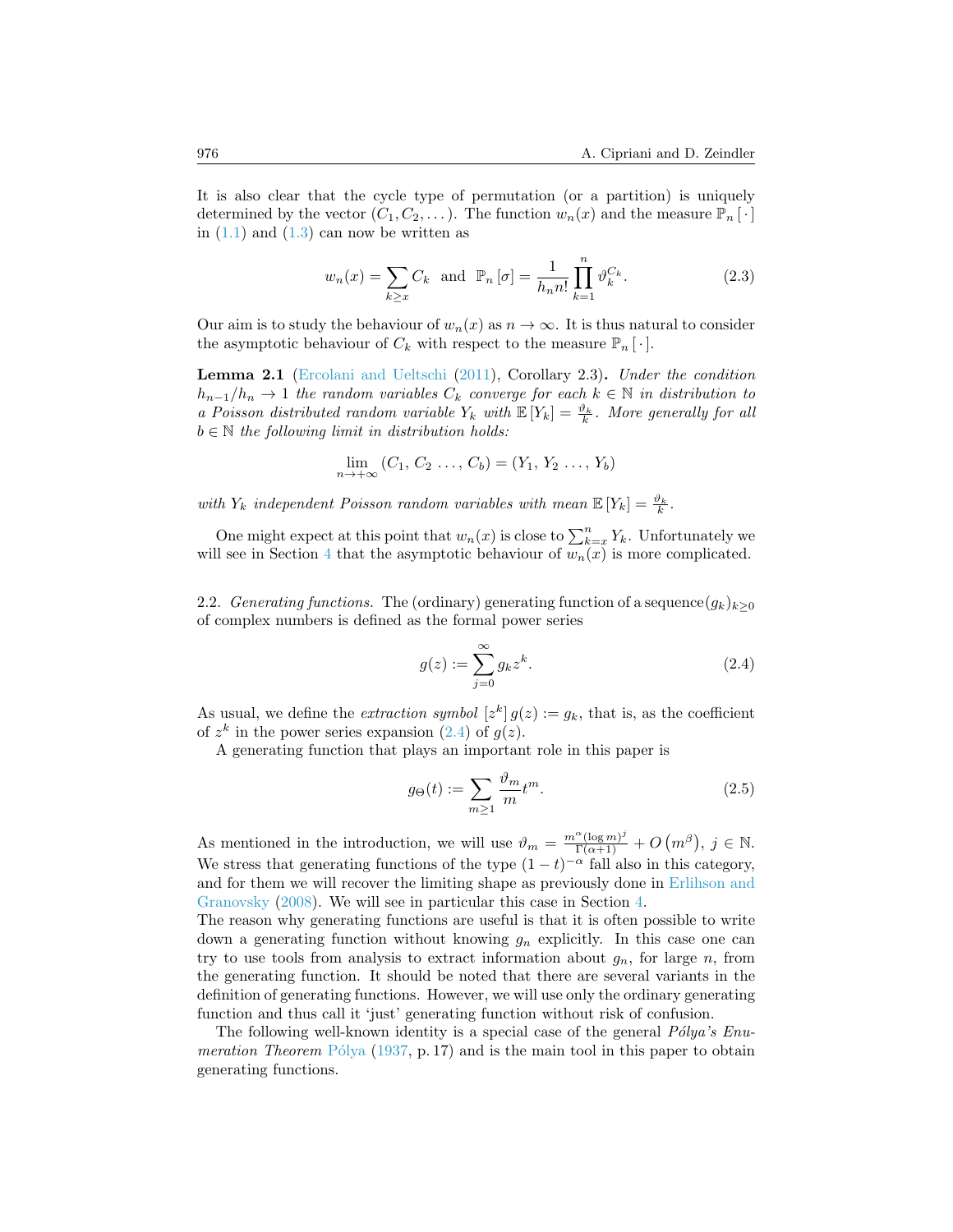<span id="page-6-0"></span>**Lemma 2.2.** *Let*  $(a_m)_{m \in \mathbb{N}}$  *be a sequence of complex numbers. We then have as formal power series in t*

$$
\sum_{n\in\mathbb{N}}\frac{t^n}{n!}\sum_{\sigma\in\mathfrak{S}_n}\prod_{j=1}^n a_j^{C_j} = \sum_{n\in\mathbb{N}}t^n\sum_{\lambda\vdash n}\frac{1}{z_\lambda}\prod_{k=1}^\infty a_k^{C_k} = \exp\left(\sum_{m\geq 1}\frac{a_m}{m}t^m\right)
$$

*where*  $z_{\lambda} := \prod_{k=1}^{n} k^{C_k} C_k!$ *. If one series converges absolutely, so do the others.* 

We omit the proof of this lemma, but details can be found for instance in [Mac](#page-28-6)[donald](#page-28-6) [\(1995](#page-28-6), p. 5).

2.3. *Approximation of sums.* We require for our argumentation the asymptotic behaviour of the generating function  $g_{\Theta}(t)$  as t tends to the radius of convergence, which is 1 in our case.

<span id="page-6-1"></span>**Lemma 2.3.** Let  $(v_n)_{n \in \mathbb{N}}$  a sequence of positive numbers with  $v_n \downarrow 0$  as  $n \to +\infty$ . *We have for all*  $\delta \in \mathbb{R} \setminus \{-1, -2, -3, \dots\}$ 

$$
\sum_{k=1}^{\infty} k^{\delta} e^{-kv_n} = \Gamma(\delta + 1)v_n^{-\delta - 1} + \zeta(-\delta) + O(v_n).
$$
 (2.6)

*ζ*(*·*) *indicates the Riemann Zeta function. Furthermore, we have for j ∈* N

$$
\sum_{k=1}^{\infty} (\log k)^j k^{\delta} e^{-kv_n} = v_n^{-\delta - 1} \left( \frac{\partial}{\partial \delta} - \log v_n \right)^j \Gamma(\delta + 1) + O(1). \tag{2.7}
$$

We indicate  $\left(\frac{\partial}{\partial \delta} - \log v_n\right)^j f(\delta) = \frac{\partial^j}{\partial \delta^j} f(\delta) - j \log v_n \frac{\partial^{j-1}}{\partial \delta^{j-1}} f(\delta) + \left(\binom{j}{2}\right) (\log v_n)^2$  $\frac{\partial^{j-2}}{\partial \delta^{j-2}} f(\delta) + \ldots + (-\log v_n)^j f(\delta).$ 

This lemma can be proven with Euler Maclaurin summation formula or with the Mellin transformation. The computations with Euler Maclaurin summation are straightforward and the details of the proof with the Mellin transformation can be found for instance in [Flajolet and Sedgewick](#page-27-9) ([2009,](#page-27-9) Chapter VI.8). We thus omit it.

We require also the behaviour of partial sum  $\sum_{k=x}^{\infty} \frac{\theta_m}{m} t^m$  as  $x \to \infty$  and as  $t \rightarrow 1$ . We have

<span id="page-6-2"></span>**Lemma 2.4** (Approximation of sums). Let  $j \in \mathbb{N}$  and  $v_n, z_n$  be given with  $z_n \to z_n$  $+\infty$  *and*  $z_n v_n = x(1 + \tilde{q}_n)$  *for*  $x > 0$  *and*  $\tilde{q}_n \to 0$ *. We then have for all*  $\delta \in \mathbb{R}$  *and all*  $\ell \in \mathbb{N}$ 

$$
\sum_{k=\lfloor z_n \rfloor}^{\infty} (\log k)^j k^{\delta} e^{-kv_n} = \left(\frac{z_n}{x}\right)^{\delta+1} \left(\sum_{k=0}^{\ell} \left(\frac{\partial}{\partial \delta} + \log \frac{z_n}{x}\right)^j \frac{\Gamma(\delta + k + 1, x)}{k!} \left(-\tilde{q}_n\right)^k\right) + O\left(\left(\log \left(\frac{z_n}{x}\right)\right)^j \tilde{q}_n^{\ell+1} + \left(\frac{z_n}{x}\right)^{\delta} \left(\log \left(\frac{z_n}{x}\right)\right)^j\right)
$$

*with*  $\Gamma(a, x) := \int_x^{+\infty} s^{a-1} e^{-s} ds$  *the incomplete Gamma function.* 

*Remark* 2.5*.* One can obtain more error terms by using the Euler Maclaurin sum-mation formula with more derivatives. We have given in [A](#page-25-0)ppendix  $A$  a formulation of the Euler Maclaurin summation formula with non-integer boundaries, which is more suitable for this computation than the usual one. Our primary interest is in the leading coefficient, hence we state the result only up to order  $z_n^{\delta}$ . However, the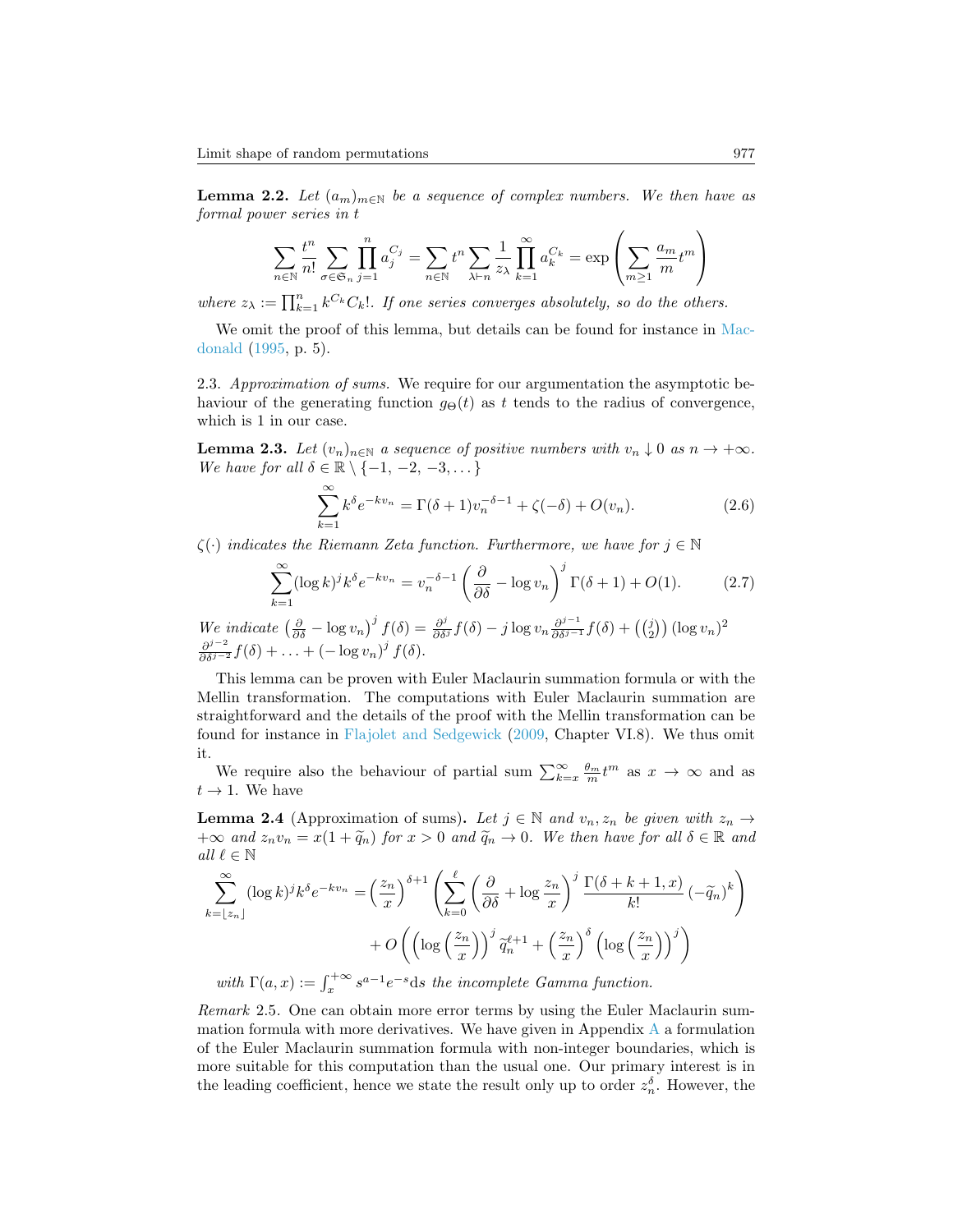lower order terms can not be completely ignored. In particular they play an important role for the expectation of  $\mathbb{E}_n[w^{\mathbf{s}}_{\infty}(x)]$  in Theorem [1.1](#page-2-2) since there are, beside the leading term  $\overline{n} w_{\infty}^{\mathbf{s}}(x)$ , also other terms in the asymptotic expansion which are not  $o((\overline{n})^{1/2})$ .

*Proof*:  $B_1(x) := x - \frac{1}{2}$  stands in the proof for the first Bernoulli polynomial. The proof of this lemma is based on the Euler Maclaurin summation formula, see [Apostol](#page-27-10) ([1999](#page-27-10)) or [Apostol](#page-27-11) ([1976](#page-27-11), Theorem 3.1). We use here the following version: let  $f: \mathbb{R}^+ \to \mathbb{R}$  have a continuous derivative and suppose that  $f$  and  $f'$  are integrable. Then

$$
\sum_{k \geq \lfloor c \rfloor} f(k) = \int_{c}^{+\infty} f(s) \, ds - B_1(c - \lfloor c \rfloor) f(c) + \int_{c}^{+\infty} B_1(s - \lfloor s \rfloor) f'(s) \, ds. \tag{2.8}
$$

We substitute  $f(s) := (\log s)^j s^{\delta} e^{-s v_n}, c := z_n$  and notice that *f* and all its derivatives tend to zero exponentially fast as  $s \to +\infty$ . We begin with the first integral. Now by the change of variables  $s := \frac{z_n}{x}y$ 

$$
\int_{z_n}^{+\infty} (\log s)^j s^{\delta} e^{-v_n s} ds = \left(\frac{z_n}{x}\right)^{\delta+1} \int_x^{+\infty} \left(\log y + \log \frac{z_n}{x}\right)^j y^{\delta} e^{-y} e^{-\widetilde{q}_n y} dy =
$$

$$
= \left(\frac{z_n}{x}\right)^{\delta+1} \left(\frac{\partial}{\partial \delta} + \log \frac{z_n}{x}\right)^j \int_x^{+\infty} y^{\delta} e^{-y} e^{-\widetilde{q}_n y} dy =
$$

$$
= \left(\frac{z_n}{x}\right)^{\delta+1} \left(\left(\frac{\partial}{\partial \delta} + \log \frac{z_n}{x}\right)^j \sum_{k=0}^{\ell} \frac{\Gamma(\delta + k + 1, x)}{k!} \left(-\widetilde{q}_n\right)^k + O\left(\widetilde{q}_n^{\ell+1}\right)\right) \tag{2.9}
$$

where we have swapped integral and series expansion of the exponential by Fubini'stheorem. This gives the behaviour of the leading term in  $(2.8)$  $(2.8)$  $(2.8)$  with  $f(s)$  :=  $(\log s)^{j} s^{\delta} e^{-s v_n}$ . The remaining terms can be estimated with a similar computations and using that  $B_1(s - \lfloor s \rfloor)$  is bounded.

<span id="page-7-1"></span>
$$
\Box
$$

#### <span id="page-7-0"></span>**3. Randomization**

We introduce in this section a probability measure  $\mathbb{P}_t[\cdot]$  on  $\dot{\cup}_{n\geq 1} \mathfrak{S}_n$ , where  $\dot{\cup}$ denotes the disjoint union, dependent on a parameter  $t > 0$  with  $\mathbb{P}_t \left[ \cdot | \mathfrak{S}_n \right] = \mathbb{P}_n \left[ \cdot \right]$ and consider the asymptotic behaviour of  $w_n(x)$  with respect to  $\mathbb{P}_t[\cdot]$  as  $t \to 1$ .

3.1. *Grand canonical ensemble.* Computations on  $\mathfrak{S}_n$  can turn out to be difficult and many formulas can not be used to study the behaviour as  $n \to \infty$ . A possible solution to this problem is to adopt a suitable randomization. This has been successfully introduced by [Fristedt](#page-27-8) [\(1993](#page-27-8)) and used also by [Bogachev](#page-27-6) [\(2015](#page-27-6)) as a tool to investigate combinatorial structures, and later applied in many contexts. The main idea of randomization is to define a one-parameter family of probability *.* measures on  $\cup_{n\geq 1}$   $\mathfrak{S}_n$  for which cycle counts turn out to be independent. Then one is able to study their behaviour more easily, and ultimately the parameter is tuned in such a way that randomized functionals are distributed as in the non-randomized context. Let us see how to apply this in our work. We define

$$
G_{\Theta}(t) = \exp(g_{\Theta}(t))\tag{3.1}
$$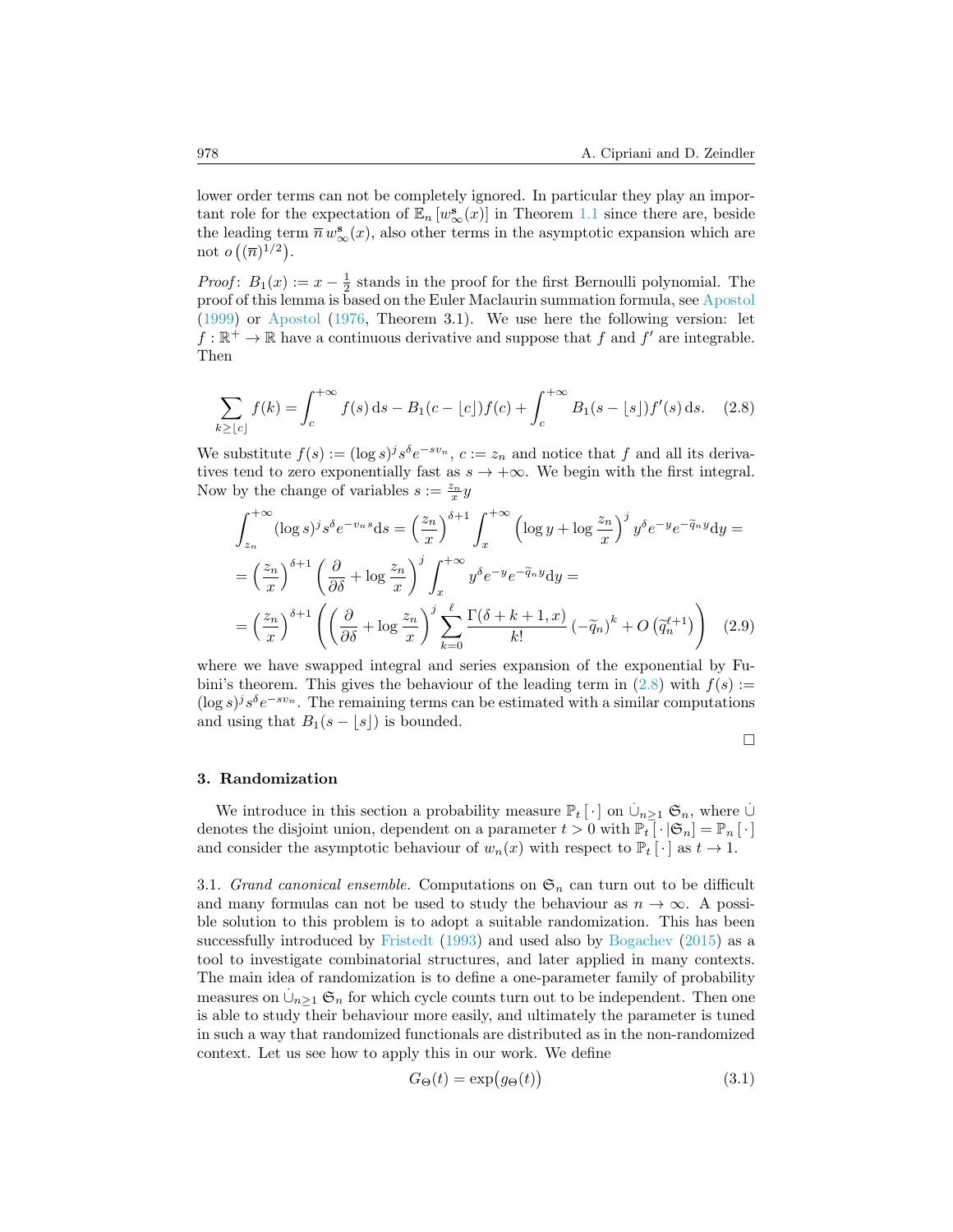with  $g_{\Theta}(t)$  as in [\(2.5\)](#page-5-1). If  $G_{\Theta}(t)$  is finite for some  $t > 0$ , then for each  $\sigma \in \mathfrak{S}_n$  let us define the probability measure

<span id="page-8-0"></span>
$$
\mathbb{P}_t\left[\sigma\right] := \frac{1}{G_{\Theta}(t)} \frac{t^n}{n!} \prod_{k=1}^n \vartheta_k^{C_k}.
$$
\n(3.2)

Lemma [2.2](#page-6-0) shows that  $\mathbb{P}_t$  is indeed a probability measure on  $\dot{\cup}_{n\geq 1}$   $\mathfrak{S}_n$ . The induced distribution on cycle counts  $C_k$  can easily be determined.

<span id="page-8-1"></span>**Lemma 3.1.** *Under*  $\mathbb{P}_t[\cdot]$  *the*  $C_k$ *'s are independent and Poisson distributed with* 

$$
\mathbb{E}_t\left[C_k\right] = \frac{\vartheta_k}{k} t^k.
$$

*Proof*: From Pólya's enumeration theorem (Lemma [2.2\)](#page-6-0) we obtain

$$
\mathbb{E}_{t}\left[e^{-sC_{k}}\right] = \sum_{n\geq 0} \sum_{\sigma \in \mathfrak{S}_{n}} e^{-sC_{k}} \mathbb{P}_{t}\left[\sigma\right] = \frac{1}{G_{\Theta}(t)} \sum_{n\geq 0} \sum_{\sigma \in \mathfrak{S}_{n}} \frac{t^{n}}{n!} (\vartheta_{k} e^{-s})^{C_{k}} \prod_{j\leq {n \choose k} \neq k} (\vartheta_{j})^{C_{j}}
$$

$$
= \frac{1}{G_{\Theta}(t)} \exp\left(\sum_{j=0}^{+\infty} \frac{\vartheta_{j}}{j} t^{j}\right) \exp\left((e^{-s}-1)\frac{\vartheta_{k}}{k} t^{k}\right)
$$

$$
= \exp\left((e^{-s}-1)\frac{\vartheta_{k}}{k} t^{k}\right).
$$

Analogously one proves the pairwise independence of cycle counts.

Obviously the following conditioning relation holds:

$$
\mathbb{P}_{t}\left[\cdot \,|\, \mathfrak{S}_{n}\right]=\mathbb{P}_{n}\left[\cdot \right].
$$

A proof of this fact is easy and can be found for instance in [Hansen](#page-27-12) [\(1990](#page-27-12), Equation (1)). We note that  $w_n(x)$  is  $\mathbb{P}_{t}$ -a.s. finite, since  $\mathbb{E}_t [w_n(x)] < +\infty$ . Now since the conditioning relation holds for all *t* with  $G_{\Theta}(t) < +\infty$ , one can try to look for *t* satisfying " $\mathbb{P}_n[\cdot] \approx \mathbb{P}_t[\cdot]$ ", which heuristically means that we choose a parameter for which permutations on  $\mathfrak{S}_n$  weigh as most of the mass of the measure  $\mathbb{P}_t$ . We have on  $\mathfrak{S}_n$ 

$$
n = \sum_{j=1}^{\ell} \lambda_j = \sum_{k=1}^{n} kC_k.
$$

A natural choice for *t* is thus the solution of

$$
n = \mathbb{E}_t \left[ \sum_{k=1}^{\infty} k C_k \right] = \sum_{k=1}^{\infty} \vartheta_k t^k.
$$
 (3.3)

which is guaranteed to exist if the series on the right-hand side is divergent at the radius of convergence (we will see this holds true for our particular choice of weights). We write  $t = e^{-v_n}$  and use Lemma [2.3](#page-6-1) (in our case setting  $\vartheta_k =$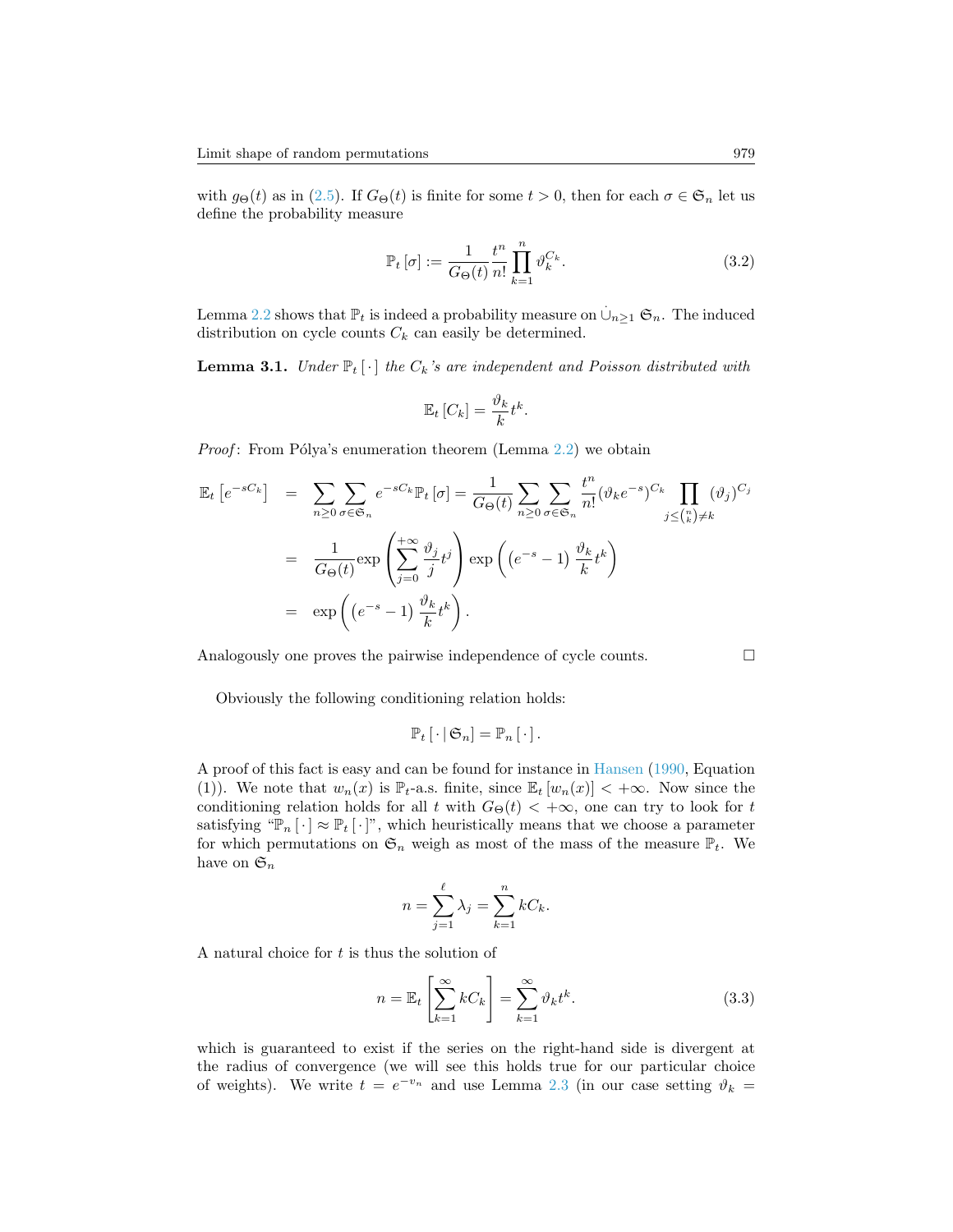$(\log k)^j \frac{k^{\alpha} + O(k^{\beta})}{\Gamma(\alpha+1)})$  to obtain

<span id="page-9-0"></span>
$$
n \stackrel{!}{=} \frac{v_n^{-\alpha-1}}{\Gamma(\alpha+1)} \left(\frac{\partial}{\partial \alpha} - \log v_n\right)^j \Gamma(\alpha+1) + O(1)
$$
  
\n
$$
= \frac{v_n^{-\alpha-1}}{\Gamma(\alpha+1)} \left(\frac{\partial}{\partial \alpha} - \log v_n\right)^j \Gamma(\alpha+1) + O(1)
$$
  
\n
$$
\implies v_n = \left(\frac{(\log n)^j}{n}\right)^{1/(\alpha+1)} + o\left(\frac{n}{(\log n)^j}\right). \tag{3.4}
$$

We will fix this choice for the rest of the section.

3.2. *Limit shape and mod-convergence.* In order to derive our main results from the measure  $\mathbb{P}_t$  we will use a tool developed by [Kowalski and Nikeghbali](#page-28-7) ([2010\)](#page-28-7), the *mod-Poisson convergence*.

**Definition 3.2.** A sequence of random variables  $(Z_n)_{n\in\mathbb{N}}$  converges in the mod-Poisson sense with parameters  $(\mu_n)_{n \in \mathbb{N}}$  if the following limit

$$
\lim_{n \to +\infty} \exp(\mu_n(1 - e^{iu})) \mathbb{E}\left[e^{iuZ_n}\right] = \Phi(u)
$$

exists for every  $u \in \mathbb{R}$ , and the convergence is locally uniform. The limiting function  $\Phi$  is then continuous and  $\Phi(0) = 1$ .

This type of convergence gives stronger results than a central limit theorem, indeed it implies a CLT (and other properties we will see below). For the rest of the Section let us fix  $n^*$  and  $\overline{n}$  as in [\(1.5](#page-2-3)). We obtain

<span id="page-9-2"></span>**Proposition 3.3.** *Let*  $x \geq 0$  *be arbitrary and*  $x^* := xn^*$ *. Furthermore, let*  $t = e^{-v_n}$ *with*  $v_n$  *as in* ([3.4\)](#page-9-0)*. Then the random variables*  $(w_n(x^*))_{n \in \mathbb{N}}$  *converge in the mod-Poisson sense with parameters*

$$
\mu_n = \overline{n} w_{\infty}^{\mathbf{r}}(x) + o\left((\overline{n})^{1/2}\right),
$$

*where*

<span id="page-9-1"></span>
$$
w^{\mathbf{r}}_{\infty}(x) := \frac{\Gamma(\alpha, x)}{\Gamma(\alpha + 1)}.
$$
\n(3.5)

 $\Gamma(\alpha, x)$  *is the upper incomplete Gamma function.* 

*Proof* : We have

$$
\mathbb{E}_t\left[e^{isw_n(x^*)}\right] = \mathbb{E}_t\left[e^{is\sum_{\ell=1}^\infty x^*\right]} C_\ell\right] = \exp\left((e^{is}-1)\sum_{\ell=1}^\infty \frac{\vartheta_\ell}{\ell}t^\ell\right). \tag{3.6}
$$

This is the characteristic function of Poisson distribution. We thus obviously have mod-Poisson convergence with limiting function  $\Phi(t) \equiv 1$ . It remains to compute the parameter  $\mu_n$ . Applying Lemma [2.3](#page-6-1) for  $x = 0$  and Lemma [2.4](#page-6-2) for  $x > 0$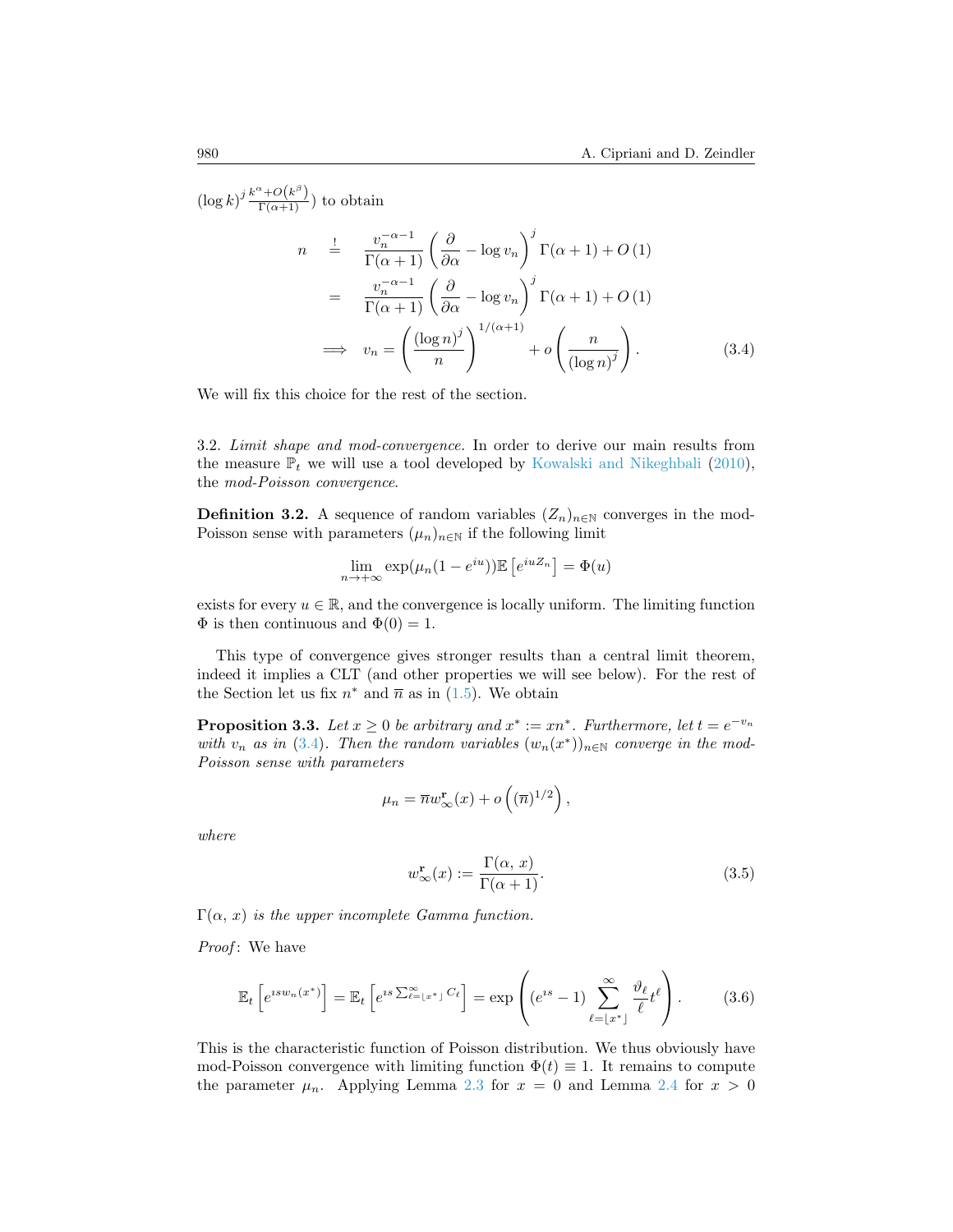together with([3.4](#page-9-0)) gives

$$
\sum_{\ell=\lfloor x^* \rfloor}^{+\infty} \frac{\left( (\log \ell)^j \right) \ell^{\alpha-1} + O\left(\ell^{\beta-1}\right)}{\Gamma(\alpha+1)} t^{\ell}
$$
\n
$$
= \frac{1}{\Gamma(\alpha+1)} \left( n^* \right)^{\alpha} \left( \frac{\partial}{\partial \alpha} - \log n^* \right)^j (\Gamma(\alpha, x) + o(1))
$$
\n
$$
= \frac{1}{\Gamma(\alpha+1)} \left( n^* \right)^{\alpha} (\log n^*)^j \left( \Gamma(\alpha, x) + o\left( (n^*)^{\alpha} (\log n^*)^j \right) \right)
$$
\n
$$
= \frac{\Gamma(\alpha, x)}{\Gamma(\alpha+1)} \overline{n} + O\left( \overline{n} \right). \tag{3.7}
$$

We deduce that  $\mu_n := \overline{n} w_{\infty}^{\mathbf{r}}(x) + o(\overline{n})$ . This completes the proof.

This yields a number of interesting consequences. In first place we can prove a CLT and detect the limit shape accordingly.

**Corollary 3.4** (CLT and limit shape for randomization)**.** *With the notation as above, we have as*  $n \to \infty$  *with respect to*  $\mathbb{P}_t$ 

<span id="page-10-1"></span><span id="page-10-0"></span>
$$
\widetilde{w}_n^{\mathbf{r}}(x) := \frac{w_n(x^*) - \overline{n}w^{\mathbf{r}}_{\infty}(x)}{\sqrt{\overline{n}}} \xrightarrow{\mathcal{L}} \mathcal{N}(0, w^{\mathbf{r}}_{\infty}(x)).
$$
\n(3.8)

*Furthermore the limit shape of*  $w_n(x)$  *is given by*  $w_{\infty}^{\mathbf{r}}(x)$  *(with scaling*  $A_n = \overline{n}$  *and B*<sub>n</sub> =  $n^*$ , see [\(1.2\)](#page-1-2)*). In particular, we can choose*  $\delta = 0$  *in* (1.2)*.* 

*Proof* : The CLT follows immediately from [Kowalski and Nikeghbali](#page-28-7) ([2010,](#page-28-7) Prop. 2.4),but also can be deduced easily from  $(3.6)$  $(3.6)$  by replacing *s* by  $s(\bar{n})^{-1/2}$ . It is also straightforward to show that  $w^{\mathbf{r}}_{\infty}(x)$  is the limit shape. For a given  $\epsilon > 0$ , we choose  $0 = x_0 < x_1 < \cdots < x_\ell$  such that  $w^{\mathbf{r}}_{\infty}(x_{j+1}) - w^{\mathbf{r}}_{\infty}(x_j) < \epsilon/2$  for  $1 \leq j \leq \ell - 1$  and  $w^{\mathbf{r}}_{\infty}(x_{\ell}) < \epsilon/2$ . It is now easy to see that for each  $x \in \mathbb{R}^+$ 

$$
|(\overline{n})^{-1}w_n(x^*) - w^{\mathbf{r}}_{\infty}(x)| > \epsilon \Longrightarrow \exists j \text{ with } |(\overline{n})^{-1}w_n(x_j^*) - w^{\mathbf{r}}_{\infty}(x_j)| > \epsilon/2.
$$

Thus

$$
\mathbb{P}_t\left[\sup_{x\geq 0} |\overline{n}w_n(x^*) - w^{\mathbf{r}}_{\infty}(x)| \geq \epsilon\right] \leq \sum_{j=1}^{\ell} \mathbb{P}_t\left[|\overline{n}w_n(x_j^*) - w^{\mathbf{r}}_{\infty}(x_j)| \geq \epsilon/2\right].\tag{3.9}
$$

It now follows from [\(3.8](#page-10-0)) that each summand in [\(3.9](#page-10-1)) tends to 0 as  $n \to \infty$ . This completes the proof.  $\Box$ 

Another by-product of mod-Poisson convergence of a sequence  $(Z_n)_{n\in\mathbb{N}}$  is that one can approximate  $Z_n$  with a Poisson random variable with parameter  $\mu_n$ , see [Kowalski and Nikeghbali](#page-28-7) [\(2010](#page-28-7), Prop. 2.5). However in our situation this is trivial since  $w_n(x^*)$  is already Poisson distributed.

As we are going to do in the next section, we are also interested in the (joint) behaviour of increments.

<span id="page-10-2"></span>**Proposition 3.5.** *For all*  $x, y \in \mathbb{R}, y > x$ *, set* 

$$
w_n(x, y) := w_n(x) - w_n(y)
$$
 and  $w_\infty^{\mathbf{r}}(x, y) := \frac{\Gamma(\alpha, x) - \Gamma(\alpha, y)}{\Gamma(\alpha + 1)}$ .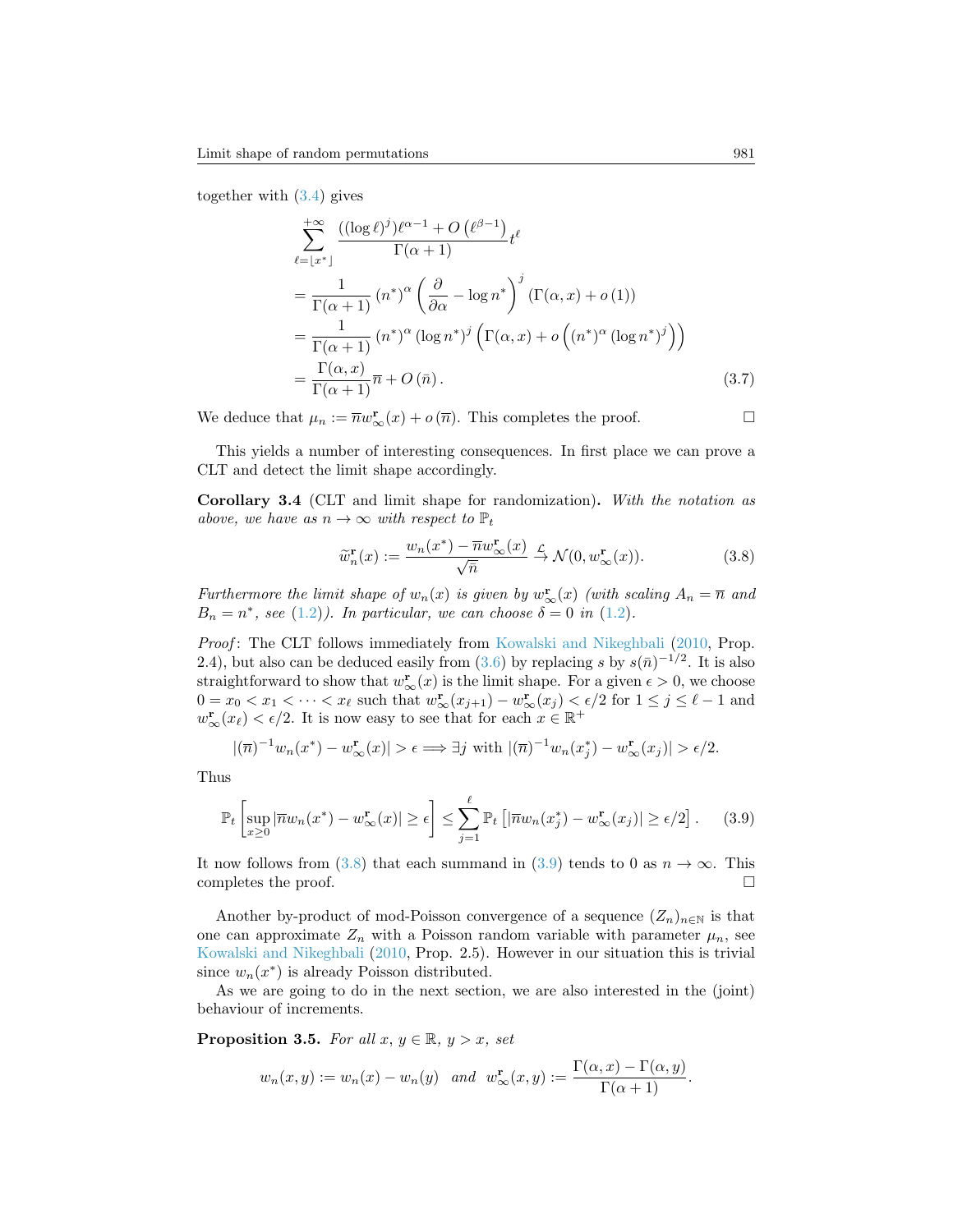*Then*

<span id="page-11-1"></span>
$$
\widetilde{w}_n^{\mathbf{r}}(x,y) := \frac{w_n(x^*, y^*) - \bar{n}w_\infty^{\mathbf{r}}(x,y)}{(\bar{n})^{1/2}\sqrt{w_\infty^{\mathbf{r}}(x,y)}} \xrightarrow{\mathcal{L}} \mathcal{N}(0,1)
$$
\n(3.10)

 $as n \to \infty$  *with*  $x^* := xn^*$  *and with*  $y^* := yn^*$ .

*Furthermore,*  $\widetilde{w}_n^{\mathbf{r}}(x)$  *and*  $\widetilde{w}_n^{\mathbf{r}}(x, y)$  *are asymptotically independent.* 

*Remark* 3.6*.* As we will see, the proof of independence relies on the independence of cycles coming from Lemma [3.1](#page-8-1). Therefore it is easy to generalize the above result to more than two points.

*Proof*:The proof of  $(3.10)$  is almost the same as the proof of  $(3.8)$  $(3.8)$  and we thus omit it. Since

$$
w_n(x, y) = \sum_{k=x^*}^{y^*-1} C_k
$$
 and  $w_n(y) = \sum_{k=y^*}^{\infty} C_k$ 

and all  $C_k$  are independent, we have that  $\widetilde{w}_n^{\mathbf{r}}(x)$  and  $\widetilde{w}_n^{\mathbf{r}}(x,y)$  are independent for each  $n \in \mathbb{N}$ . Thus  $\widetilde{w}^{\mathbf{r}}(x)$  and  $\widetilde{w}^{\mathbf{r}}(x,y)$  are also independent in the limit each *n* ∈ N. Thus  $\widetilde{w}_n^{\mathbf{r}}(x)$  and  $\widetilde{w}_n^{\mathbf{r}}(x, y)$  are also independent in the limit.  $\Box$ 

<span id="page-11-4"></span>3.3. *Functional CLT.* The topic of this section is to prove a functional CLT for the profile  $w_n(x)$  of the Young diagram. Similar results were obtained in a different framework by [Hansen](#page-27-12) ([1990\)](#page-27-12); [DeLaurentis and Pittel](#page-27-13) [\(1985](#page-27-13)) on the number of cycle counts not exceeding  $n^{[x]}$ , and by [Beltoft et al.](#page-27-14) ([2012\)](#page-27-14) for Young diagrams confined in a rectangular box. We show

<span id="page-11-0"></span>**Theorem 3.7.** *The process*  $\widetilde{w}_n^{\mathbf{r}} : \mathbb{R}^+ \to \mathbb{R}$  (see [\(3.8\)](#page-10-0)) *converges weakly with respect*  $t \in \mathbb{R}^+$  as  $n \to \infty$  *to a continuous process*  $\widetilde{w}^{\mathbf{r}} : \mathbb{R}^+ \to \mathbb{R}$  with  $\widetilde{w}^{\mathbf{r}}(x) \circ \math$ to  $\mathbb{P}_t$  as  $n \to \infty$  to a continuous process  $\widetilde{w}_{\infty}^{\mathbf{r}} : \mathbb{R}^+ \to \mathbb{R}$  with  $\widetilde{w}_{\infty}^{\mathbf{r}}(x) \sim \mathcal{N}(0, \sigma_{\infty}^{\mathbf{r}}(x))$ *and independent increments.*

The technique we will exploit is quite standardized (see [Hansen](#page-27-12) ([1990](#page-27-12))). We remark that, unlike in this paper where the Ewens measure is considered, we do not obtain here a Brownian process, as the variance of  $\tilde{w}_{\infty}^{\mathbf{r}}(t) - \tilde{w}_{\infty}^{\mathbf{r}}(s)$  for  $r \geq s$  is more complicated than in the case of the Wiener measure more complicated than in the case of the Wiener measure.

We know from Proposition [3.5](#page-10-2) the finite dimensional marginals of the process. More specifically we have for  $x_{\ell} \geq x_{\ell-1} \geq \cdots \geq x_1 \geq 0$  that

$$
(\overline{n})^{-\alpha/2} \big( w_n(x_\ell^*), w_n(x_{\ell-1}^*) - w_n(x_\ell^*), \dots, w_n(x_1^*) - w_n(x_2^*) \big) \sim \mathcal{N}(\mathbf{0}, \Sigma') \quad (3.11)
$$

where  $\Sigma'$  is a diagonal matrix with

<span id="page-11-3"></span>
$$
\Sigma'_{11} = w^{\mathbf{r}}_{\infty}(x_{\ell}) \text{ and } \Sigma'_{jj} = w^{\mathbf{r}}_{\infty}(x_{\ell-j+1}, x_{\ell-j+2}) \text{ for } j \ge 2.
$$

Now all we need to show to complete the proof of Theorem [3.7](#page-11-0) is the tightness of the process  $\tilde{w}_n^{\mathbf{r}}$ . In order to do so, we will proceed similarly to [Hansen](#page-27-12) ([1990\)](#page-27-12), namely we will show that

<span id="page-11-2"></span>**Lemma 3.8.** We have for  $0 \leq x_1 < x \leq x_2 < K$  with K arbitrary

$$
\mathbb{E}_t \left[ (\widetilde{w}_n^{\mathbf{r}}(x^*) - \widetilde{w}_n^{\mathbf{r}}(x_1^*))^2 (\widetilde{w}_n^{\mathbf{r}}(x_2^*) - \widetilde{w}_n^{\mathbf{r}}(x^*))^2 \right] = O\left( (x_2 - x_1)^2 \right) \tag{3.12}
$$

*with*  $x^* := xn^*$ ,  $x_1^* := x_1n^*$  and  $x_2^* := x_2n^*$ .

Lemma [3.8](#page-11-2) together with [Billingsley](#page-27-15) [\(1999](#page-27-15), Theorem 15.6) implies that the pro-cess $\widetilde{w}_n^{\mathbf{r}}$  is tight. This and the marginals in ([3.11\)](#page-11-3) prove Theorem [3.7](#page-11-0).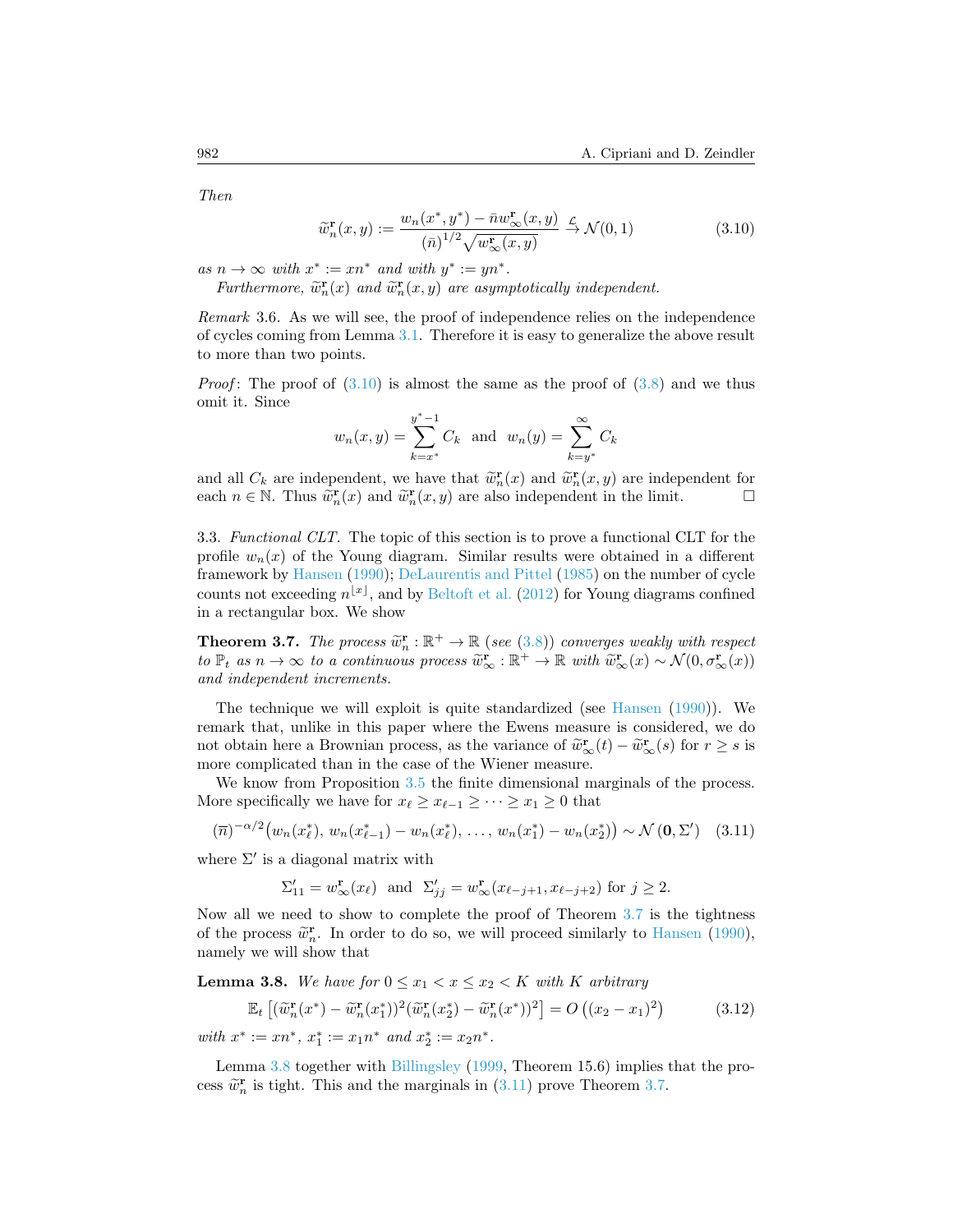*Proof of Lemma [3.8:](#page-11-2)* We define

$$
E^* := \mathbb{E}_t \left[ (\tilde{w}_n^{\mathbf{r}}(x^*) - \tilde{w}_n^{\mathbf{r}}(x_1^*))^2 (\tilde{w}_n^{\mathbf{r}}(x_2^*) - \tilde{w}_n^{\mathbf{r}}(x^*))^2 \right]. \tag{3.13}
$$

The independence of the cycle counts leads us to

$$
E^* = \begin{pmatrix} \sum_{k=x_1^*}^{x^*-1} (\bar{n})^{-1} \frac{\theta_k}{k} t^k \end{pmatrix} \cdot \begin{pmatrix} \sum_{k=x^*}^{x^*-1} (\bar{n})^{-1} \frac{\theta_k}{k} t^k \end{pmatrix}
$$
  
\n
$$
L_{em. 2.4} = \begin{pmatrix} \frac{(\bar{n})^{-1}}{\Gamma(\alpha+1)} \int_{x_1^*}^{x^*} (\log t)^j t^{\alpha-1} e^{-t} dt \end{pmatrix}
$$
  
\n
$$
= \begin{pmatrix} \frac{(\bar{n})^{-1}}{\Gamma(\alpha+1)} \int_{x^*}^{x_2^*} (\log t)^j t^{\alpha-1} e^{-t} dt \end{pmatrix}
$$
  
\n
$$
= \begin{pmatrix} \frac{(\bar{n})^{-1} (\frac{\bar{n}}{n})^{-\alpha} (-\log(\frac{\bar{n}}{n}))^j (\Gamma(\alpha, x_1) - \Gamma(\alpha, x))}{\Gamma(\alpha+1)} \end{pmatrix}
$$
  
\n
$$
= \begin{pmatrix} \frac{(\bar{n})^{-1} (\frac{\bar{n}}{n})^{-\alpha} (-\log(\frac{\bar{n}}{n}))^j (\Gamma(\alpha, x) - \Gamma(\alpha, x_2))}{\Gamma(\alpha+1)} \end{pmatrix} + o(1)
$$
  
\n
$$
= O((x - x_1)(x_2 - x)) = O((x_2 - x_1)^2).
$$

Here we have used the fact that  $\Gamma(\alpha, \cdot)$  is a Lipschitz function and the assumption that  $x_1 < x \le x_2 < K$ . Also note that  $(\bar{n})^{-1} \left(\frac{\bar{n}}{n}\right)^{-\alpha} (-\log(\frac{\bar{n}}{n}))^j = O(1)$ . □

# <span id="page-12-0"></span>**4. Saddle point method**

The aim of this section is to study the asymptotic behaviour of  $w_n(x)$  with respect to  $\mathbb{P}_n[\cdot]$  as  $n \to \infty$  and to compare the results with the results in Section [3.](#page-7-0)

There are at least two approaches with which to tackle this problem: one is more probabilistic and was employed by [Erlihson and Granovsky](#page-27-7) ([2008\)](#page-27-7) in their paper. The second one was first developed in [Maples et al.](#page-28-4) ([2012](#page-28-4)) from the standard saddle point method.

The first method to study the asymptotic statistics of  $w_n(x)$  with respect to  $\mathbb{P}_n[\cdot]$ as  $n \to \infty$  is the so called Khintchine method. We illustrate this method briefly withthe normalisation constant  $h_n$  (see  $(1.3)$  $(1.3)$ ). The first step is to write down a Khintchine's type representation for the desired quantity. For  $h_n$  this is given by

$$
h_n = t^{-n} \exp\left(\sum_{k=1}^n \frac{\vartheta_k}{k} t^k\right) \mathbb{P}_t \left[\sum_{k=1}^n k C_k = n\right]
$$
 (4.1)

with  $t > 0$  and  $\mathbb{P}_t[\cdot]$  as in Section [3.](#page-7-0) The second step is to choose the free parameter *t* in such a way that  $\mathbb{P}_t \left[ \sum_{k=1}^n kC_k = n \right]$  gets large. Here one can choose *t* to be the solution of the equation  $\sum_{k=1}^{n} \vartheta_k t^k = n$ .

This argumentation is very close to the argumentation relying on complex analysisand generating functions. Indeed, it is easy to see that  $(4.1)$  $(4.1)$  is equivalent to

<span id="page-12-2"></span><span id="page-12-1"></span>
$$
h_n = [t^n] \left[ \exp\left(g_\Theta(t)\right) \right] \tag{4.2}
$$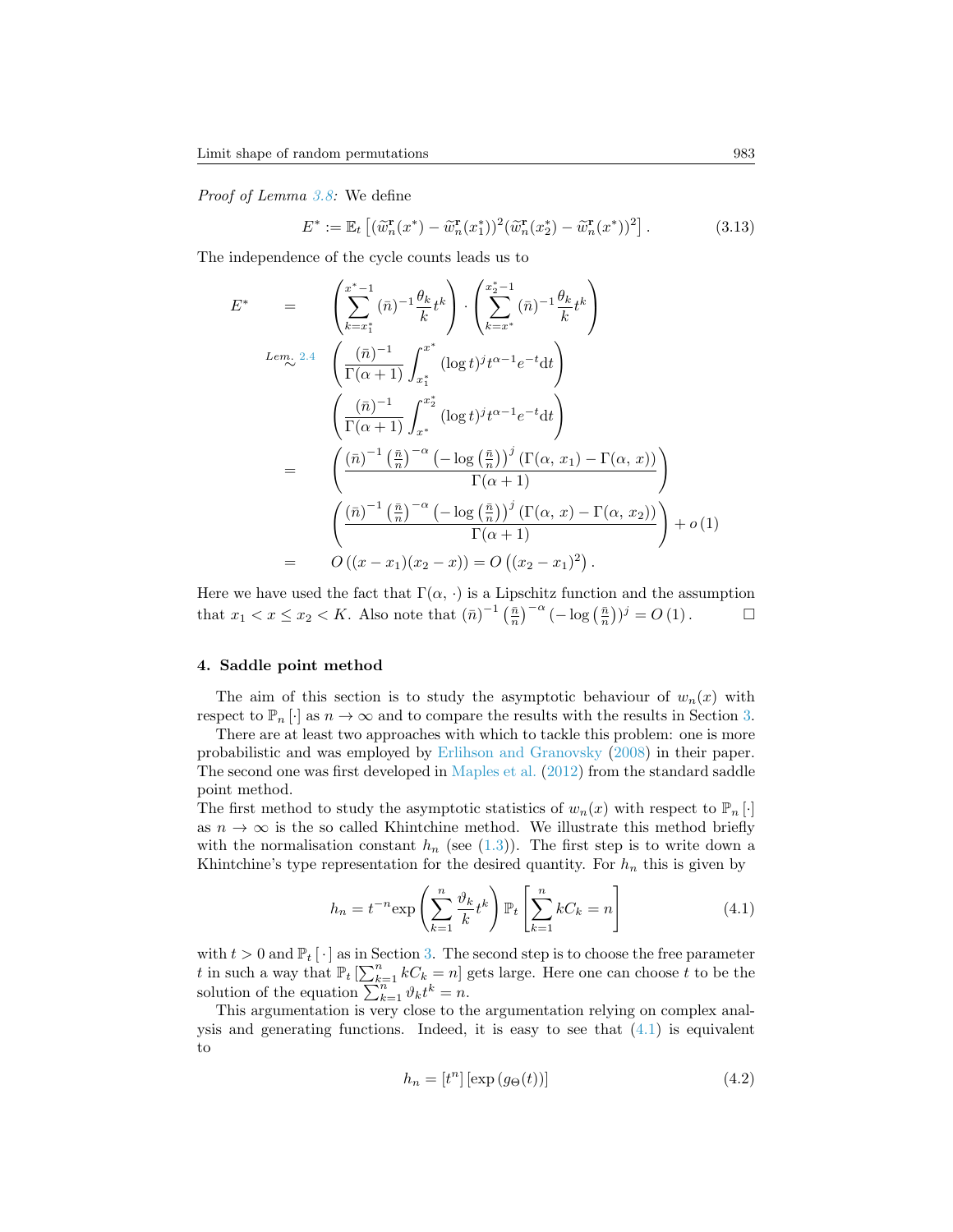with $g_{\Theta}(t)$  as in ([2.5\)](#page-5-1). Furthermore, the choice of t is (almost) the solution of the saddle point equation  $tg'_{\Theta}(t) = n$ . We have of course to justify [\(4.2\)](#page-12-2) (or [\(4.1](#page-12-1))). But this follows immediately from the definition of  $h_n$  and Lemma [2.2](#page-6-0).

We prefer at this point to work with the second approach. We begin by writing down the generating functions of the quantities we would like to study.

<span id="page-13-0"></span>**Lemma 4.1.** *We have for*  $x \geq 0$  *and*  $s \in \mathbb{R}$ 

$$
\mathbb{E}_n\left[\exp\left(-sw_n(x)\right)\right] = \frac{1}{h_n}[t^n] \left[\exp\left(g_\Theta(t) + (e^{-s} - 1)\sum_{k=\lfloor x\rfloor}^{\infty} \frac{\vartheta_k}{k} t^k\right)\right].\tag{4.3}
$$

*Remark* 4.2*.* Although the expressions in Lemmas [4.1](#page-13-0) and [4.3](#page-13-1) hold in broader generality, starting from Subsection [4.1](#page-14-0) we will calculate moment generating functions on the positive half-line, namely we can assume all parameters  $s_1, \ldots, s_\ell$  etc to be non-negative, according to [Chareka](#page-27-16) [\(2007,](#page-27-16) Theorem 2.2).

*Proof*: It follows from the definitions of  $\mathbb{P}_n[\cdot]$  and  $w_n(x)$  (see [\(2.3\)](#page-5-2)) that

$$
h_n \mathbb{E}_n \left[ \exp\left(-sw_n(x)\right) \right] = \frac{1}{n!} \sum_{\sigma \in \mathfrak{S}_n} \exp\left(-s \sum_{k=\lfloor x \rfloor}^n C_k\right) \prod_{k=1}^n \vartheta_k^{C_k} \qquad (4.4)
$$

$$
= \frac{1}{n!} \sum_{\sigma \in \mathfrak{S}_n} \prod_{k=1}^{\lfloor x \rfloor - 1} \vartheta_k^{C_k} \prod_{m=\lfloor x \rfloor}^{\infty} (\vartheta_k e^{-s})^{C_k}.
$$

Applying now Lemma [2.2,](#page-6-0) we obtain

$$
\sum_{n=0}^{\infty} \frac{t^n}{n!} h_n \mathbb{E}_n \left[ \exp\left(-s w_n(x)\right) \right] = \exp\left(\sum_{k=1}^{\lfloor x \rfloor - 1} \frac{\vartheta_k}{k} t^k + e^{-s} \sum_{k=\lfloor x \rfloor}^{\infty} \frac{\vartheta_k}{k} t^k \right) \tag{4.5}
$$

$$
= \exp\left(g_{\Theta}(t) + (e^{-s} - 1)\sum_{k=\lfloor x\rfloor}^{\infty} \frac{\vartheta_k}{k} t^k\right). \tag{4.6}
$$

Equation([4.3](#page-13-2)) now follows by taking  $[t^n]$  on both sides.

<span id="page-13-4"></span><span id="page-13-2"></span>
$$
\mathcal{L}^{\mathcal{L}}_{\mathcal{L}}
$$

We are also interested in the joint behaviour at different points of the limit shape. The results in Section [3](#page-7-0) suggest that the increments of  $w_n(x_{j+1}) - w_n(x_j)$ are independent for  $x_{\ell} \geq x_{\ell-1} \geq \cdots \geq x_1 \geq 0$ . It is thus natural to consider

<span id="page-13-3"></span>
$$
\mathbf{w}_n(\mathbf{x}) = (w_n(x_\ell), w_n(x_{\ell-1}) - w_n(x_\ell), \dots, w_n(x_1) - w_n(x_2)). \tag{4.7}
$$

We obtain

<span id="page-13-1"></span>**Lemma 4.3.** We have for  $\mathbf{x} = (x_1, \ldots, x_\ell) \in \mathbb{R}^\ell$  with  $x_\ell \geq x_{\ell-1} \geq \cdots \geq x_1 \geq 0$  $and$   $\mathbf{s} = (s_1, \ldots, s_\ell) \in \mathbb{R}^\ell$ 

$$
\mathbb{E}_n\left[\exp\left(-\langle \mathbf{s}, \mathbf{w}_n(\mathbf{x})\rangle\right)\right] = \frac{1}{h_n}[t^n] \left[\exp\left(g_\Theta(t) + \sum_{j=1}^\ell (e^{-s_j} - 1) \sum_{k=\lfloor x_j\rfloor}^{\lfloor x_{j+1}-1\rfloor} \frac{\vartheta_k}{k} t^k\right)\right]
$$
(4.8)

with the convention  $x_{\ell+1} := +\infty$ . The proof of this lemma is almost the same as for Lemma [4.1](#page-13-0) and we thus omit it.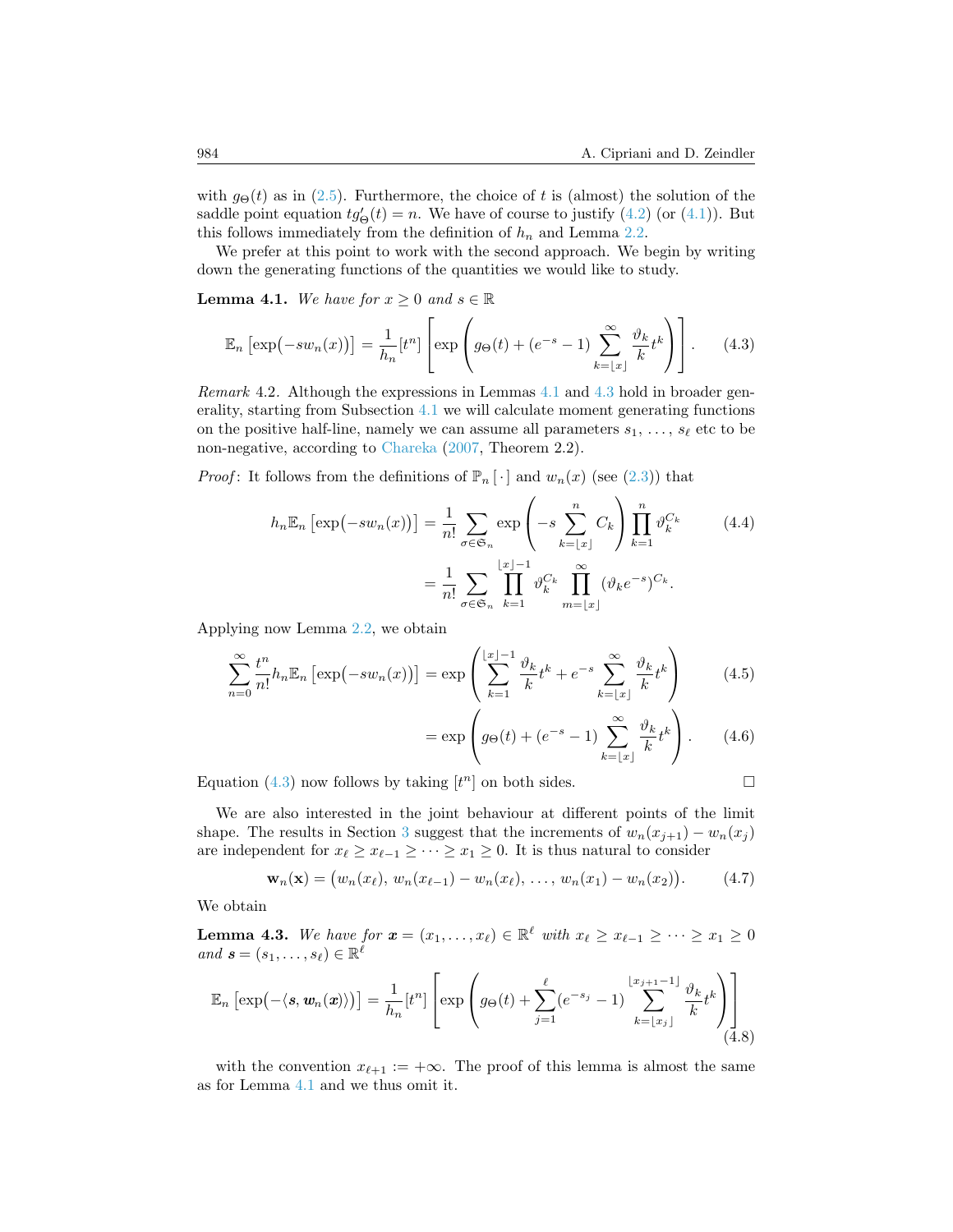<span id="page-14-0"></span>4.1. *Log-n-admissibility.* The approach with which we first addressed the study of the limit shape is derived from the saddle point method for approximating integrals in the complex plane. We want to introduce the definition of log-*n*-admissible function, generalizing the analogous concept introduced in [Maples et al.](#page-28-4) ([2012\)](#page-28-4). We stress that here, in comparison to the definition of log- (or equivalently Hayman) admissibility used there, we consider a family of functions parametrized by *n* for which log-admissibility holds simultaneously. The definition is therefore a natural extension.

<span id="page-14-3"></span>**Definition 4.4.** Let  $(g_n(t))_{n \in \mathbb{N}}$  with  $g_n(t) = \sum_{k=0}^{\infty} g_{k,n} t^k$  be given with radius of convergence  $\rho > 0$  and  $g_{k,n} \geq 0$ . We say that  $(g_n(t))_{n \in \mathbb{N}}$  is log-*n*-admissible if there exist functions  $a_n, b_n : [0, \rho) \to \mathbb{R}^+, R_n : [0, \rho) \times (-\pi/2, \pi/2) \to \mathbb{R}^+$  and a sequence  $(\delta_n)_{n \in \mathbb{N}}$  s. t.

**Saddle-point:** For each *n* there exists  $r_n \in [0, \rho)$  with

<span id="page-14-6"></span><span id="page-14-2"></span>
$$
a_n(r_n) = n \tag{4.9}
$$

**Approximation:** For all  $|\varphi| \leq \delta_n$  we have the expansion

$$
g_n(r_n e^{i\varphi}) = g_n(r_n) + i\varphi a_n(r_n) - \frac{\varphi^2}{2} b_n(r_n) + R_n(r_n, \varphi)
$$
 (4.10)

where  $R_n(r_n, \varphi) = o(\varphi^3 \delta_n^{-3}).$ 

**Divergence:**  $b_n(r_n) \to \infty$  and  $\delta_n \to 0$  as  $n \to \infty$ .

**Width of convergence:** We have  $\delta_n^2 b_n(r_n) - \log b_n(r_n) \to +\infty$  as  $n \to +\infty$ . **Monotonicity:** For all  $|\varphi| > \delta_n$ , we have

$$
\Re\mathfrak{e}\left(g_n(r_n e^{i\varphi})\right) \leq \Re\mathfrak{e}\left(g(r_n e^{\pm i\delta_n})\right). \tag{4.11}
$$

The approximation condition allows us to compute the functions  $a_n$  and  $b_n$ exactly. We have

<span id="page-14-5"></span>
$$
a_n(r) = rg'_n(r),\tag{4.12}
$$

<span id="page-14-4"></span>
$$
b_n(r) = rg'_n(r) + r^2g''_n(r).
$$
\n(4.13)

Clearly  $a_n$  and  $b_n$  are strictly increasing real analytic functions in  $[0, \rho)$ . The error in the approximation can similarly be bounded, so that

$$
R_n(r,\varphi) = \varphi^3 O\left( r g_n'(r) + 3r^2 g_n''(r) + r^3 g_n'''(r) \right).
$$

Having proved Lemma [4.1](#page-13-0) we are now able to write down in a more explicit way generating functions. What we are left with is trying to extract the coefficients of the expansion given therein. This is the content of

<span id="page-14-1"></span>**Theorem 4.5.** *Let*  $(g_n(t))_{n \in \mathbb{N}}$  *be* log-*n*-admissible with associated functions  $a_n$ ,  $b_n$ *and constants rn. Call*

$$
G_n := [t^n]e^{g_n(t)}.
$$

*Then G<sup>n</sup> has the asymptotic expansion*

$$
G_n = \frac{1}{\sqrt{2\pi}} (r_n)^{-n} b_n(r_n)^{-1/2} e^{g_n(r_n)} (1 + o(1)). \tag{4.14}
$$

*Remark* 4.6*.* As it is explained in [Flajolet and Sedgewick](#page-27-9) ([2009,](#page-27-9) Chapter VIII) it is possible to take into account more error terms in the expansion of  $g_n$ . We could also extract here the behaviour of the coefficients  $h_n$ . However in the computations we will not need it explicitly, since these terms will always cancel out.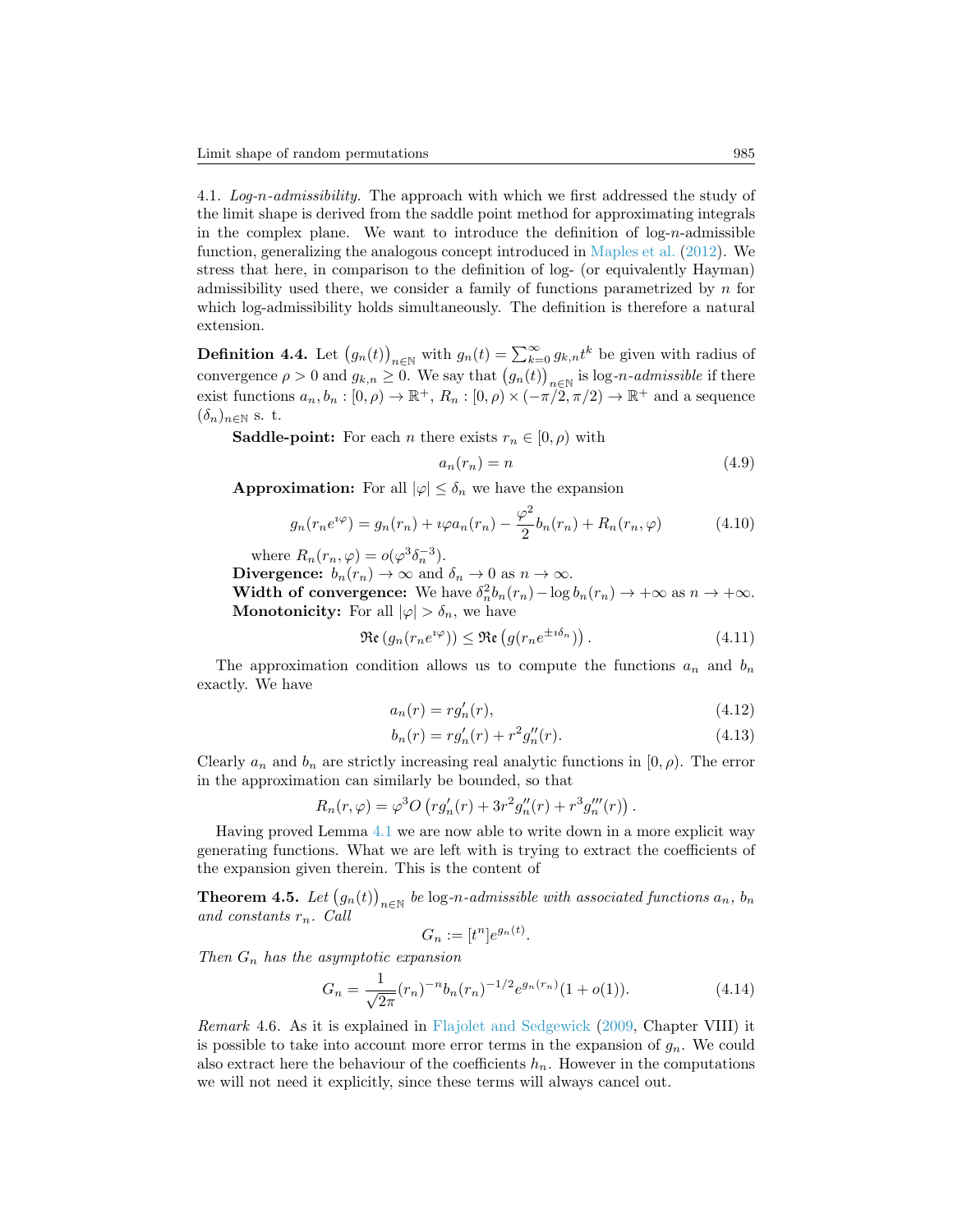*Proof of Theorem [4.5:](#page-14-1)* The proof is exactly the same as in [Maples et al.](#page-28-4) ([2012,](#page-28-4) Prop. 2.2) and we thus give only a quick sketch of it, referring the reader to this paper for more details. As in the well-known saddle point method, we want to evaluate the integral

$$
\frac{1}{2\pi i} \oint_{\gamma} \exp\left(g_n(z)\right) \frac{\mathrm{d}z}{z^{n+1}}.
$$

We choose as contour the circle  $\gamma := r_n e^{i\varphi}$  with  $\varphi \in [-\pi, \pi]$ . On  $\varphi \in [-\delta_n, \delta_n]$ after changing to polar coordinates we can expand the function  $g_n$  as

$$
\frac{1}{2\pi i r_n^n} \int_{-\delta_n}^{\delta_n} \exp\left(g_n(r_n) + i\varphi a_n(r_n) - \frac{\varphi^2}{2}b_n(r_n) + o(\varphi^3 \delta_n^{-3}) - i n \varphi\right) d\varphi
$$

We now choose  $r_n$  such that  $a(r_n) = r_n g'_n(r_n) = n$  in order to cancel the linear terms in *n*. This allows us to approximate the integral on the minor arc with a Gaussian. One shows that away from the saddle point (so for  $|\varphi| > \delta_n$ ) the contribution is exponentially smaller than on the minor arc and thus it can be neglected.  $\Box$ 

We would like to emphasize also that it will be not always possible to solve the saddlepoint equation  $(4.9)$  $(4.9)$  $(4.9)$  exactly. However it is enough to find an  $r<sub>n</sub>$  such that

<span id="page-15-1"></span>
$$
a_n(r_n) - n = o\left(\sqrt{b_n(r_n)}\right) \tag{4.15}
$$

holds.

<span id="page-15-0"></span>4.2. *Calculation of the limit shape.* In this section we will derive the limit shape for Young diagrams for the class of measures given by the weights. We will not go into all the details to prove the log-*n*-admissibility for the most general case, but will try to give a precise overview of the main steps nonetheless. One important remark we have to make is that our parameter *s* will not be fixed, but will be scaled and hence dependent on *n*. This comes from the fact that for a fixed *s* ([4.9](#page-14-2)) becomes a fixed point equation whose solution cannot be given constructively, but has only an implicit form. We were not able to use this information for our purposes, and hence preferred to exploit a less general, but more explicit parameter to calculate asymptotics.

4.2.1. *Limit shape.* The main goal of this subsection is to prove that the weights ([1.4](#page-2-1)) induce a sequence of log-*n*-admissible functions of which we can recover the asymptotics of  $g_n(r_n)$ . This will give us the limit shape of the Young diagram according to Theorem [4.5](#page-14-1). Hence we pass to showing Theorem [1.1,](#page-2-2) that is the limit shape is

$$
w_{\infty}^{\mathbf{s}}(x) = \frac{\Gamma(\alpha, x)}{\Gamma(\alpha + 1)},
$$

and the fluctuations at a point *x* behave like

$$
\widetilde{w}_n^{\mathbf s}(x)=\frac{w_n(x^*)-\overline{n}\left(w^\mathbf s_\infty(x)+z_n^\mathbf s\right)}{(\overline{n})^{1/2}}\stackrel{\mathcal L}{\longrightarrow} \mathcal N\left(0,\sigma^2_\infty(x)\right)
$$

with  $x^* = xn^*$  and  $\sigma_{\infty}^2(x)$  as in Theorem [1.1](#page-2-2).

*Remark* 4.7*.* We note that the limit shape matches the one obtained in [Erlihson](#page-27-7) [and Granovsky](#page-27-7) [\(2008](#page-27-7), Thm. 4.8) and also the one obtained in the present paper in the randomized case (cf. the definition of  $w_{\infty}^{\mathbf{r}}(x)$  of Prop. [3.3\)](#page-9-2).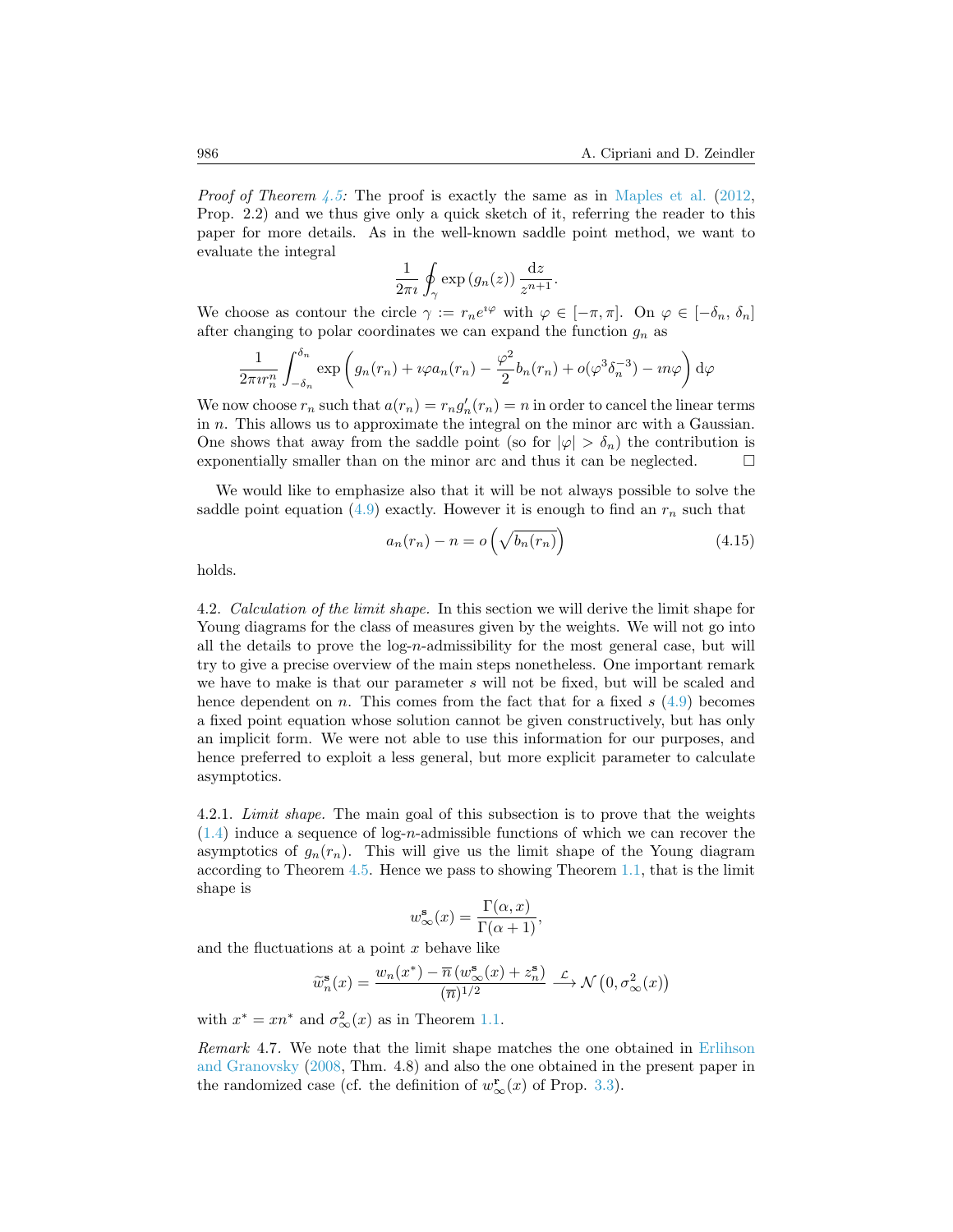As indicated in the introduction, we prove Theorem [1.1](#page-2-2) by computing the Laplace transform. We now have

<span id="page-16-0"></span>**Proposition 4.8.** *We have for*  $s = O(1)$  *and with respect to*  $\mathbb{P}_n$  *as*  $n \to \infty$ 

$$
\mathbb{E}_n\left[\exp\left(-s\widetilde{w}_n^{\mathbf{s}}(x)\right)\right] = \sigma_\infty^2(x)\frac{s^2}{2} + O\left((\overline{n})^{-\frac{1}{2}}s^3\right).
$$

Obviously, Proposition [4.8](#page-16-0) immediately implies Theorem [1.1.](#page-2-2) Moreover, knowing the behaviour of the Laplace transform enables us to compute the asymptotics of the Young diagram in the limit. More precisely, we now can prove the large deviation estimates in Prop. [1.3](#page-3-0).

*Proof of Prop.* [1.3:](#page-3-0) The strategy we adopt was first exploited in [Maples et al.](#page-28-4) ([2012,](#page-28-4) Theorem 4.1). Specifically, let  $\sigma_n$  be the limit variance as in Thm. [1.1](#page-2-2). Define the normalized log-moment generating function as  $(1.8)$ . One bounds then the probability  $\mathbb{P}(|\widetilde{w}_n^{\mathbf{s}}(x^*) - a| \leq \epsilon)$  by a random variable *Y* of mean *a* and using the second moment method. We omit the details since the computations are almost second moment method. We omit the details since the computations are almost the same as in [Maples et al.](#page-28-4)  $(2012)$  $(2012)$ .

We can also determine the behaviour of the increments of the function  $w_n(\cdot)$ .

<span id="page-16-1"></span>**Theorem 4.9.** *For*  $\ell \geq 2$  *and*  $x_{\ell} \geq x_{\ell-1} \geq \cdots \geq x_1 \geq 0$ *, let* 

$$
\widetilde{\mathbf{w}}_n^{\mathbf{s}}(\mathbf{x}) = (\widetilde{w}_n^{\mathbf{s}}(x_\ell), \widetilde{w}_n^{\mathbf{s}}(x_{\ell-1}) - \widetilde{w}_n^{\mathbf{s}}(x_\ell), \ldots, \widetilde{w}_n^{\mathbf{s}}(x_1) - \widetilde{w}_n^{\mathbf{s}}(x_2)).
$$

*Set*  $x_{\ell+1} = +\infty$ *. For*  $1 \leq j < i < \ell$  *we have that* 

$$
\widetilde{w}_{\infty}^{\mathbf{s}}(x_i, x_j) := \lim_{n \to +\infty} \text{Cov} \left( \widetilde{w}_n^{\mathbf{s}}(x_j) - \widetilde{w}_n^{\mathbf{s}}(x_{j+1}), \widetilde{w}_n^{\mathbf{s}}(x_i) - \widetilde{w}_n^{\mathbf{s}}(x_{i+1}) \right) \tag{4.16}
$$
\n
$$
= \frac{\left( \Gamma(\alpha+1, x_i) - \Gamma(\alpha+1, x_{i+1}) \right) \left( \Gamma(\alpha+1, x_j) - \Gamma(\alpha+1, x_{j+1}) \right)}{\Gamma(\alpha+1)\Gamma(\alpha+2)}.
$$

*Remark* 4.10*.* Let us comment briefly on Thm. [4.9.](#page-16-1) What we obtained in this result is most unexpected: cycle counts are asymptotically independent under very mild assumptions (see Lemma [2.1](#page-5-3)). The assumption of the lemma holds in our case as the growth of the parameters  $\vartheta_n$  is algebraic. The fact that the increments depend on disjoint sets of cycles would have suggested the asymptotic independence of  $w_n(y^*)$ from  $w_n(x^*) - w_n(y^*)$ . We are aware of the work of [Babu et al.](#page-27-17) [\(2007](#page-27-17)) handling this issue in the case of the Ewens sampling formula, in particular showing that partial sums of cycle counts need not converge to processes with independent increments. Our result extends this idea in the sense that it shows the explicit covariance matrix for a whole category of generating functions. It would be interesting to provide a heuristic explanation for this theorem.

4.2.2. *Log-n-admissibility.* In order to determine the limit shape we would like to prove the log-*n*-admissibility of the function explicited in([4.3\)](#page-13-2). To be more precise, what we have to prove is

<span id="page-16-2"></span>**Lemma 4.11.** Let  $\vartheta_k$  be as in ([1.4](#page-2-1)),  $s, x \ge 0$  and  $x^* = xn^*$ ,  $s^* = s(\overline{n})^{1/2}$  with  $n^*, \overline{n}$  *as in* ([1.5\)](#page-2-3)*. Then* 

$$
g_{\Theta}(t) + (e^{-s^*} - 1) \sum_{k=\lfloor x^* \rfloor}^{\infty} \frac{\theta_k}{k} t^k
$$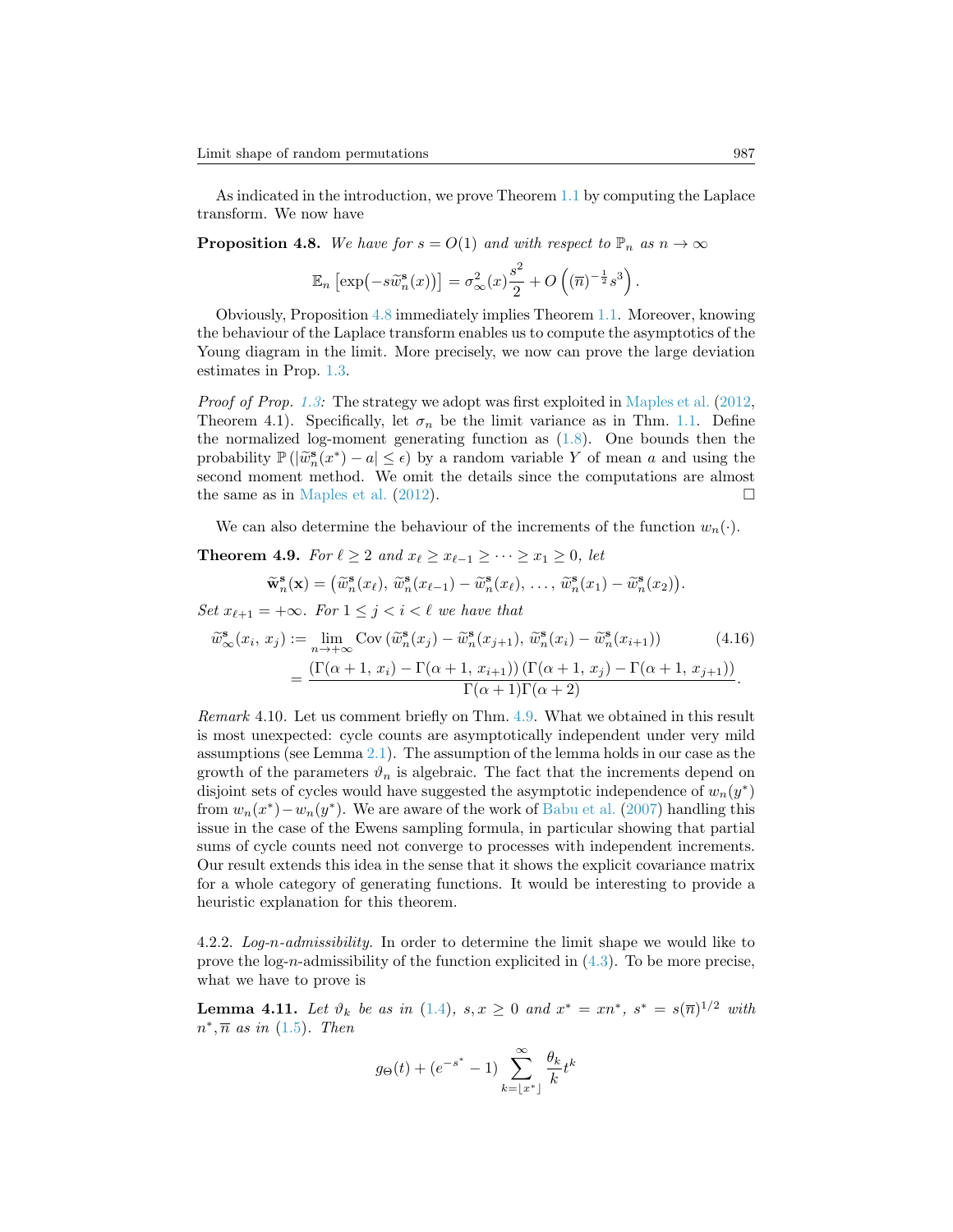*is log-n-admissible for all*  $x, s \geq 0$  *with* 

<span id="page-17-4"></span>
$$
r_n := e^{-v_n}, \ v_n = p_n(1 - sq_n) \tag{4.17}
$$

*for some*

$$
p_n \sim (n^*)^{-1}
$$
 and  $q_n \sim (n^*)^{-1/2} \frac{\Gamma(\alpha+1, x)}{\Gamma(\alpha+2)}$ . (4.18)

Let us consider  $p_n$  and  $q_n$  in the case  $\vartheta_k = \frac{(\log k)^j k^{\alpha}}{\Gamma(\alpha+1)}$  more explicitly. In this situation,  $p_n$  is the solution of the equation

<span id="page-17-1"></span><span id="page-17-0"></span>
$$
\sum_{k=1}^{\infty} \frac{(\log k)^j k^{\alpha}}{\Gamma(\alpha+1)} e^{-kp_n} = n.
$$
\n(4.19)

Using Lemma [2.3,](#page-6-1) one can easily show that  $p_n \sim (n^*)^{-1}$ . Furthermore, we have

$$
q_n = \frac{(np_n)^{-1/2} \left(\frac{\partial}{\partial \alpha} - \log p_n\right)^j \Gamma(\alpha + 1, x)}{\left(\alpha + 1\right) \left(\frac{\partial}{\partial \alpha} - \log p_n\right)^j \Gamma(\alpha + 1) + j \left(\frac{\partial}{\partial \alpha} - \log p_n\right)^{j-1} \Gamma(\alpha + 1)}.
$$
(4.20)

Thelower order terms of  $p_n$  and  $q_n$  in ([4.19\)](#page-17-0) and ([4.20](#page-17-1)) are important for the saddle point solution in the sense that the condition  $a_n(r_n) = n + o(\sqrt{b_n})$  is fulfilled (see ([4.15](#page-15-1))). However, for the computation of the limit shape, the fluctuations and the cumulants, we require only the leading term of  $p_n$  and  $q_n$ .

We require in the proof of Lemma [4.11](#page-16-2) the observation

<span id="page-17-2"></span>
$$
p_n \sim (n^*)^{-1} \text{ and } p_n^{-\alpha} (-\log p_n)^j \sim \overline{n},\tag{4.21}
$$

which follows with a straightforward computation.

*Proof of Lemma [4.11:](#page-16-2)* We now verify the conditions in Definition [4.4.](#page-14-3)

**Saddle-point and approximation:** We begin with the case  $\beta = 0$  and computefirst the size of  $b(r_n)$ . We get with Lemma [2.3,](#page-6-1) ([4.13\)](#page-14-4) and ([4.21\)](#page-17-2)

<span id="page-17-3"></span>
$$
b_n(r_n) = \sum_{k=1}^{+\infty} \frac{(\log k)^j k^{\alpha+1}}{\Gamma(\alpha+1)} e^{-kv_n} + (e^{-s^*} - 1) \sum_{k=\lfloor x^* \rfloor}^{+\infty} \frac{(\log k)^j k^{\alpha+1}}{\Gamma(\alpha+1)} e^{-kv_n}
$$
  
=  $O\left(\sum_{k=1}^{+\infty} (\log k)^j k^{\alpha+1} e^{-kv_n}\right) = O\left(v_n^{-\alpha-2} (\log v_n)^j\right).$  (4.22)

We thus have to show that  $a_n(r_n) = n + o\left(\left(v_n^{-\alpha-2} (\log v_n)^j\right)^{1/2}\right)$  to get a suitable saddle point solution, see  $(4.15)$ . Using the asymptotic behaviour of $v_n$ , we have to show  $a_n(r_n) = n + o\left(n^{\frac{\alpha+2}{2(\alpha+1)}}(\log n)^j\right)$ . We use ([4.12](#page-14-5)) and obtain

$$
a_n(r_n) = \sum_{k=1}^{+\infty} \frac{(\log k)^j k^{\alpha}}{\Gamma(\alpha+1)} e^{-kv_n} + (e^{-s^*} - 1) \sum_{k=\lfloor x^* \rfloor}^{+\infty} \frac{(\log k)^j k^{\alpha}}{\Gamma(\alpha+1)} e^{-kv_n}.
$$
 (4.23)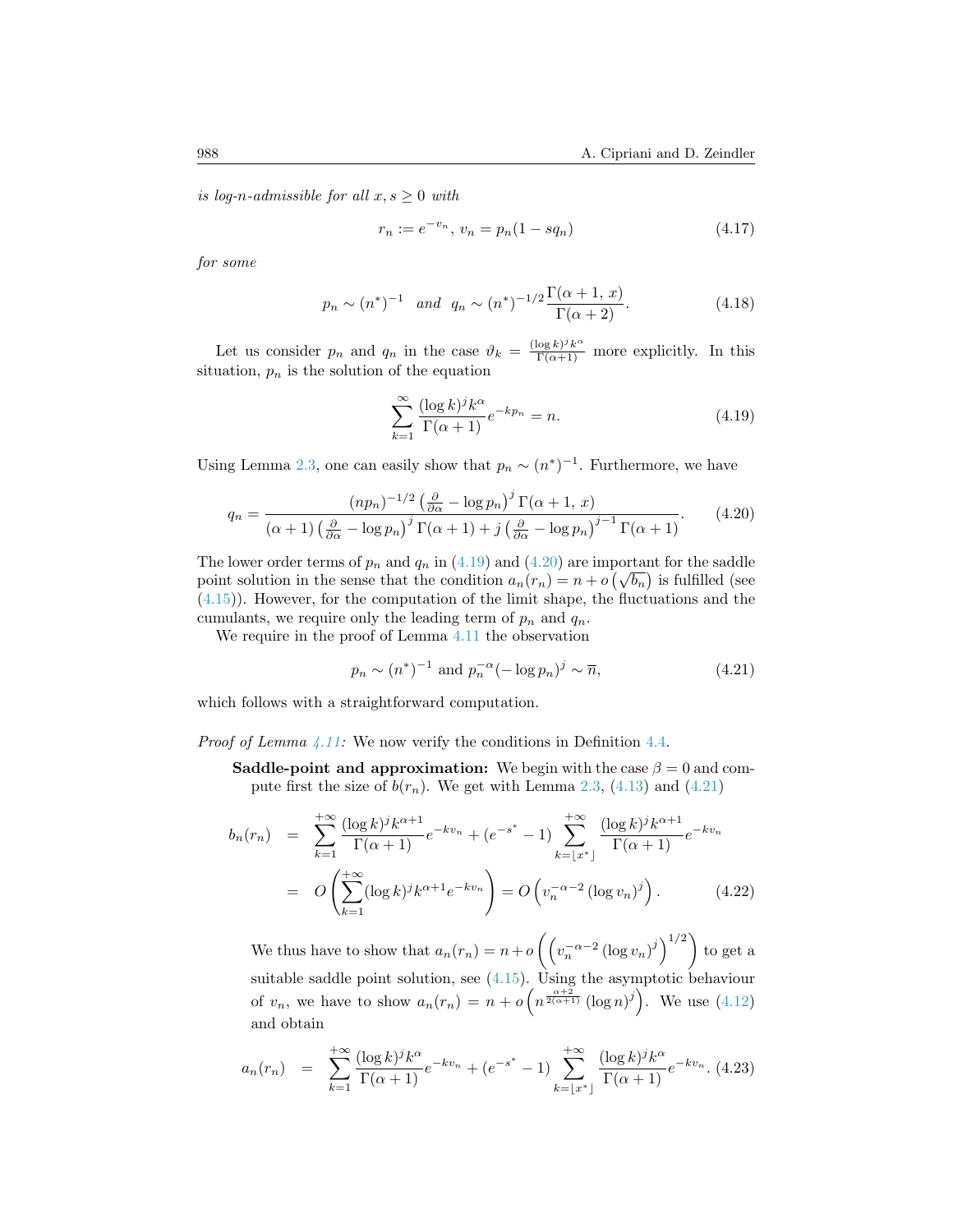We begin with the first sum. We use Lemma [2.3](#page-6-1) and get

$$
\sum_{k=1}^{+\infty} \frac{(\log k)^j k^{\alpha}}{\Gamma(\alpha+1)} e^{-kv_n} = \frac{v_n^{-\alpha-1}}{\Gamma(\alpha+1)} \left(\frac{\partial}{\partial \alpha} - \log v_n\right)^j \Gamma(\alpha+1) + O(1) \quad (4.24)
$$

$$
= \frac{(p_n)^{-\alpha-1}}{\Gamma(\alpha+1)(1-q_n)^{\alpha+1}} \cdot \left(\frac{\partial}{\partial \alpha} - \log p_n + \log(1-q_n)\right)^j \Gamma(\alpha+1) + O(1).
$$

We choose at this point  $p_n$  to be the solution of

$$
n = \frac{(p_n)^{-\alpha - 1}}{\Gamma(\alpha + 1)(1 - q_n)^{\alpha + 1}} \cdot \left(\frac{\partial}{\partial \alpha} - \log p_n\right)^j \Gamma(\alpha + 1).
$$
 (4.25)

A straightforward computation gives  $p_n \sim (n^*)^{-1}$ . We now expand  $(1 (q_n)^{-\alpha-1}$  and log(1 *− q<sub>n</sub>*). This then gives

<span id="page-18-0"></span>
$$
\frac{p_n^{-\alpha-1}}{\Gamma(\alpha+1)} \left(\frac{\partial}{\partial \alpha} - \log p_n\right)^j \Gamma(\alpha+1) \n+ \frac{(\alpha+1)q_n (p_n)^{-\alpha-1}}{\Gamma(\alpha+1)} \left(\frac{\partial}{\partial \alpha} - \log (p_n)\right)^j \Gamma(\alpha+1) \n+ \frac{q_n p_n^{-\alpha-1}}{\Gamma(\alpha+1)} j \left(\frac{\partial}{\partial \alpha} - \log p_n\right)^{j-1} \Gamma(\alpha+1) + O\left((\log p_n)^j p_n^{-\alpha-1} q_n^2\right) \n= n + \frac{(\alpha+1)q_n (p_n)^{-\alpha-1}}{\Gamma(\alpha+1)} \left(\frac{\partial}{\partial \alpha} - \log p_n\right)^j \Gamma(\alpha+1) \qquad (4.26) \n+ \frac{q_n (p_n)^{-\alpha-1}}{\Gamma(\alpha+1)} j \left(\frac{\partial}{\partial \alpha} - \log (p_n)\right)^{j-1} \Gamma(\alpha+1) + O\left(n^{\frac{1}{1+\alpha}} (\log n)^{-\frac{j}{1+\alpha}}\right).
$$

Since  $\frac{1}{1+\alpha} < \frac{2+\alpha}{2(1+\alpha)}$ , we can ignore the big-*O* term. We now come to the second sum. We use Lemma [2.4](#page-6-2) with  $z_n = xn^*$  and a similar estimate as in $(4.22)$  $(4.22)$  to obtain

$$
(e^{-s^*} - 1) \sum_{k=\lfloor x^* \rfloor}^{+\infty} \frac{(\log k)^j k^{\alpha}}{\Gamma(\alpha+1)} e^{-kv_n}
$$
  
=  $-s^* \sum_{k=\lfloor x^* \rfloor}^{+\infty} \frac{(\log k)^j k^{\alpha}}{\Gamma(\alpha+1)} e^{-kv_n} + O\left((s^*)^2 v_n^{-\alpha-1} (\log v_n)^j\right)$   
=  $-s^* \frac{(p_n)^{-\alpha-1}}{\Gamma(\alpha+1)} \left(\frac{\partial}{\partial \alpha} - \log (p_n)\right)^j \Gamma(\alpha+1, x) + O\left(n^{\frac{1}{1+\alpha}} (\log n)^{\frac{-j}{1+\alpha}}\right).$  (4.27)

<span id="page-18-1"></span>We can ignore here also the big-*O* term. We thus have to check that theremaining terms in ([4.26\)](#page-18-0) and [\(4.27\)](#page-18-1) combined give  $a_n(r_n) = n +$  $o\left(\sqrt{b_n(r_n)}\right)$ .This follows from the definition of  $q_n$ , see ([4.20\)](#page-17-1).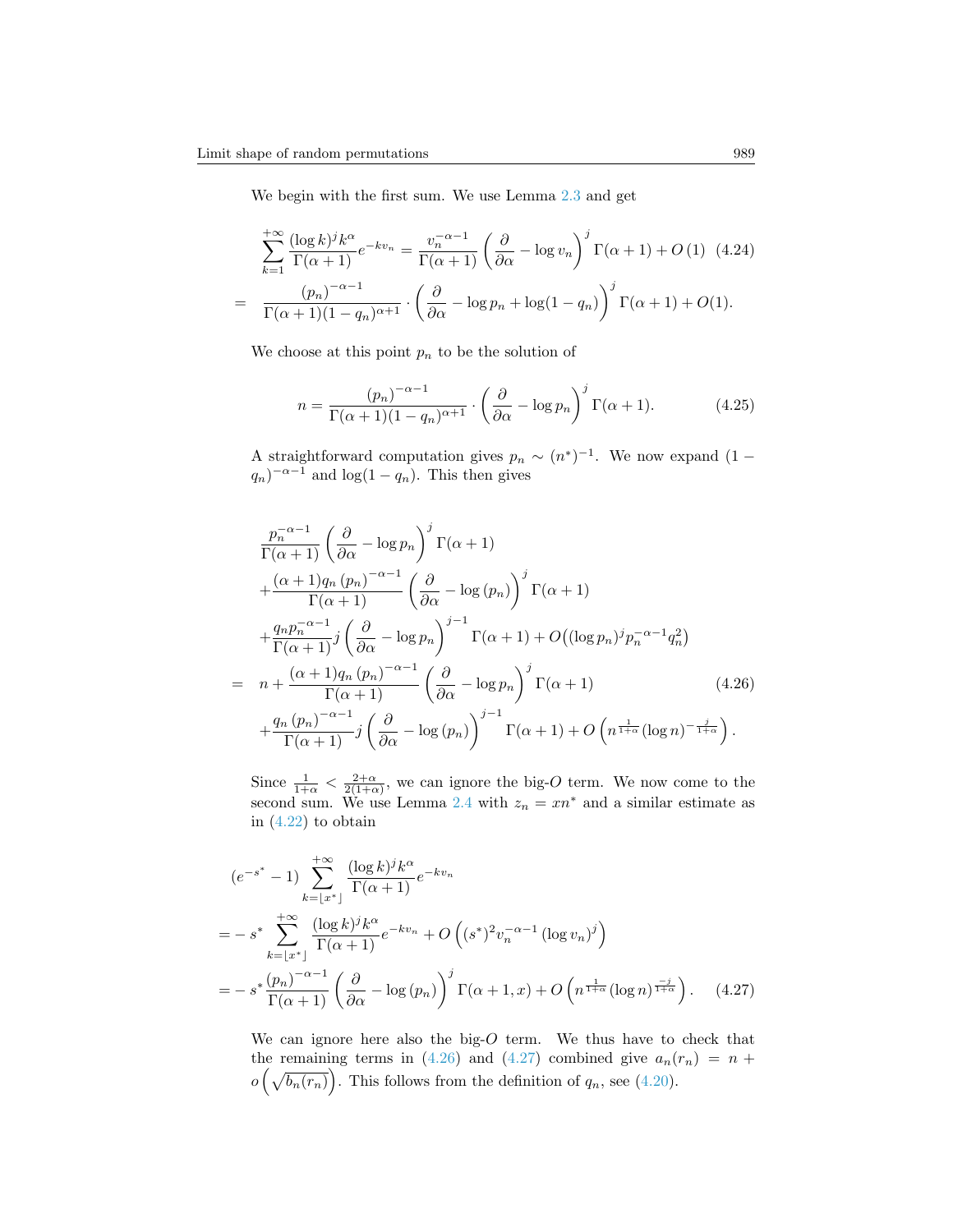We now come to the case  $\beta < \alpha/2$ . We have

$$
\sum_{k=1}^{+\infty} \frac{(\log k)^j k^{\beta}}{\Gamma(\alpha+1)} e^{-kv_n} + (e^{-s^*} - 1) \sum_{k=\lfloor x^* \rfloor}^{+\infty} \frac{(\log k)^j k^{\beta}}{\Gamma(\alpha+1)} e^{-kv_n}
$$
  
=  $O\left(\sum_{k=1}^{+\infty} \frac{(\log k)^j k^{\beta}}{\Gamma(\alpha+1)} e^{-kv_n}\right) = O\left(n^{\frac{\beta+1}{\alpha+1}} (\log n)^{\frac{1}{\alpha+1}}\right).$  (4.28)

Since  $\beta < \alpha/2$ , we obtain again  $a_n(r_n) = n + o\left(\sqrt{b_n(r_n)}\right)$ . This completes the proof of this point. For completeness, we give in Remark [4.12](#page-20-0) some hints how to adjust this proof to the case  $\vartheta_m \sim (\log m)^j m^{\alpha}$ .

**Divergence:** By the above calculations we set  $\delta_n := (n^*)^{-\xi}$  with  $\frac{\alpha+3}{3} < \xi <$  $\frac{\alpha+2}{2}$ . This position holds also in the case  $\beta > 0$ .

**Monotonicity:** In the region  $|\varphi| > \delta_n$  we wish to show [\(4.11](#page-14-6)). We distinguish between the cases  $\varphi = o(v_n)$ ,  $\varphi \neq o(v_n)$  and  $|\varphi| = o(1)$ , and finally  $|\varphi| >$ *C*. First remember that  $g_n(r_n e^{\pm i\delta_n}) = O((\log n^*)^j (n^*)^{\alpha})$  by Lemma [2.3.](#page-6-1) Thus here we have:

(1) if  $\varphi = o(v_n)$ , then by a change of variable  $t \leadsto (v_n - i\varphi)t$ 

$$
\sum_{k\geq \lfloor x^*\rfloor} \frac{(\log k)^j k^{\alpha-1}}{\Gamma(\alpha+1)} e^{-k(v_n - i\varphi)}
$$

$$
\sim \frac{(v_n - i\varphi)^{-\alpha}}{\Gamma(\alpha+1)} \int_x^{+\infty} (\log t)^j t^{\alpha-1} e^{-t} dt
$$

$$
\sim \left(\frac{\partial}{\partial \alpha} + \log n^*\right)^j \frac{\Gamma(\alpha, x)}{\Gamma(\alpha+1)} (v_n - i\varphi)^{-\alpha}.
$$

Considering the factor  $e^{-s^*} - 1$  we obtain that the summand is negligible with respect to  $\Re\left(g(r_n e^{\pm i\delta_n})\right)$ .

(2) If  $\varphi \neq o(v_n)$  but  $|\varphi| = o(1)$ , then

<span id="page-19-0"></span>
$$
\sum_{k \geq \lfloor x^* \rfloor} \frac{(\log k)^j k^{\alpha - 1}}{\Gamma(\alpha + 1)} e^{-k(v_n - i\varphi)}
$$
\n
$$
\sim \frac{(v_n - i\varphi)^{-\alpha}}{\Gamma(\alpha + 1)} \int_{x - ix\varphi n^* + o(1)}^{+\infty} (\log k)^j t^{\alpha - 1} e^{-t} dt
$$
\n
$$
\sim \left(\frac{\partial}{\partial \alpha} + \log n^*\right)^j \frac{\Gamma(\alpha, x - ix\varphi n^*)}{\Gamma(\alpha + 1)} (v_n - i\varphi)^{-\alpha} \tag{4.29}
$$

and afterwards use the fact that  $\Gamma(\alpha, x + iy) = O(y^{\alpha-1})$  for  $|y|$  large. Hence the RHS of([4.29](#page-19-0)) becomes

$$
O\left((n^*)^{\alpha-1}\right)(v_n - \iota\varphi)^{-\alpha} = O\left((n^*)^{\alpha-1}\varphi^{-1}\right).
$$

As  $\varphi \neq o(v_n)$ , we obtain that  $O((n^*)^{\alpha-1}\varphi^{-1}) = O((n^*)^{\alpha}) o(1)$  which isenough to show  $(4.11)$  $(4.11)$  $(4.11)$  in this region.

(3) To conclude we consider the case  $|\varphi| > C$ : the function  $g_n(r_n e^{i\varphi})$ is bounded there by a constant uniform in *n*, and then by bounding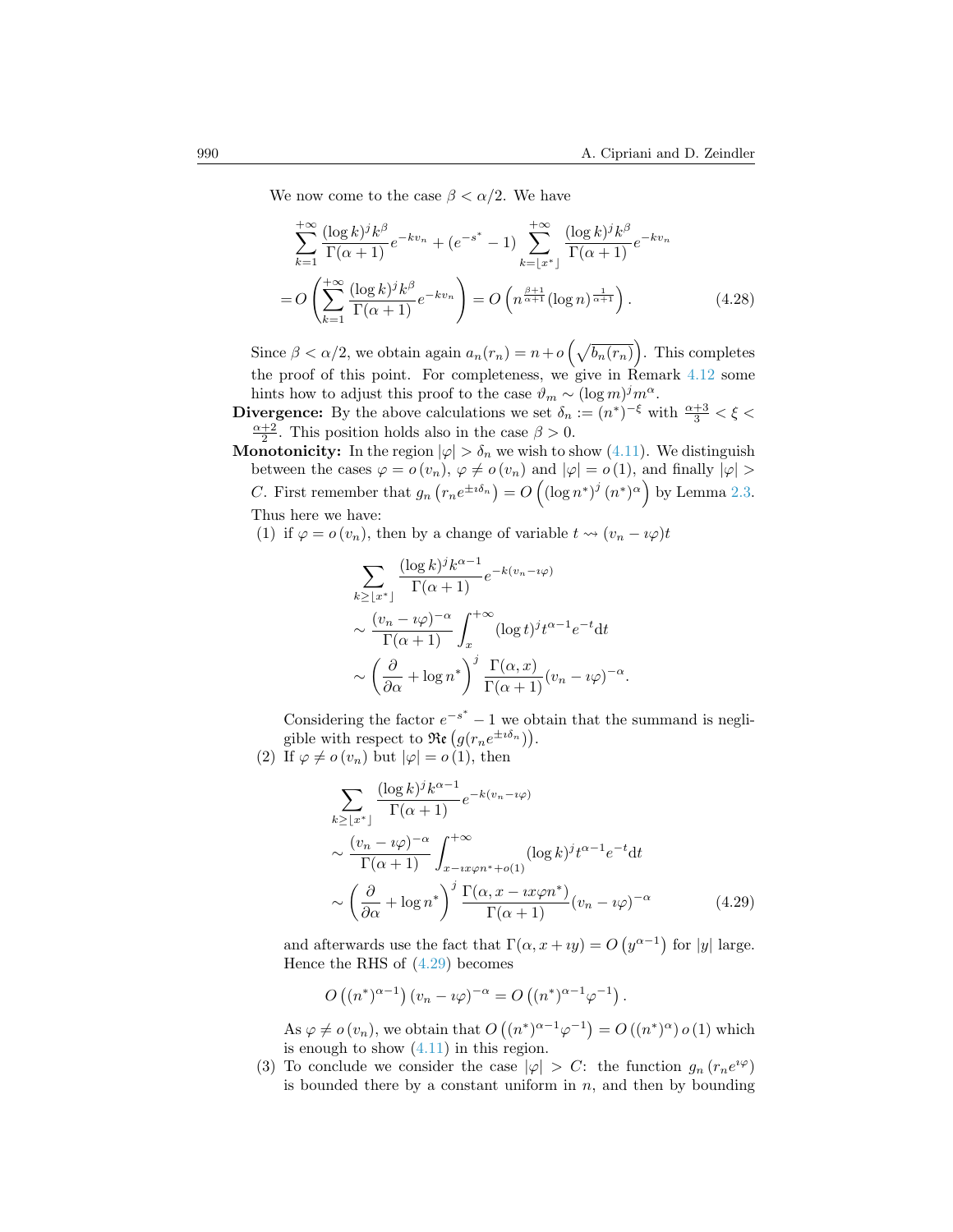$g_n(r_n e^{i\varphi})$  through its modulus we have

$$
\Re\mathfrak{e}\left(g_n(r_n e^{i\varphi})\right) \leq \Re\mathfrak{e}\left(g(r_n e^{\pm i\delta_n})\right)\left(1 + O\left((n^*)^{-\alpha/2}\right)\right). \tag{4.30}
$$

<span id="page-20-0"></span>*Remark* 4.12*.* One can use a similar argumentation as in the proof of Lemma [4.11](#page-16-2) for the more general weights  $\vartheta_m \sim (\log m)^j m^{\alpha}$ . For this has to replace  $p_n$  to be the solution of

<span id="page-20-3"></span>
$$
n = \sum_{k=1}^{\infty} \theta_k e^{-kp_n}.
$$
\n(4.31)

In other words,  $e^{-p_n}$  is the saddle point solution for the function  $g_{\theta}(t)$ . Furthermore itis straightforward to see that the computations in  $(4.26)$  $(4.26)$  $(4.26)$  and  $(4.27)$  $(4.27)$  $(4.27)$  are similar and that one has to choose  $q_n$  to be the solution of the equation

$$
q_n (p_n)^{-\alpha - 1} \left( \left( \frac{\partial}{\partial \alpha} - \log p_n \right)^j + j \left( \frac{\partial}{\partial \alpha} - \log (p_n) \right)^{j-1} \right) \Gamma(\alpha + 1)
$$
  
=  $- s^* \sum_{k= \lfloor x^* \rfloor}^{+\infty} \theta_k e^{-k p_n (1 - s q_n)}.$ 

In order to show Thms. [1.1](#page-2-2), [1.4](#page-4-1) and [4.9](#page-16-1) we need to prove first an auxiliary proposition.

<span id="page-20-4"></span>**Proposition 4.13.** Let  $v_n$ ,  $\overline{n}$ ,  $n^*$ ,  $x^*$  and  $s^*$  be as in Lemma [4.11](#page-16-2). We then have *as n →* +*∞*

$$
(e^{-s^*} - 1) \sum_{k \geq \lfloor x^* \rfloor} \frac{(\log k)^j k^{\alpha - 1}}{\Gamma(\alpha + 1)} e^{-kv_n}
$$
\n
$$
= \left( -s(\overline{n})^{\frac{1}{2}} \frac{\Gamma(\alpha, x)}{\Gamma(\alpha + 1)} (1 + o(1)) + \frac{s^2}{2} \frac{\Gamma(\alpha, x)}{\Gamma(\alpha + 1)} - \frac{\Gamma(\alpha + 1, x)^2}{\Gamma(\alpha + 1)\Gamma(\alpha + 2)} s^2 \right) + o(1).
$$
\n(4.32)

*Furthermore, we have*

<span id="page-20-2"></span><span id="page-20-1"></span>
$$
\begin{aligned}\n\left[s^m\right] \left[ (e^{-s^*} - 1) \sum_{k \geq \lfloor x^* \rfloor} \frac{(\log k)^j k^{\alpha - 1}}{\Gamma(\alpha + 1)} e^{-kv_n} \right] \\
&\sim (\overline{n})^{1 - \frac{m}{2}} \left[s^m\right] \left[ (e^{-s} - 1) \sum_{k=0}^{\infty} \frac{s^k}{k!} \frac{\Gamma(\alpha + k, x)}{\Gamma(\alpha + 1)} \left( -\frac{\Gamma(\alpha + 1, x)}{\Gamma(\alpha + 2)} \right)^k \right].\n\end{aligned} \tag{4.33}
$$

*Proof*: We apply Lemma [2.4](#page-6-2) with  $z_n = x^* = xn^*$ ,  $v_n = \left(\frac{\overline{n}}{n}\right)(1 - sq_n)$ ,  $\delta = \alpha - 1$ and  $\widetilde{q}_n = sq_n$ . We then have for any  $\ell > m$ 

$$
\sum_{k=\lfloor x^* \rfloor}^{\infty} \frac{(\log k)^j k^{\alpha-1}}{\Gamma(\alpha+1)} e^{-kv_n} = \frac{\left(\frac{\overline{n}}{n}\right)^{-\alpha}}{\Gamma(\alpha+1)} \left( \sum_{k=0}^{\ell} \left( \frac{\partial}{\partial \delta} - \log \left( \frac{\overline{n}}{n} \right) \right)^j \frac{\Gamma(\alpha+k, x)}{k!} \left( -sq_n \right)^k \right) + O\left( \left( \log \left( \frac{\overline{n}}{n} \right) \right)^j (sq_n)^{\ell+1} + \left( \frac{\overline{n}}{n} \right)^{\delta} \left( \log \left( \frac{\overline{n}}{n} \right) \right)^j \right). \tag{4.34}
$$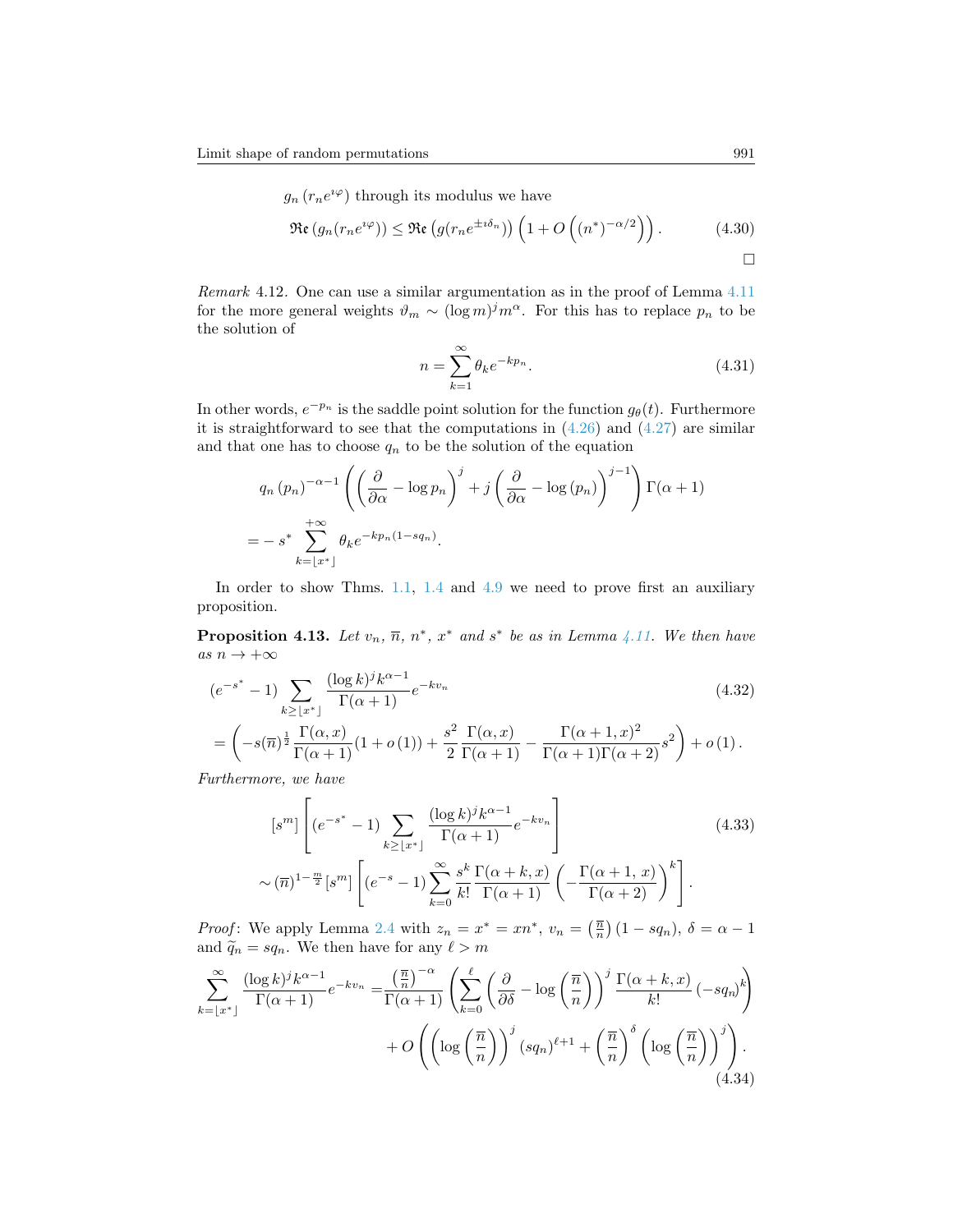Wenow use  $(4.21)$  $(4.21)$  $(4.21)$  and  $(4.17)$  $(4.17)$ 

$$
\begin{split}\n\left[s^{m}\right] \left[\frac{\left(\frac{\overline{n}}{n}\right)^{-\alpha}}{\Gamma(\alpha+1)} \left(\sum_{k=0}^{\ell} \left(\frac{\partial}{\partial \delta} - \log\left(\frac{\overline{n}}{n}\right)\right)^{j} \frac{\Gamma(\alpha+k,x)}{k!} \left(-sq_{n}\right)^{k}\right)\right] \\
&= (-q_{n})^{m} \frac{\left(\frac{\overline{n}}{n}\right)^{-\alpha}}{\Gamma(\alpha+1)} \left(\frac{\partial}{\partial \delta} - \log\left(\frac{\overline{n}}{n}\right)\right)^{j} \frac{\Gamma(\alpha+m,x)}{m!} \\
&\sim (-q_{n})^{m} \frac{\left(\frac{\overline{n}}{n}\right)^{-\alpha}}{\Gamma(\alpha+1)} \left(-\log\left(\frac{\overline{n}}{n}\right)\right)^{j} \frac{\Gamma(\alpha+m,x)}{m!} \sim (-q_{n})^{m} \frac{\overline{n}}{\Gamma(\alpha+1)} \frac{\Gamma(\alpha+m,x)}{m!} \\
&\sim \frac{\left(\overline{n}\right)^{1-\frac{m}{2}}}{m!} \frac{\Gamma(\alpha+m,x)}{\Gamma(\alpha+1)} \left(-\frac{\Gamma(\alpha+1,x)}{\Gamma(\alpha+2)}\right)^{m}.\n\end{split}
$$

Itis now easy to see the  $O(.)$  in  $(4.34)$  $(4.34)$  is uniform in *s* for *s* bounded. Applying Cauchy's integral formula thus gives

<span id="page-21-0"></span> $\overline{1}$ 

$$
[s^m] \left[ \sum_{k=\lfloor x^* \rfloor}^{\infty} \frac{(\log k)^j k^{\alpha-1}}{\Gamma(\alpha+1)} e^{-kv_n} \right] \sim \frac{(\overline{n})^{1-\frac{m}{2}}}{m!} \frac{\Gamma(\alpha+m, x)}{\Gamma(\alpha+1)} \left( -\frac{\Gamma(\alpha+1, x)}{\Gamma(\alpha+2)} \right)^m. \tag{4.35}
$$

One the other hand we have  $[s^m]$   $[e^{s^*} - 1] = (\overline{n})^{\frac{m}{2}} [s^m] [e^{s} - 1]$ . Combining this observationwith  $(4.35)$  $(4.35)$  $(4.35)$  then proves  $(4.33)$  $(4.33)$  $(4.33)$ . Equation  $(4.32)$  then follows from  $(4.33)$ with a direct computation.  $\Box$ 

*Remark*4.14*.* ([4.34](#page-20-1)) and ([4.35](#page-21-0)) yield the behavior of  $z_n^s$  plugging in  $m = 1$  (cf. Remark [1.2\)](#page-3-1).

*Proof of Proposition* [4.8](#page-16-0) *and Theorem* [1.4:](#page-4-1) To determine the behaviour of  $G_n$  we wouldlike to use Lemma  $4.1$ . By  $(4.3)$  $(4.3)$  $(4.3)$ 

$$
\mathbb{E}_n\left[\exp\left(-s^*w_n(x^*)\right)\right] = \frac{1}{h_n}[t^n]\left[\exp\left(g_\Theta(t) + (e^{-s^*}-1)\sum_{k=\lfloor x^*\rfloor}^{+\infty}\frac{\vartheta_k}{k}t^k\right)\right].
$$

We have shown that  $g_n(t) = g_{\Theta}(t) + (e^{-s^*} - 1) \sum_{k=1}^{+\infty} \frac{\vartheta_k}{k} t^k$  is log-*n*-admissible. Therefore Thm.  $4.5$  tells us how  $G_n$  behaves, and we have more precisely to recover three terms. In first place we collect the terms for the asymptotic of  $e^{g_n(r_n)}$ : We use Lemma [2.3](#page-6-1) and get

<span id="page-21-1"></span>
$$
g_{\Theta}(r_n) = \frac{v_n^{-\alpha}}{\Gamma(\alpha+1)} \left(\frac{\partial}{\partial \alpha} - \log\left(\frac{\overline{n}}{n}\right)\right)^j \Gamma(\alpha) + O(1). \tag{4.36}
$$

Computing the coefficient of  $s^m$  gives

$$
[s^m] [g_{\Theta}(r_n)] \sim \frac{\left(\frac{\overline{n}}{n}\right)^{-\alpha}}{\Gamma(\alpha+1)} \left(-\log\left(\frac{\overline{n}}{n}\right)\right)^j \Gamma(\alpha) [s^m] \left[(1-sq_n)^{-\alpha}\right]
$$

$$
= \frac{\overline{n}}{\alpha} [s^m] \left[\left(1 - \frac{s}{(\overline{n})^{1/2}} \frac{\Gamma(\alpha+1, x)}{\Gamma(\alpha+2)}\right)^{-\alpha}\right]
$$

$$
= \frac{(\overline{n})^{1-\frac{m}{2}}}{\alpha} [s^m] \left[\left(1 - s \frac{\Gamma(\alpha+1, x)}{\Gamma(\alpha+2)}\right)^{-\alpha}\right].
$$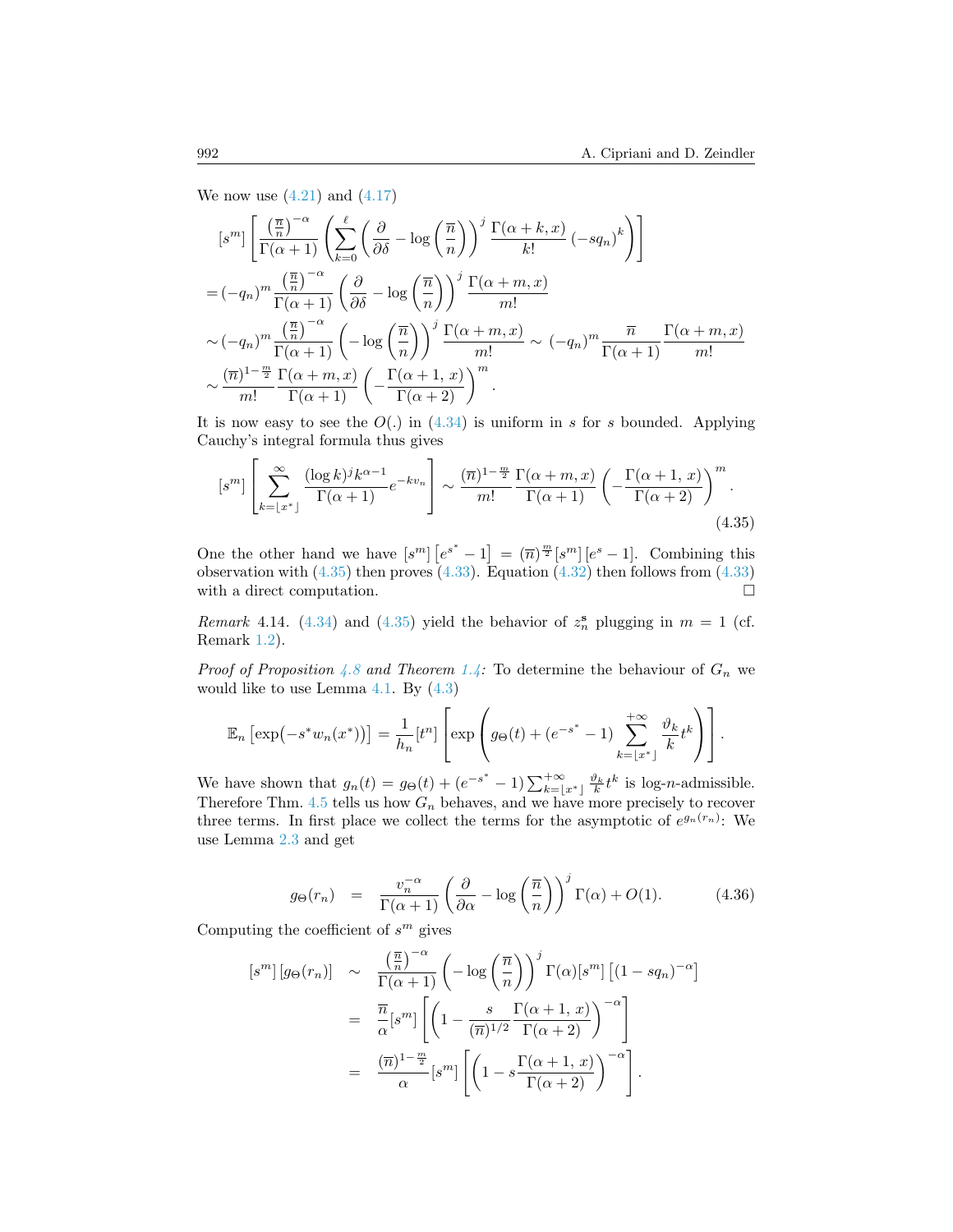We thus obtain

<span id="page-22-0"></span>
$$
g_{\Theta}(r_n) = \frac{(\overline{n})}{\alpha} (1 + o(1)) + s(\overline{n})^{1/2} \frac{\Gamma(\alpha + 1, x)}{\Gamma(\alpha + 2)} (1 + o(1)) + \frac{s^2}{2} \frac{\Gamma(\alpha + 1, x)^2}{\Gamma(\alpha + 2)\Gamma(\alpha + 1)} (1 + o(1)) + O\left(s^3(\overline{n})^{-\frac{1}{2}}\right)
$$

where  $(1+o(1))$  is independent of *s*. Furthermore, we get with Proposition [4.13](#page-20-4)

$$
(e^{-s^*} - 1) \sum_{k \geq \lfloor x^* \rfloor} \frac{\vartheta_m}{m} e^{-kv_n} = -s(\overline{n})^{\frac{1}{2}} \frac{\Gamma(\alpha, x)}{\Gamma(\alpha + 1)} (1 + o(1)) + s^2 \left( \frac{1}{2} \frac{\Gamma(\alpha, x)}{\Gamma(\alpha + 1)} - \frac{\Gamma(\alpha + 1, x)^2}{\Gamma(\alpha + 1)\Gamma(\alpha + 2)} \right) (1 + o(1)) + O\left(s^3(\overline{n})^{-\frac{1}{2}}\right).
$$

Thirdly, we obviously have

$$
-n\log(r_n) = \overline{n}(1+o(1)) - s(\overline{n})^{1/2} \frac{\Gamma(\alpha+1, x)}{\Gamma(\alpha+2)} (1+o(1)).
$$

Finally we can use a similar computation as in Proposition [4.13](#page-20-4) to see that

$$
\log(b(r_n)) = C_1 \log(n) + C_2 \sum_{k \geq 0} s^k(\overline{n})^{-\frac{k}{2}}.
$$

We thus see that the contribution of  $b_n$  to the coefficients of  $s^m$  is of lower order. We combine everything and obtain

$$
\mathbb{E}_n\left[\exp\left(-s^*w_n(x^*)\right)\right] = \exp\left(-s(\overline{n})^{\frac{1}{2}}\frac{\Gamma(\alpha, x)}{\Gamma(\alpha+1)}(1+o(1))\right) \n+ \frac{s^2}{2}\left(\frac{\Gamma(\alpha, x)}{\Gamma(\alpha+1)} - \frac{\Gamma(\alpha+1, x)^2}{\Gamma(\alpha+1)\Gamma(\alpha+2)}\right)(1+o(1)) \n+ O\left(s^3(\overline{n})^{-\frac{1}{2}}\right).
$$
\n(4.37)

Notice that we do not require the asymptotic behaviour of the coefficient of  $s^0$  since  $\mathbb{E}_n \left[ \exp(-s^* w_n(x^*)) \right] = 1$  at  $s = 0$ . This completes the proof of Proposition [4.8](#page-16-0) (and Theorem [1.1\)](#page-2-2). The proof of Theorem [1.4](#page-4-1) follows the same line and we thus omit it.  $\Box$ 

*Proof of Thm.* [4.9](#page-16-1)*:* For multiple increments, we can repeat the proof of Theo-rem [1.4](#page-4-1)to compute the behaviour of the vector  $\mathbf{w}_n(\mathbf{x}^*)$  with  $\mathbf{w}_n(\mathbf{x}^*)$  as in ([4.7](#page-13-3)) with length  $\ell \geq 2$ . Applying Lemma [4.3](#page-13-1) to  $w_n(x^*)$  shows that we have to consider the function

$$
g_{\Theta}(t) + \sum_{j=1}^{\ell} (e^{-s_j^*} - 1) \sum_{k=\lfloor x_j^* \rfloor}^{\lfloor x_{j+1}^* - 1 \rfloor} \frac{\vartheta_k}{k} t^k.
$$
 (4.38)

*,*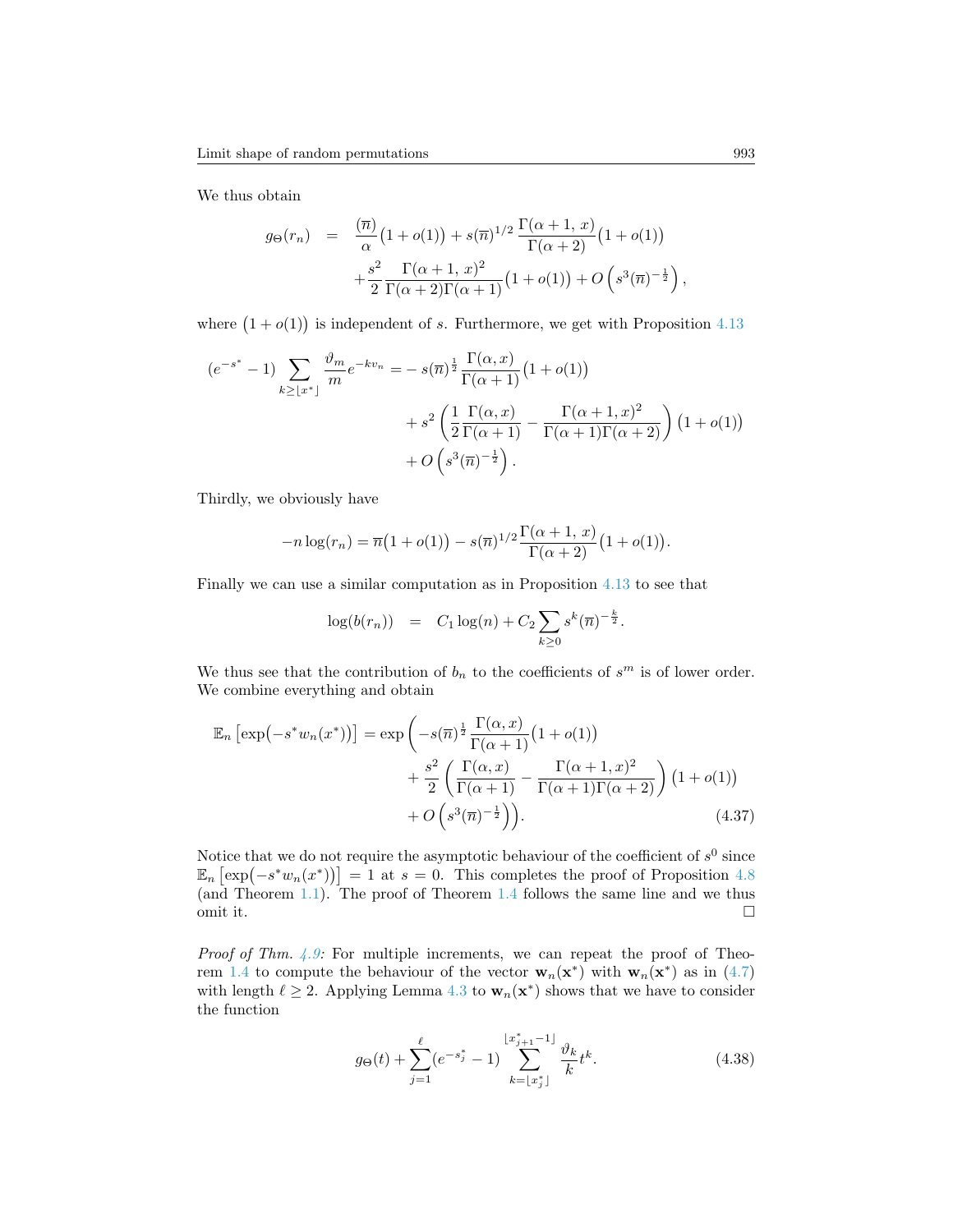A computation as in Lemma [4.11](#page-16-2) shows that this function is also log-*n*-admissible for  $r_n = e^{-v_n}$  with

$$
v_n := p_n \left( 1 - \frac{q_n}{\Gamma(\alpha + 2)} \left( s_\ell \Gamma(\alpha + 1, x_\ell) + \sum_{k=1}^{\ell-1} s_{\ell-k} \left( \Gamma(\alpha + 1, x_{\ell-1-k}) - \Gamma(\alpha + 1, x_{\ell-k}) \right) \right) \right).
$$

for some  $p_n$  and  $q_n$  with  $p_n \sim (n^*)^{-1}$  and  $q_n \sim (n^*)^{-1/2}$ . We deduce from this as in [\(4.37\)](#page-22-0) that

<span id="page-23-0"></span>
$$
g_{\Theta}(r_n) \sim \frac{\overline{n}}{\alpha} (1 + o(1)) - \frac{(\overline{n})^{1/2}}{\Gamma(\alpha + 2)}
$$
  

$$
\left( s_{\ell} \Gamma(\alpha + 1, x_{\ell}) + \sum_{k=1}^{\ell-1} (s_{\ell-k-1} (\Gamma(\alpha + 1, x_{\ell-k-1}) - \Gamma(\alpha + 1, x_{\ell-k})) \right) (1 + o(1))
$$
  

$$
+ \frac{1}{2\Gamma(\alpha + 2)\Gamma(\alpha + 1)} (s_{\ell} \Gamma(\alpha + 1, x_{\ell})
$$
  

$$
+ \sum_{k=1}^{\ell-1} (s_{\ell-k-1} (\Gamma(\alpha + 1, x_{\ell-k-1}) - \Gamma(\alpha + 1, x_{\ell-k})) \right)^2 (1 + o(1))
$$
  
+o(1). (4.39)

Since the coefficients of the form  $\left(e^{-s_j^*} - 1\right) \sum_{k=x_j^*}^{x_{j+1}^* - 1}$  $\frac{\vartheta_k}{k} r_n^k$  do not give a contribution to covariances, the mixed terms will stem from the expansion of the square in ([4.39](#page-23-0)). In particular we see that the coefficient of  $s_i s_j$ , for  $1 \leq j \leq i \leq \ell$ , is

$$
\frac{\left(\Gamma(\alpha+1, x_i) - \Gamma(\alpha+1, x_{i+1})\right)\left(\Gamma(\alpha+1, x_j) - \Gamma(\alpha+1, x_{j+1})\right)}{2\Gamma(\alpha+1)\Gamma(\alpha+2)}.
$$

4.3. *Functional CLT for*  $w_n(\cdot)$ . As in the randomized setting, a functional CLT can be obtained here too. Unlike the previous case though we do not have the independence of cycle counts, hence we will have to show the tightness of the fluctuations as in Sec. [3.3](#page-11-4) in two steps (cf. [Hansen](#page-27-12) ([1990](#page-27-12))). The result we aim at is, precisely as before,

**Theorem 4.15.** The process  $\widetilde{w}_n^s : \mathbb{R}^+ \to \mathbb{R}$  (see Thm. [1.1](#page-2-2)) converges weakly with respect to  $\mathbb{P}$  as  $n \to \infty$  to a continuous process  $\widetilde{w}_n^s : \mathbb{R}^+ \to \mathbb{R}$  with  $\widetilde{w}_n^s(x) \sim$ *respect to*  $\mathbb{P}_n$  *as*  $n \to \infty$  *to a continuous process*  $\widetilde{\mathbf{w}}_{\infty}^s : \mathbb{R}^+ \to \mathbb{R}$  with  $\widetilde{\mathbf{w}}_{\infty}^s(x) \sim$ <br> $\mathcal{N}(0, (\sigma^s, (\alpha))^2)$  and whose increments are not independent. The severings strust  $\mathcal{N}(0, (\sigma^{\mathbf{s}}_{\infty}(x))^2)$  and whose increments are not independent. The covariance struc*ture is given in Thm. [4.9](#page-16-1).*

We will proceed as in the proof of Thm. [3.7](#page-11-0). Having shown already the behaviour of the increments in Thm. [4.9](#page-16-1) what we have to tackle now is their tightness. The proof's goal is analogous to Lemma [3.8](#page-11-2). However the evaluation of the correspondingexpectation on the LHS of  $(4.43)$  $(4.43)$  is more difficult this time; one possible approach is present in [DeLaurentis and Pittel](#page-27-13)  $(1985)$  $(1985)$  and is based on Pólya's enumeration lemma and the calculation of factorial moments of cycle counts. However it is easier to use the argumentation by Hansen in [Hansen](#page-27-12) ([1990\)](#page-27-12) to obtain an expression for the corresponding generating function. We get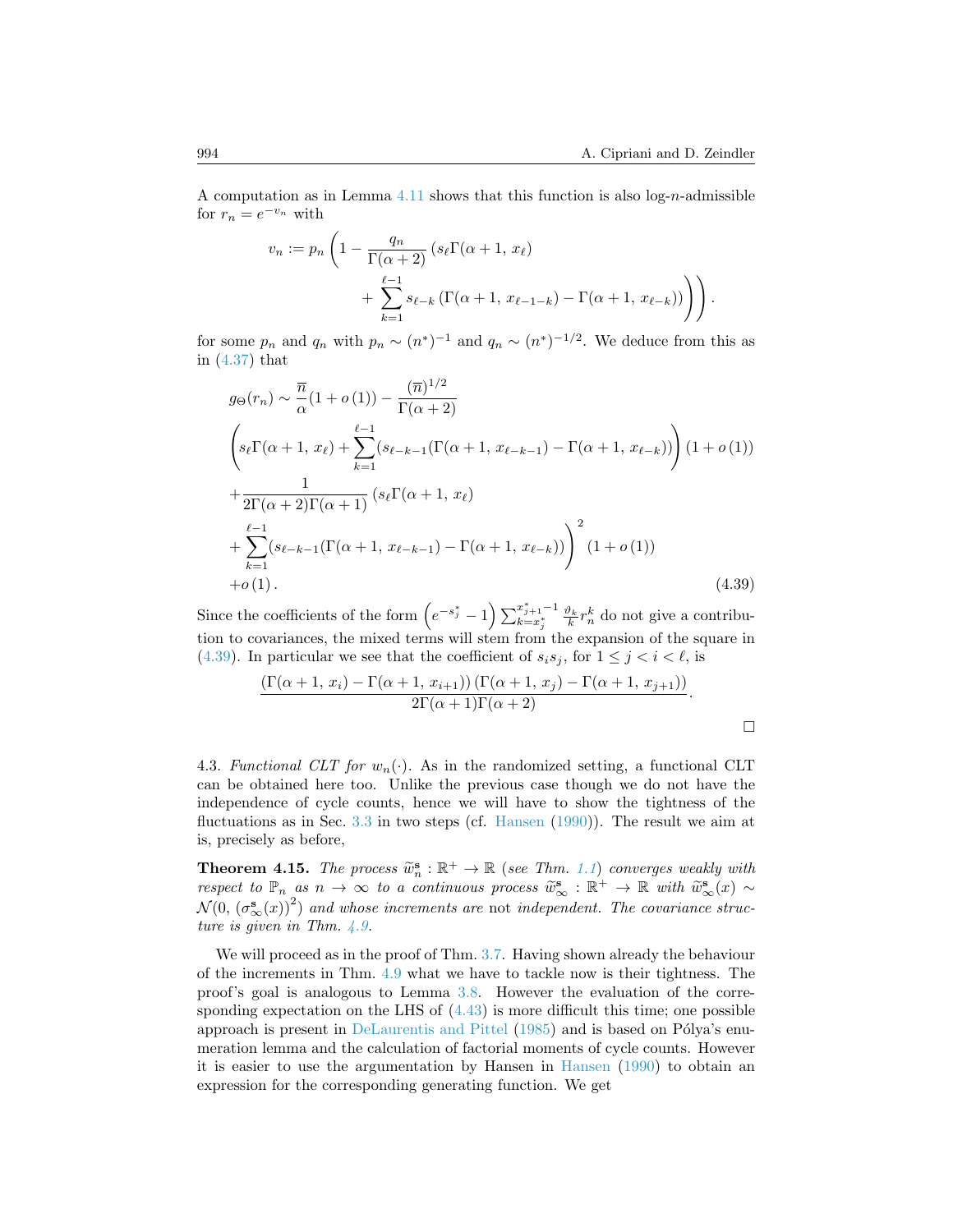**Lemma 4.16.** *For*  $0 \le x_1 < x \le x_2$  *arbitrary and*  $x^* := xn^*$ ,  $x_1^* := x_1n^*$  *and*  $x_2^* := x_2 n^*$ 

$$
(\overline{n})^2 \cdot h_n \mathbb{E}_n \left[ (\widetilde{w}_n^s(x^*) - \widetilde{w}_n^s(x_1^*))^2 (\widetilde{w}_n^s(x_2^*) - \widetilde{w}_n^s(x^*))^2 \right] \tag{4.40}
$$
  
= 
$$
[t^n] \left[ \left( (g_{x_1^*}^{x^*}(t) - E_{x_1}^x)^2 + g_{x_1^*}^{x^*}(t) \right) \left( (g_{x^*}^{x_2^*}(t) - E_x^{x_2})^2 + g_{x^*}^{x_2^*}(t) \right) \exp(g_\Theta(t)) \right]
$$

with  $g_a^b(z) := \sum_{a \leq j < b} \frac{\vartheta_j}{j} z^j$  and  $E_a^b = \mathbb{E}_n [\widetilde{w}_n^s(bn^*) - \widetilde{w}_n^s(an^*)]$  for  $a < b$ .

*Proof*: We define for  $0 < t < 1$  the measure  $\mathbb{P}_t$  on  $\mathfrak{S} := \bigcup_n \mathfrak{S}_n$  as in Section [3.](#page-7-0) By repeating the proof of [Hansen](#page-27-12) [\(1990](#page-27-12), Lemma 2.1) we see that

<span id="page-24-1"></span>
$$
\mathbb{P}_t\left[\sum kC_k = n\right] = t^n h_n e^{g\Theta(t)}.
$$

Let now  $\Psi : \mathfrak{S} \to \mathbb{C}$  with  $\mathbb{E}_t [|\Psi|] < \infty$  and  $\Psi$  only depending one the cycles counts, i.e.  $\Psi = \Psi(C_1, C_2, \dots)$ . Mimicking Hansen's strategy, one can prove for such a  $\Psi$ that

<span id="page-24-0"></span>
$$
\mathbb{E}_t \left[ \Psi \right] e^{g_{\Theta}(t)} = \sum_{n \ge 1} t^n h_n \mathbb{E}_n \left[ \Psi_n \right] + \Psi(0, 0, 0, \ldots), \tag{4.41}
$$

where  $\Psi_n: \mathfrak{S}_n \to \mathbb{C}$  is defined by  $\Psi_n = \Psi(C_1, \ldots, C_n, 0, 0, \ldots)$ . The proof of ([4.41](#page-24-0)) is almost the same as in [Hansen](#page-27-12) ([1990\)](#page-27-12) and we thus omit it. We now use

$$
\Psi(C_1, C_2, \ldots) := \big(\widetilde{w}_n^{\mathbf{s}}(x^*) - \widetilde{w}_n^{\mathbf{s}}(x_1^*)\big)^2 \big(\widetilde{w}_n^{\mathbf{s}}(x_2^*) - \widetilde{w}_n^{\mathbf{s}}(x^*)\big)^2.
$$

We use the definition of  $w_n^s$  in Theorem [1.1](#page-2-2) and that the  $C_k$  are independent with respect to  $\mathbb{P}_t$  and get

$$
(\overline{n})\mathbb{E}_{t}\left[\left(\tilde{w}_{n}^{s}(x^{*})-\tilde{w}_{n}^{s}(x_{1}^{*})\right)^{2}\right]=\mathbb{E}_{t}\left[\left(\sum_{k=x_{1}^{*}}^{x_{1}^{*}}C_{k}-E_{x_{1}}^{x}\right)^{2}\right]
$$
\n
$$
=\mathbb{E}_{t}\left[\sum_{k=x_{1}^{*}}^{x^{*}}C_{k}^{2}+\sum_{x_{1}^{*}\leq k,k'\n
$$
=\mathbb{E}_{t}\left[\sum_{k=x_{1}^{*}}^{x^{*}}C_{k}(C_{k}-1)+\sum_{x_{1}^{*}\leq k,k'\n
$$
=\sum_{k=x_{1}^{*}}^{x^{*}}\left(\frac{\vartheta_{k}}{k}t^{k}\right)^{2}+\sum_{\substack{x_{1}^{*}\leq k,k'\n
$$
=\left(\sum_{k=x_{1}^{*}}^{x^{*}}\frac{\vartheta_{k}}{k}t^{k}-E_{x_{1}}^{x}\right)^{2}+\sum_{k=x_{1}^{*}}^{x^{*}}\frac{\vartheta_{k}}{k}t^{k}.\tag{4.42}
$$
$$
$$
$$

This completes the proof since the cycle counts in both factors are independent.  $\quad \Box$ 

We can now prove the tightness of the process  $\widetilde{w}_n^{\mathbf{s}}(x^*)$ . We have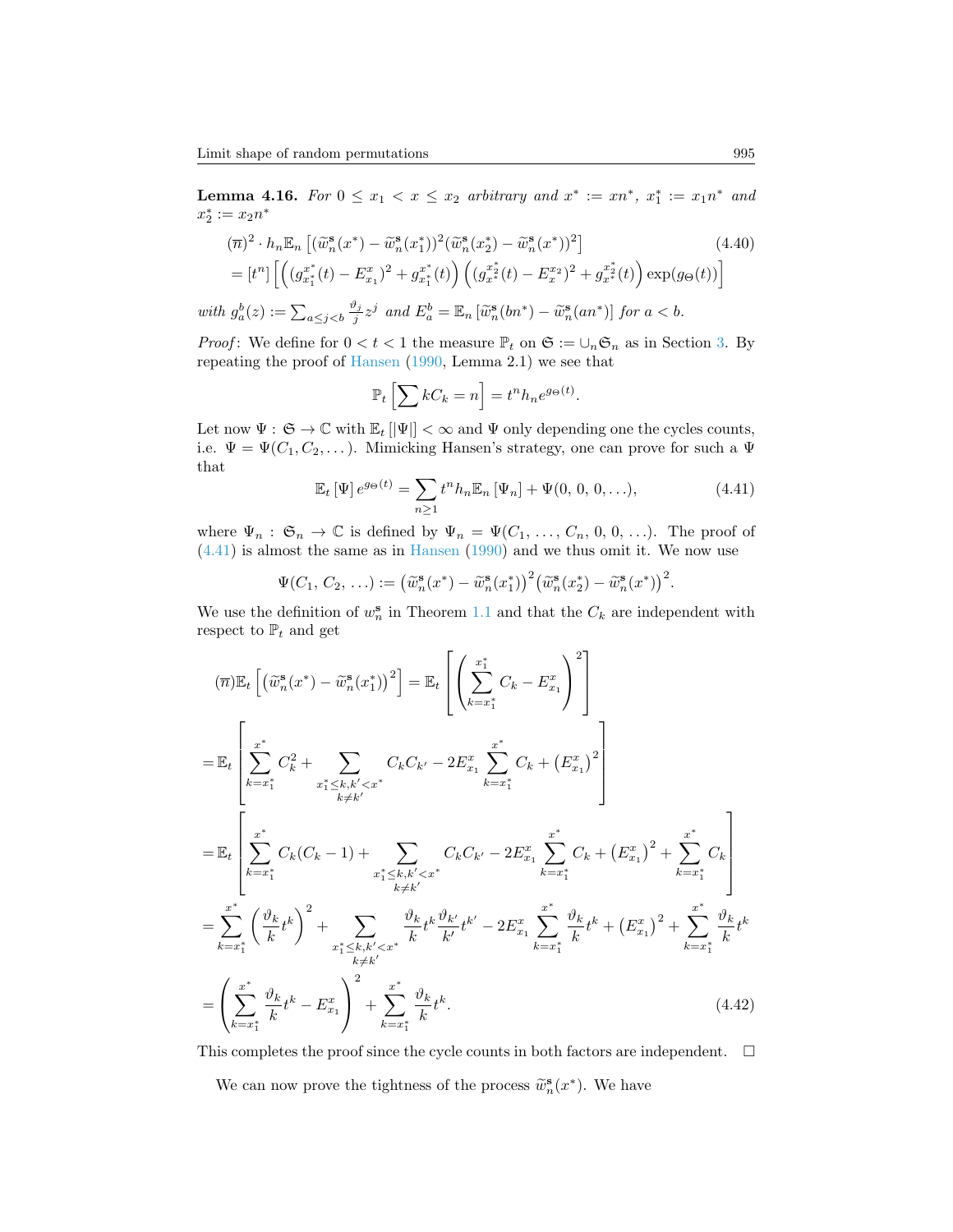**Lemma 4.17.** We have for  $0 \le x_1 < x \le x_2 < K$  with K arbitrary

<span id="page-25-1"></span>
$$
\mathbb{E}_n\left[ (\widetilde{w}_n^{\mathbf{s}}(x^*) - \widetilde{w}_n^{\mathbf{s}}(x_1^*))^2 (\widetilde{w}_n^{\mathbf{s}}(x_2^*) - \widetilde{w}_n^{\mathbf{s}}(x^*))^2 \right] = O\left( (x_2 - x_1)^2 \right). \tag{4.43}
$$

*Proof*: We want to apply the saddle-point method to the sequence of functions

$$
g_n(t) := e^{g\Theta(t) + \log\left( (g_{x_1}^{x_*}(t) - E_{x_1}^x)^2 + g_{x_1}^{x_*}(t) \right) + \left( (g_{x_*}^{x_2^*}(t) - E_{x_1}^x)^2 + g_{x_*}^{x_*^*}(t) \right)}
$$

to extract coefficients. Our first target is to show the log-*n*-admissibility for  $r_n =$  $e^{-p_n}$  with  $p_n$  as in of Lemma [4.11](#page-16-2). Note that the order of magnitude of

$$
\log \left( g_{x_1^*}^{x^*}(r_n) - E_{x_1}^x \right)^2 + g_{x_1^*}^{x^*}(r_n) \right)
$$

(and similarly for  $x_2$ ) is  $O(\log p_n)$ , which is lower than that of  $g_{\Theta}$  as of [\(4.36](#page-21-1)). This tells us that the proof of log-*n*-admissibility goes through without major modifications. Hence we can safely use [\(4.40](#page-24-1)). It tells us that

<span id="page-25-2"></span>
$$
\mathbb{E}_{n}\left[ (\widetilde{w}_{n}^{\mathbf{s}}(x^{*}) - \widetilde{w}_{n}^{\mathbf{s}}(x_{1}^{*}))^{2} (\widetilde{w}_{n}^{\mathbf{s}}(x_{2}^{*}) - \widetilde{w}_{n}^{\mathbf{s}}(x^{*}))^{2} \right] \n= \frac{1}{h_{n}} \left( \frac{1}{\overline{n}} \right)^{2} \left[ t^{n} \right] \left[ \left( (g_{x_{1}^{*}}^{x^{*}}(t) - E_{x_{1}}^{x})^{2} + g_{x_{1}^{*}}^{x^{*}}(t) \right) \cdot \left( (g_{x}^{x_{2}^{*}}(t) - E_{x_{2}^{*}}^{x})^{2} + g_{x_{2}^{*}}^{x^{*}}(t) \right) e^{(g_{\Theta}(t))} \right].
$$
\n(4.44)

Differentiating([4.8\)](#page-13-4) with respect to  $s_1$  and substituting  $s_1 = 0$  shows that

$$
E_{x_1}^x = \mathbb{E}_n \left[ \widetilde{w}_n^s(x^*) - \widetilde{w}_n^s(x_1^*) \right] = \frac{1}{h_n} [t^n] \left[ g_{x^*}^{x^*}(t) \exp(g_{\Theta}(t)) \right]. \tag{4.45}
$$

This function is again log-*n*-admissibility with the same *rn*. It is thus straightforward to show that  $g_{x_1^*}^{x^*}(r_n) - E_{x_1}^x = o(x - x_1)$ . Therefore

$$
\left( (g_{x_1^*}^{x^*}(r_n) - E_{x_1}^x)^2 + g_{x_1^*}^{x^*}(r_n) \right) (\overline{n})^{-1} = O \left( g_{x_1^*}^{x^*}(r_n) (\overline{n})^{-1} \right).
$$

As it was shown in the proof of Lemma [3.8](#page-11-2) we have that

$$
g_{x_1^*}^{x^*}(r_n)(\overline{n})^{-1} = O((x - x_1)).
$$

Similar considerations apply for  $x_2$ . Hence we can say that the RHS of  $(4.44)$  yields

$$
h_n^{-1}[t^n] \left[ \exp(g_{\Theta}(t)) \right] O\left( (x_2 - x_1)^2 \right) = O\left( (x_2 - x_1)^2 \right).
$$

#### **Acknowledgments**

We thank Sabine Jansen for pointing out a mistake in a previous version of the paper, and an anonymous referee for a thorough and precise feedback on the article.

### <span id="page-25-0"></span>**Appendix A. Euler Maclaurin formula with non integer boundaries**

We prove in this section a slight extension of Euler Maclaurin formula, which allows to deal also with non-integer summation limits.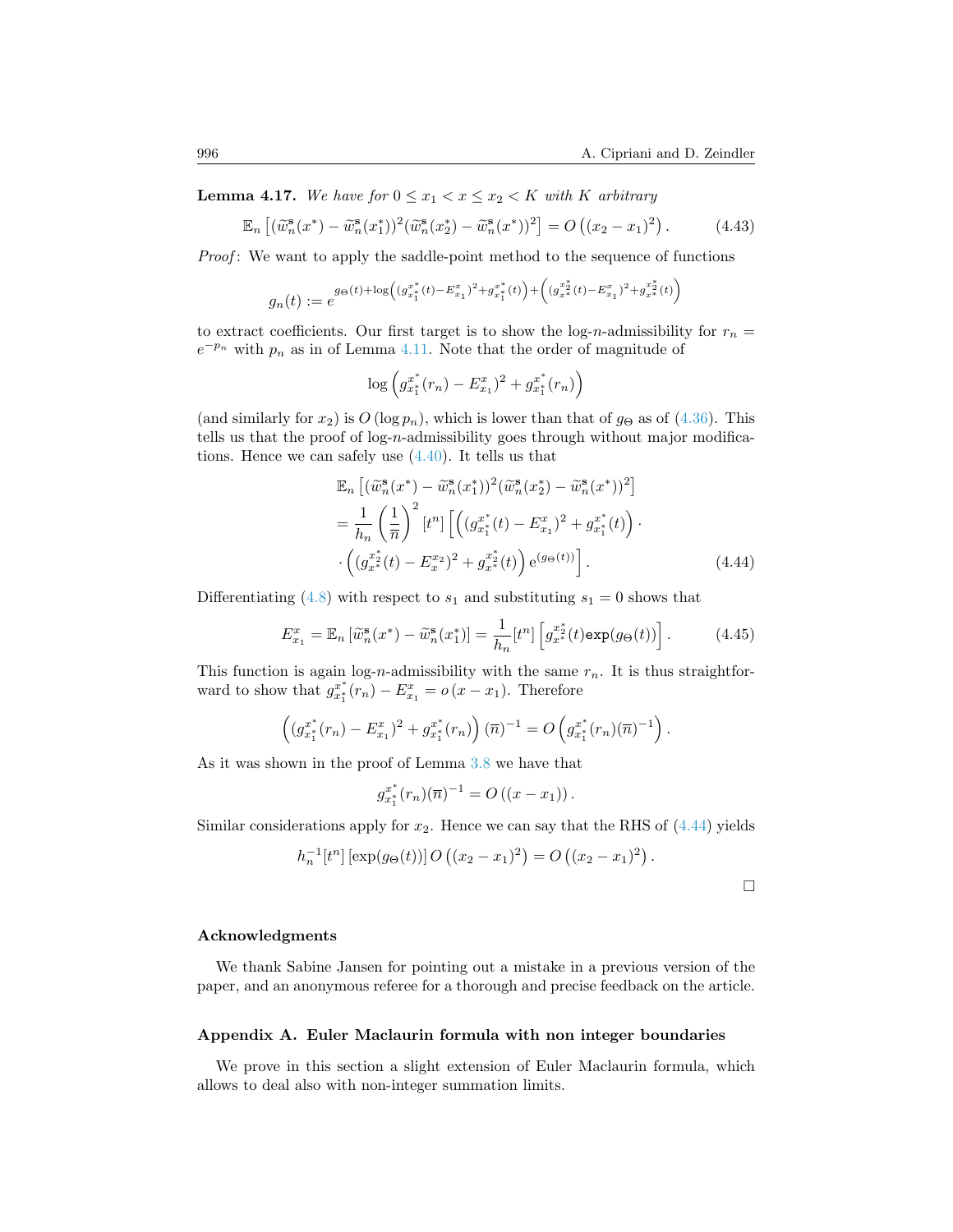**Theorem A.1.** Let  $f : \mathbb{R} \to \mathbb{R}$  be a smooth function,  $B_k(x)$  be the Bernoulli *polynomials and*  $c < d$  *with*  $c, d \in \mathbb{R}$ *. We then have for*  $p \in \mathbb{N}$ 

$$
\sum_{\lfloor c \rfloor \le k < d} f(k) = \int_{c}^{d} f(x) \, dx - B_1(d - \lfloor d \rfloor) f(d) - B_1(c - \lfloor c \rfloor) f(c) \tag{A.1}
$$
\n
$$
+ \sum_{k=1}^{p} (-1)^{k+1} \frac{B_{k+1}(d - \lfloor d \rfloor) f^{(k)}(d) - B_{k+1}(c - \lfloor c \rfloor) f^{(k)}(c)}{k!}
$$
\n
$$
+ \frac{(-1)^{p+1}}{(p+1)!} \int_{c}^{d} B_{p+1}(x - \lfloor x \rfloor) f^{(p+1)}(x) \, dx.
$$

*Proof*: The proof of this theorem follows the same lines as the proof of the EulerMaclaurin summation formula with integer summation limits, see for instance [Apostol](#page-27-11) ([1976,](#page-27-11) Theorem 3.1). We give it here though for completeness. Our proof considers only the case  $d \notin \mathbb{Z}$ . The argumentation for  $d \in \mathbb{Z}$  is completely similar. One possible definition of the Bernoulli polynomials is by induction:

$$
B_0(y) \equiv 1,\tag{A.2}
$$

$$
B'_k(y) = kB_{k-1}(y) \text{ and } \int_0^1 B_k(y) \, dy = 1 \text{ for } k \ge 1.
$$
 (A.3)

In particular, we have  $B_1(y) = y - \frac{1}{2}$ . We now have for  $m \in \mathbb{Z}$ 

$$
\int_{m}^{m+1} f(y) dy = \int_{m}^{m+1} B_{0}(y-m) f(y) dy
$$
  
=  $[B_{1}(y-m) f(y)]_{y=m}^{m+1} - \int_{m}^{m+1} B_{1}(y-m) f'(y) dy$   
=  $\frac{1}{2} f(m) + \frac{1}{2} f(m+1) - \int_{m}^{m+1} B_{1}(y - \lfloor y \rfloor) f'(y) dy.$ 

since  $B_1(0) = -\frac{1}{2}$  and  $B_1(1) = \frac{1}{2}$ . We obtain

$$
\sum_{k=\lfloor c\rfloor}^{\lfloor d\rfloor} f(k) = \int_{\lfloor c\rfloor}^{\lfloor d\rfloor} f(x) \, dx + \frac{1}{2} f(\lfloor c\rfloor) + \frac{1}{2} f(\lfloor d\rfloor) + \int_{\lfloor c\rfloor}^{\lfloor d\rfloor} B_1(y - \lfloor y\rfloor) f'(y) \, dy.
$$

Furthermore, we use

$$
\int_{\lfloor d \rfloor}^d f(y) \, dy = \frac{1}{2} f(\lfloor d \rfloor) + B_1(d - \lfloor d \rfloor) f(d) - \int_{\lfloor d \rfloor}^d B_1(y - \lfloor y \rfloor) f'(y) \, dy
$$

and get

$$
\sum_{k=\lfloor c\rfloor}^{\lfloor d\rfloor} f(k) = \int_{\lfloor c\rfloor}^d f(x) \, dx + \frac{1}{2} f(\lfloor c\rfloor) - B_1(d - \lfloor d\rfloor) f(d) + \int_{\lfloor c\rfloor}^d B_1(y - \lfloor y\rfloor) f'(y) \, dy.
$$

The argumentation for replacing  $|c|$  by  $c$  is similar. One gets

$$
\sum_{\lfloor c \rfloor \le k < d} f(k) = \int_c^d f(x) \, dx - B_1(c - \lfloor c \rfloor) f(c) - B_1(d - \lfloor d \rfloor) f(d)
$$
\n
$$
+ \int_c^d B_1(y - \lfloor y \rfloor) f'(y) \, dy.
$$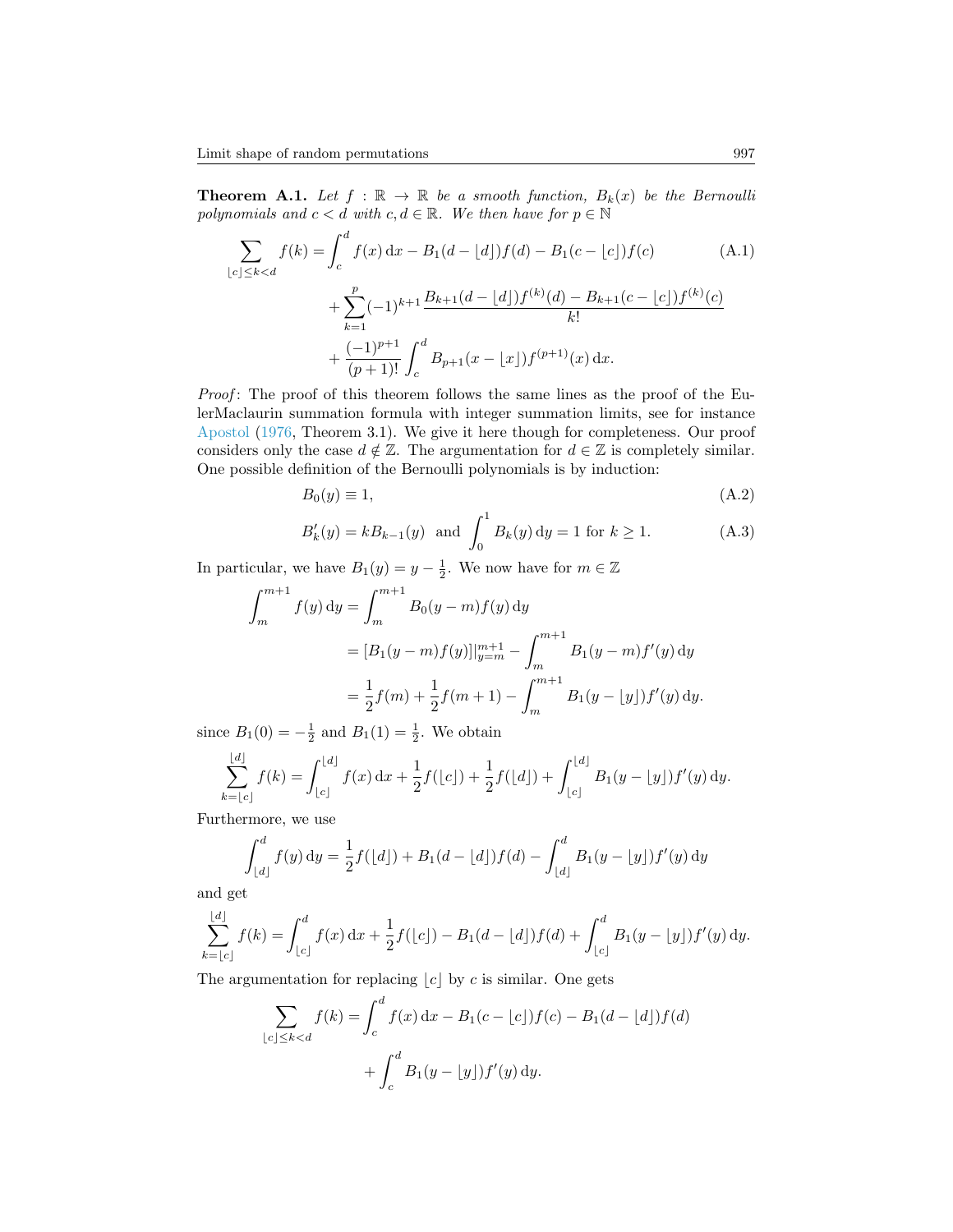The theorem now follows by successive partial integrations of  $\int_c^d B_1(y-\lfloor y\rfloor) f'(y) dy$ .  $\Box$ 

# **References**

- <span id="page-27-11"></span>T.M. Apostol. *Introduction to analytic number theory*. Springer-Verlag, New York-Heidelberg (1976). Undergraduate Texts in Mathematics [MR0434929](http://www.ams.org/mathscinet-getitem?mr=MR0434929).
- <span id="page-27-10"></span>T.M. Apostol. An elementary view of Euler's summation formula. *Amer. Math. Monthly* **106** (5), 409–418 (1999). [MR1699259.](http://www.ams.org/mathscinet-getitem?mr=MR1699259)
- <span id="page-27-3"></span>R. Arratia, A.D. Barbour and S. Tavar´e. *Logarithmic combinatorial structures: a probabilistic approach*. EMS Monographs in Mathematics. European Mathemat-ical Society (EMS), Zürich (2003). ISBN 3-03719-000-0. [MR2032426](http://www.ams.org/mathscinet-getitem?mr=MR2032426).
- <span id="page-27-17"></span>G.J. Babu, E. Manstavičius and V. Zacharovas. Limiting processes with dependent increments for measures on symmetric group of permutations. In *Probability and number theory—Kanazawa 2005*, volume 49 of *Adv. Stud. Pure Math.*, pages 41–67. Math. Soc. Japan, Tokyo (2007). [MR2405597.](http://www.ams.org/mathscinet-getitem?mr=MR2405597)
- <span id="page-27-14"></span>D. Beltoft, C. Boutillier and N. Enriquez. Random Young diagrams in a rectangular box. *Mosc. Math. J.* **12** (4), 719–745, 884 (2012). [MR3076852.](http://www.ams.org/mathscinet-getitem?mr=MR3076852)
- <span id="page-27-1"></span>V. Betz, D. Ueltschi and Y. Velenik. Random permutations with cycle weights. *Ann. Appl. Probab.* **21** (1), 312–331 (2011). [MR2759204](http://www.ams.org/mathscinet-getitem?mr=MR2759204).
- <span id="page-27-15"></span>P. Billingsley. *Convergence of probability measures*. Wiley Series in Probability and Statistics: Probability and Statistics. John Wiley & Sons, Inc., New York, second edition (1999). ISBN 0-471-19745-9. A Wiley-Interscience Publication. [MR1700749.](http://www.ams.org/mathscinet-getitem?mr=MR1700749)
- <span id="page-27-6"></span>L.V. Bogachev. Unified derivation of the limit shape for multiplicative ensembles of random integer partitions with equiweighted parts. *Random Structures Algorithms* **47** (2), 227–266 (2015). [MR3382672.](http://www.ams.org/mathscinet-getitem?mr=MR3382672)
- <span id="page-27-16"></span>P. Chareka. A finite-interval uniqueness theorem for bilateral Laplace transforms. *Int. J. Math. Math. Sci.* pages Art. ID 60916, 6 (2007). [MR2365732](http://www.ams.org/mathscinet-getitem?mr=MR2365732).
- <span id="page-27-0"></span>P. Deift. Integrable systems and combinatorial theory. *Notices Amer. Math. Soc.* **47** (6), 631–640 (2000). [MR1764262.](http://www.ams.org/mathscinet-getitem?mr=MR1764262)
- <span id="page-27-13"></span>J.M. DeLaurentis and B.G. Pittel. Random permutations and Brownian motion. *Pacific J. Math.* **119** (2), 287–301 (1985). [MR803120](http://www.ams.org/mathscinet-getitem?mr=MR803120).
- <span id="page-27-2"></span>N.M. Ercolani and D. Ueltschi. Cycle structure of random permutations with cycle weights. *ArXiv Mathematics e-prints* (2011). [arXiv: 1102.4796](http://arxiv.org/abs/1102.4796).
- <span id="page-27-7"></span>M.M. Erlihson and B.L. Granovsky. Limit shapes of Gibbs distributions on the set of integer partitions: the expansive case. Ann. Inst. Henri Poincaré Probab. *Stat.* **44** (5), 915–945 (2008). [MR2453776](http://www.ams.org/mathscinet-getitem?mr=MR2453776).
- <span id="page-27-4"></span>W.J. Ewens. The sampling theory of selectively neutral alleles. *Theoret. Population Biology* **3**, 87–112; erratum, ibid. 3 (1972), 240; erratum, ibid. 3 (1972), 376 (1972). [MR0325177.](http://www.ams.org/mathscinet-getitem?mr=MR0325177)
- <span id="page-27-9"></span>P. Flajolet and R. Sedgewick. *Analytic combinatorics*. Cambridge University Press, Cambridge (2009). ISBN 978-0-521-89806-5. [MR2483235.](http://www.ams.org/mathscinet-getitem?mr=MR2483235)
- <span id="page-27-8"></span>B. Fristedt. The structure of random partitions of large integers. *Trans. Amer. Math. Soc.* **337** (2), 703–735 (1993). [MR1094553.](http://www.ams.org/mathscinet-getitem?mr=MR1094553)
- <span id="page-27-12"></span>J.C. Hansen. A functional central limit theorem for the Ewens sampling formula. *J. Appl. Probab.* **27** (1), 28–43 (1990). [MR1039182.](http://www.ams.org/mathscinet-getitem?mr=MR1039182)
- <span id="page-27-5"></span>F.M. Hoppe. The sampling theory of neutral alleles and an urn model in population genetics. *J. Math. Biol.* **25** (2), 123–159 (1987). [MR896430](http://www.ams.org/mathscinet-getitem?mr=MR896430).